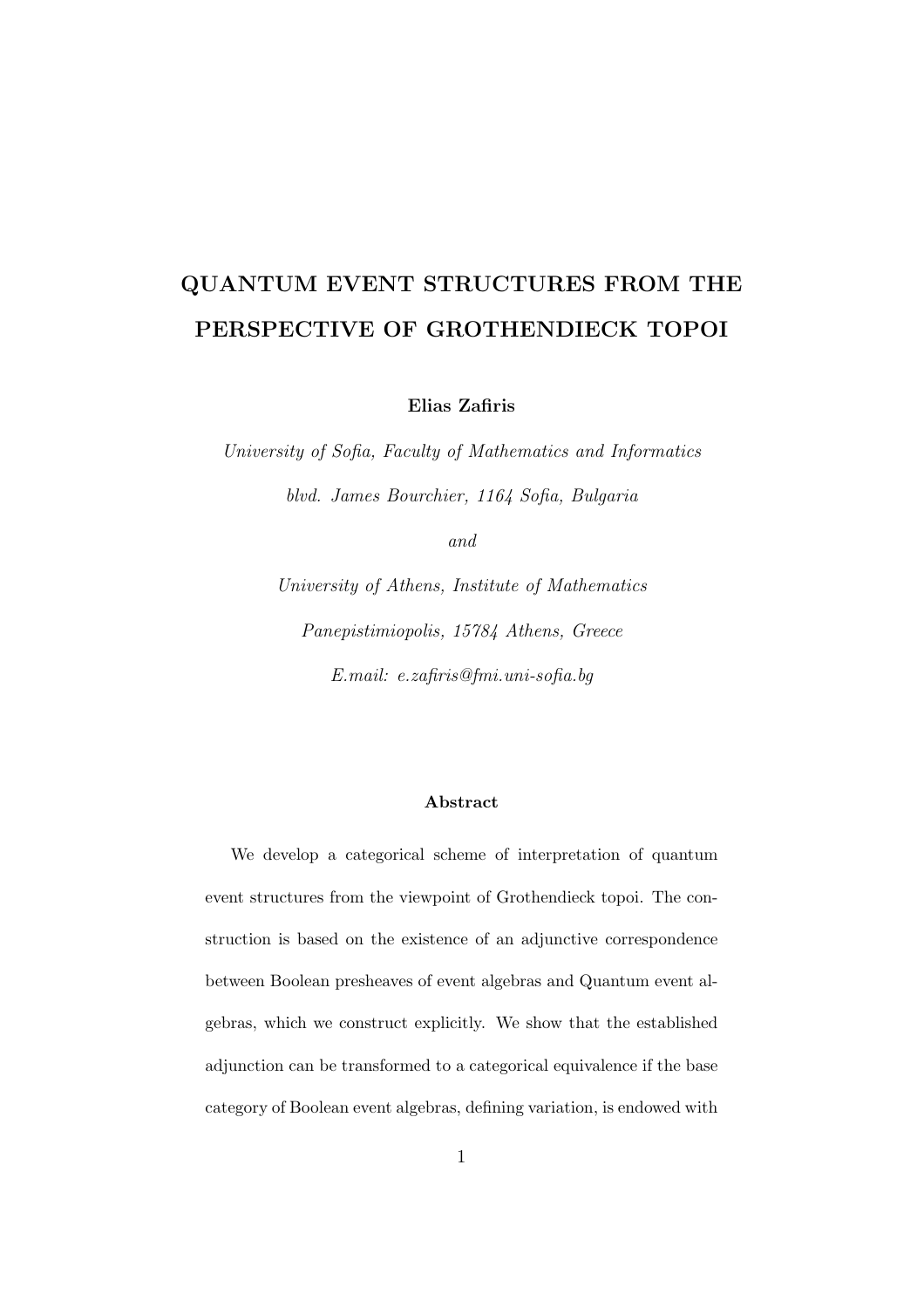a suitable Grothendieck topology of covering systems. The scheme leads to a sheaf theoretical representation of Quantum structure in terms of variation taking place over epimorphic families of Boolean reference frames.

Key words: Quantum event structures, Boolean reference frames, Topos, Adjunction, Sheaves, Grothendieck Topology .

### 1 INTRODUCTION

The foundational issues implied by the structure of events displayed by the behavior of quantum mechanical systems [1-3] deserve special attention since they constitute a conceptual shift in the globally Boolean descriptive rules characterizing classical systems. Most importantly, they are amenable to an analysis which is based on a simple, but rich in consequences, methodological principle. According to this, we are guided in studying a globally non-Boolean object, like a quantum algebra of events (or quantum logic), in terms of structured families of simpler, adequately comprehended local objects (in our case Boolean event algebras), which have to satisfy certain compatibility relations, and also, a closure constraint. Hence Boolean de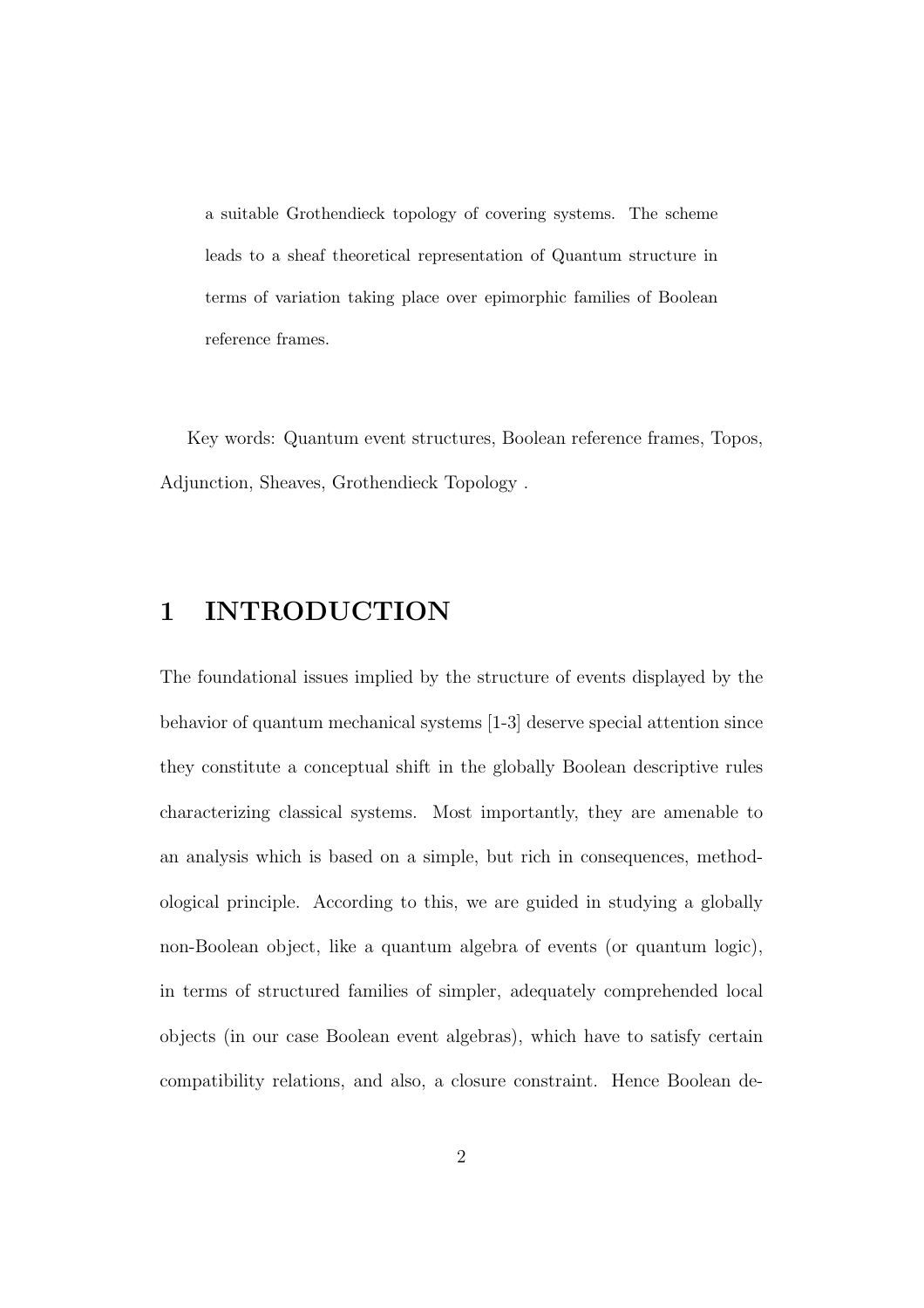scriptive contexts are not abandoned once and for all, but instead are used locally, accomplishing the task of providing partial congruent relations with globally non-Boolean objects, the internal structure and functioning of which, is being hopefully recovered by the interconnecting machinery governing the local objects. This point of view inevitably leads to a relativistic conception of quantum theory as a whole, and stresses the contextual character of the theory. In order to reveal these aspects of quantum theory, which pertain the nature of quantum events, a suitable mathematical language has to be used. The criterion for choosing an appropriate language is rather emphasis in the form of the structures and the universality of the constructions involved. The ideal candidate for this purpose is provided by category theory [4-10]. Subsequently, we will see that sheaf theory [11-13] is the appropriate mathematical vehicle to carry out the program implied by the aforementioned methodological principle of enquiry.

In a previous work [14,15], we have constructed a representation of quantum event algebras in terms of compatible families of Boolean localization systems. This representation has been motivated by the physical significance of Kochen-Specker theorem, understood as expressing the impossibility of probing the entire manifestation of a quantum system, in terms of observable attributes, with the use of a single universal Boolean device. In this paper, we will focus on an equivalent sheaf-theoretical conception of quan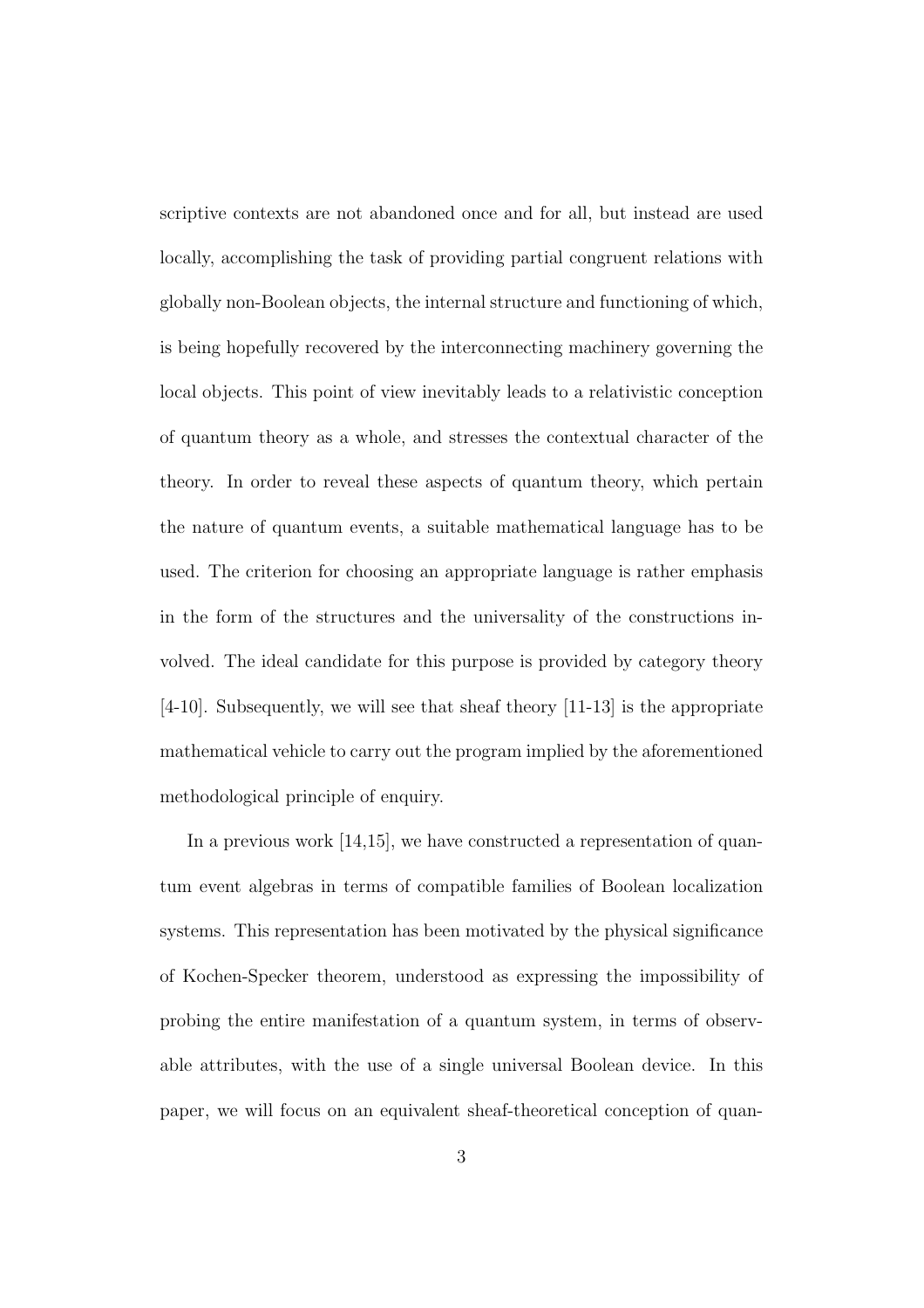tum event algebras (and subsequently quantum logics), based on the notion of a topology on a category, and the construction of sheaves for this topology. This conception sheds more light on the connection between a quantum algebra of events and its underlying building blocks of Boolean algebras, and clarifies the intrinsic contextuality of quantum events.

The concept of sheaf expresses essentially gluing conditions, namely the way by which local data can be collated in global ones. It is the appropriate mathematical tool for the formalization of the relations between covering systems and properties, and, furthermore, provides the means for studying the global consequences of locally defined properties. The notion of local is characterized using a topology (in the general case a Grothendieck topology on a category), the axioms of which express closure conditions on the collection of covers. Essentially a map which assigns a set to each object of a topology is called a sheaf if the map is defined locally, or else the value of the map on an object can be uniquely obtained from its values on any cover of that object. Categorically speaking, besides mapping each object to a set, a sheaf maps each arrow in the topology to a restriction function in the opposite direction. We stress the point that the transition from locally defined properties to global consequences happens via a compatible family of elements over a cover of the complex object. A cover of the global, complex object can be viewed as providing a decomposition of that object into simpler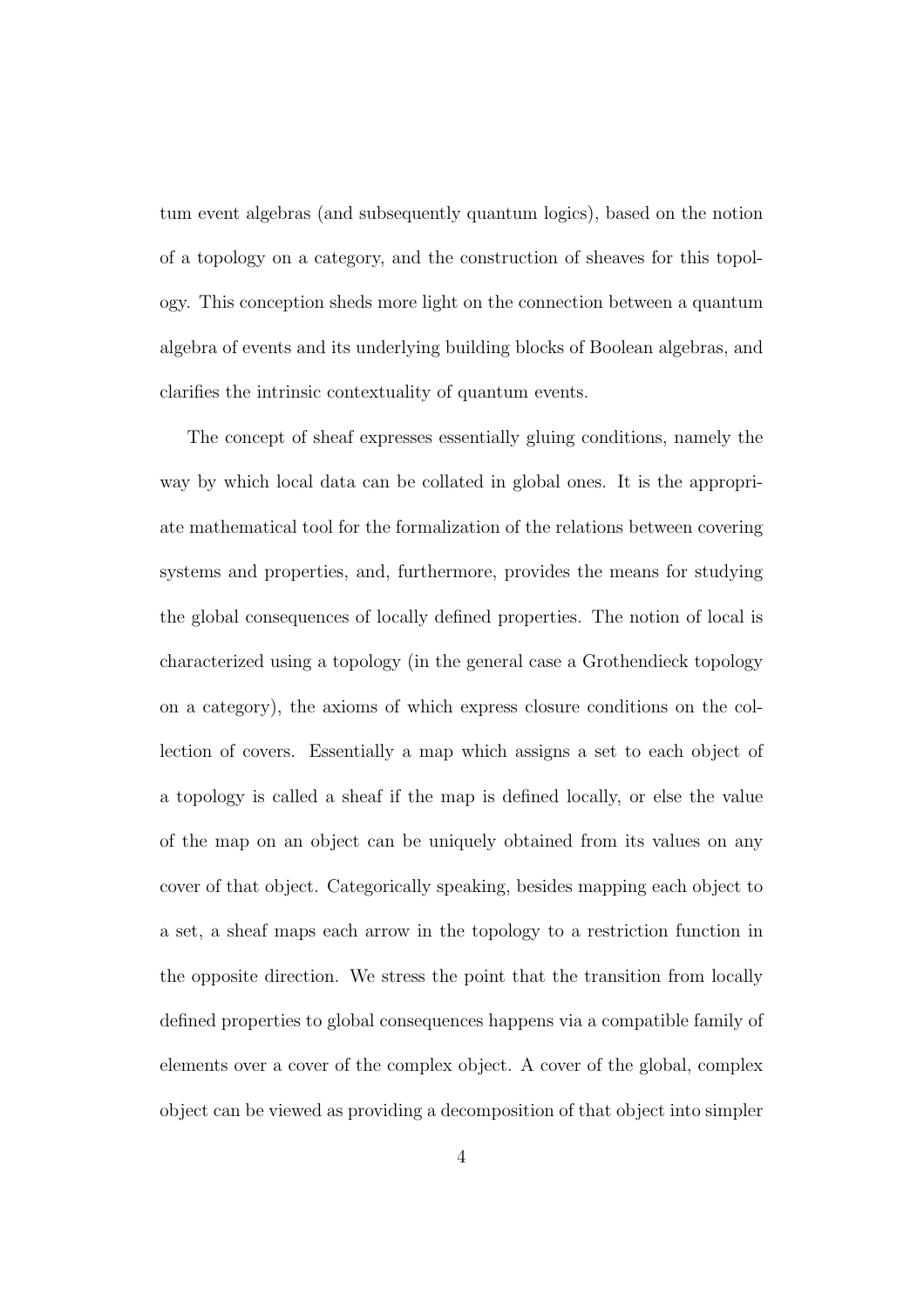objects. The sheaf assigns a set to each element of the cover, or else each piece of the original object. A choice of elements from these sets, one for each piece, forms a compatible family if the choice respects the mappings by the restriction functions and if the elements chosen agree whenever two pieces of the cover overlap. If such a locally compatible choice induces a unique choice for the object being covered, a global choice, then the condition for being a sheaf is satisfied. We note that in general, there will be more locally defined or partial choices than globally defined ones, since not all partial choices need be extendible to global ones, but a compatible family of partial choices uniquely extends to a global one.

In the following sections we shall see that a quantum event algebra can be understood as a sheaf for a suitable Grothendieck topology on the category of Boolean subalgebras of it. We mention that, contextual topos theoretical approaches to quantum structures have been also considered, from a different viewpoint in [16,17], and discussed in [18-20].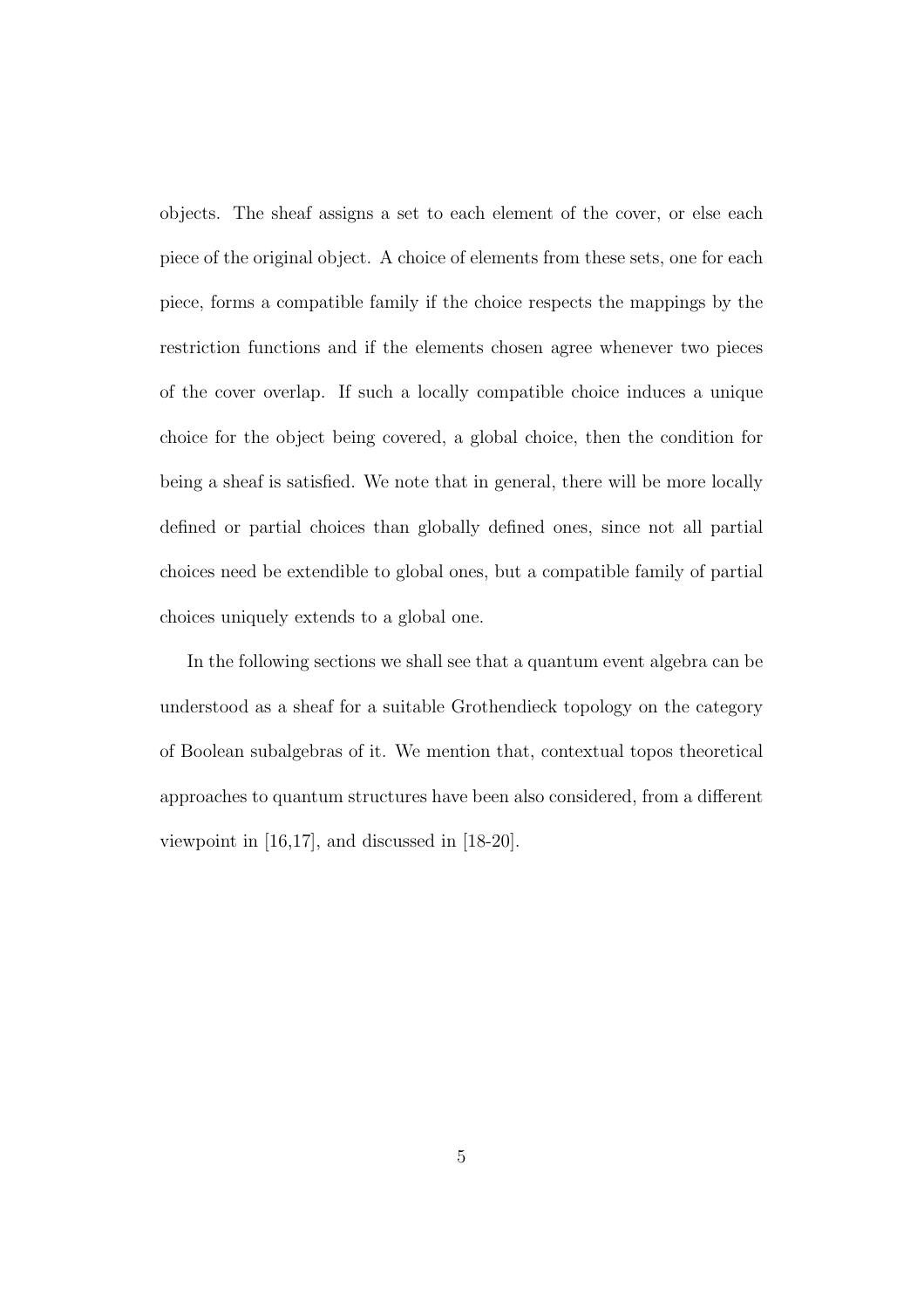# 2 THE ADJOINT FUNCTORIAL BOOLEAN-QUANTUM RELATION

## 2.1 CATEGORIES OF BOOLEAN AND QUANTUM STRUCTURES

Category theory provides a general apparatus for dealing with mathematical structures and their mutual relations and transformations. The basic categorical principles that we adopt in the subsequent analysis are summarized as follows:

[i] To each species of mathematical structure, there corresponds a category whose objects have that structure, and whose morphisms preserve it.

[ii] To any natural construction on structures of one species, yielding structures of another species, there corresponds a functor from the category of first species to the category of the second.

**Categories:** A category  $\mathcal C$  is a class of objects and morphisms of objects such that the following properties are satisfied:

[1]. For any objects X, Y all morphisms  $f: X \to Y$  form a set denoted  $Hom_{\mathcal{C}}(X, Y);$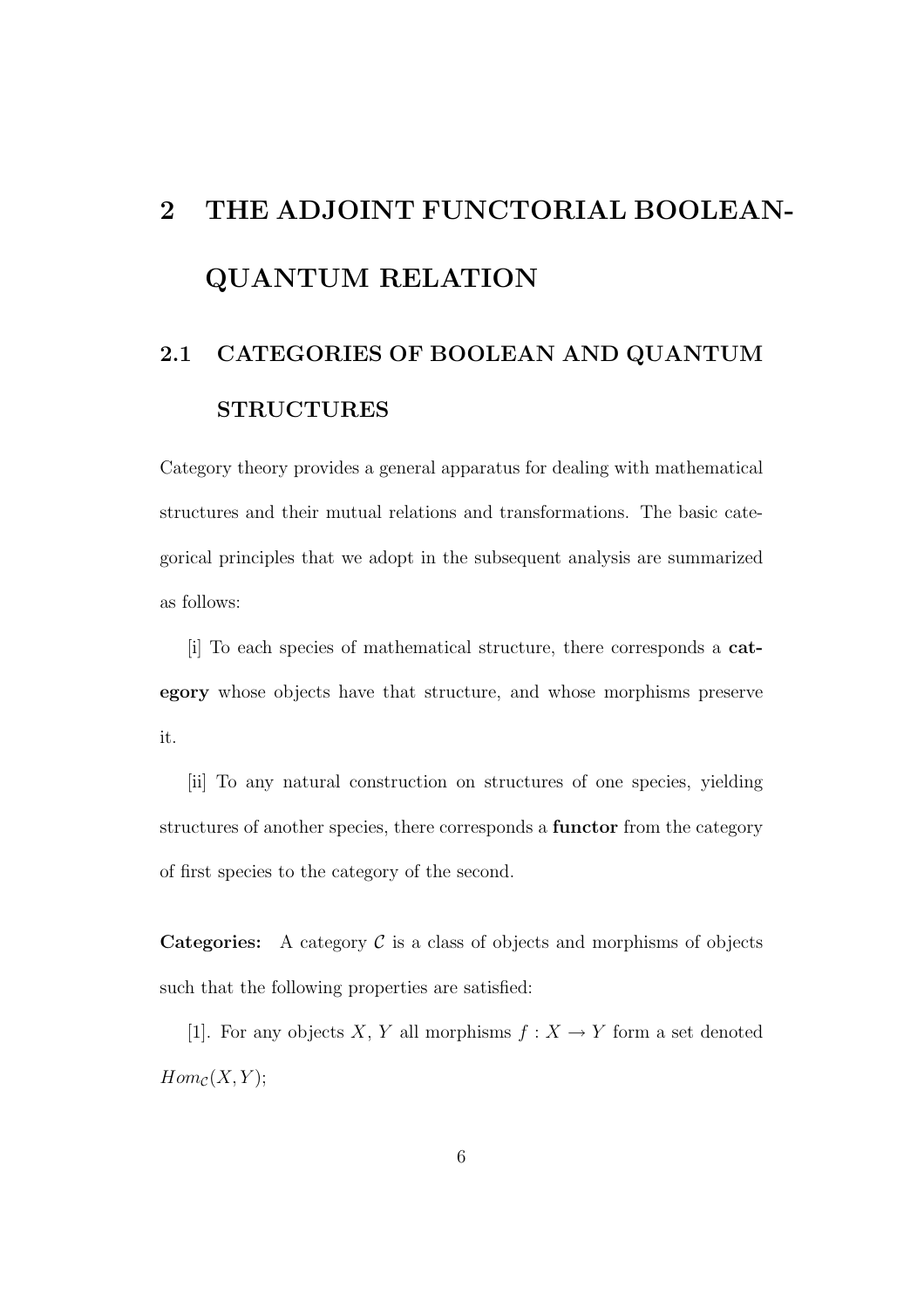[2]. For any object X an element  $id_X \in Hom_{\mathcal{C}}(X, X)$  is distinguished; it is called the identity morphism;

[3]. For arbitrary objects  $X, Y, Z$  the set mapping is defined

$$
Hom_{\mathcal{C}}(X,Y) \times Hom_{\mathcal{C}}(Y,Z) \to Hom_{\mathcal{C}}(X,Z)
$$

For morphisms  $g \in Hom_{\mathcal{C}}(X, Y), h \in Hom_{\mathcal{C}}(Y, Z)$  the image of the pair  $(g, h)$  is called the composition; it is denoted  $h \circ g$ . The composition operation is associative.

[4]. For any  $f \in Hom_{\mathcal{C}}(X, Y)$  we have  $id_Y \circ f = f \circ id_X = f$ .

For an arbitrary category  $\mathcal C$  the opposite category  $\mathcal C^{op}$  is defined in the following way: the objects are the same, but  $Hom_{\mathcal{C}^{op}}(X,Y) = Hom_{\mathcal{C}}(Y,X)$ , namely all arrows are inverted.

**Functors:** Let C, D be categories; a covariant functor  $\mathbf{F} : \mathcal{C} \to \mathcal{D}$  is a class mapping that transforms objects to objects and morphisms to morphisms preserving compositions and identity morphisms:

$$
\mathbf{F}(id_X) = id_{\mathbf{F}(X)}; \mathbf{F}(g \circ f) = \mathbf{F}(g) \circ \mathbf{F}(f)
$$

A contravariant functor  $\mathbf{F} : \mathcal{C} \to \mathcal{D}$  is, by definition, a covariant functor  $\mathbf{F}: \mathcal{C} \to \mathcal{D}^{op}.$ 

A Classical event structure is a small category, denoted by  $\beta$ , and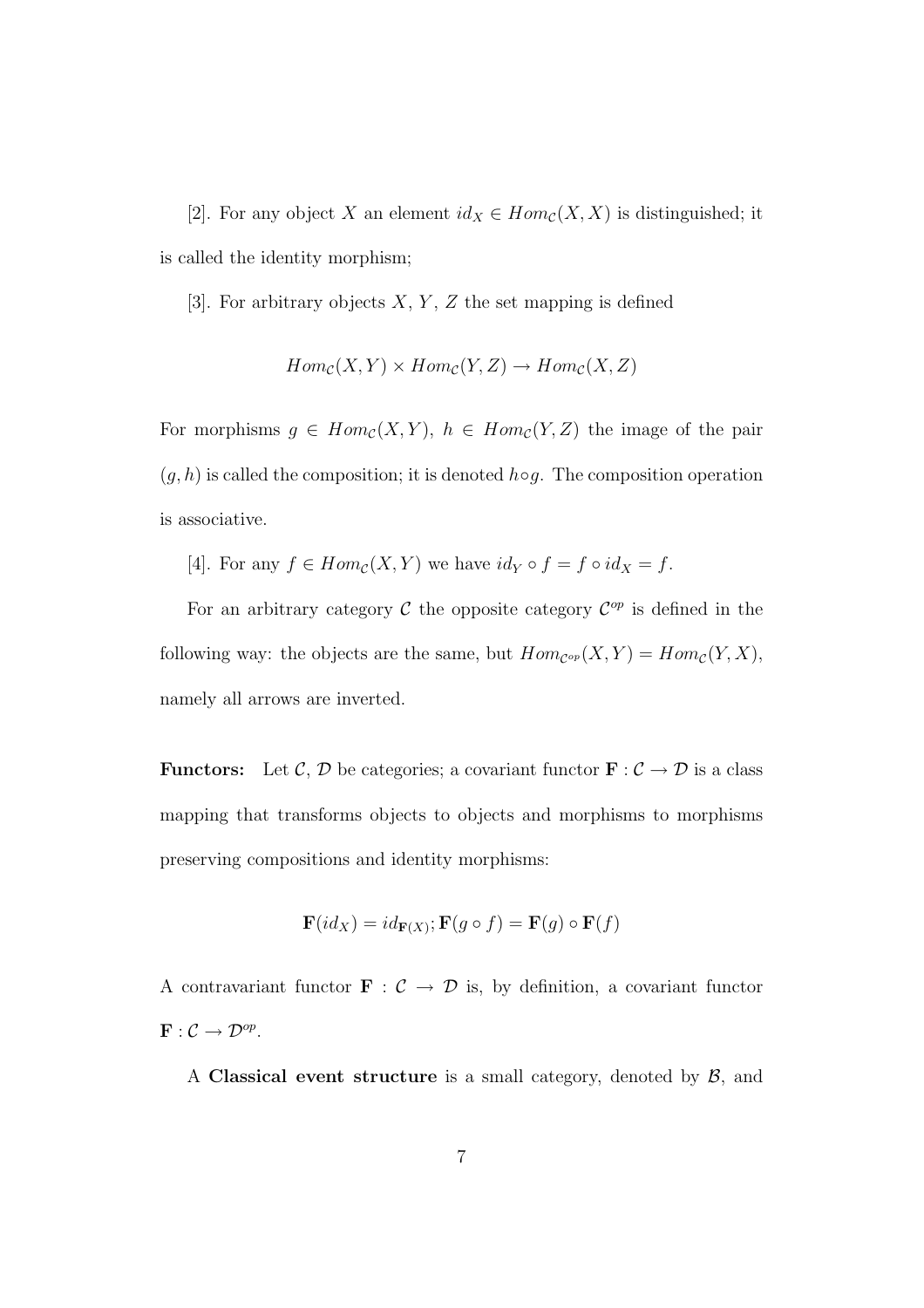called the category of Boolean event algebras. Its objects are Boolean algebras of events, and its arrows are Boolean algebraic homomorphisms.

A Quantum event structure is a small category, denoted by  $\mathcal{L}$ , and called the category of Quantum event algebras.

Its objects are Quantum algebras of events, that is, partially ordered sets of Quantum events, endowed with a maximal element 1, and with an operation of orthocomplementation  $[-]^* : L \longrightarrow L$ , which satisfy, for all  $l \in L$ the following conditions: [a]  $l \leq 1$ , [b]  $l^{**} = l$ , [c]  $l \vee l^* = 1$ , [d]  $l \leq \hat{l} \Rightarrow \hat{l}^* \leq l^*$ , [e]  $l \perp \hat{l} \Rightarrow l \lor \hat{l} \in L$ , [f]  $l \lor \hat{l} = 1, l \land \hat{l} = 0 \Rightarrow l = \hat{l}^*$ , where  $0 := 1^*, l \perp \hat{l} := l \leq \hat{l}^*$ , and the operations of meet  $\wedge$  and join  $\vee$  are defined as usually.

Its arrows are Quantum algebraic homomorphisms, that is maps  $L \rightarrow K$ , which satisfy, for all  $k \in K$  the following conditions: [a]  $H(1) = 1$ , [b]  $H(k^*) = [H(k)]^*,$  [c]  $k \leq \hat{k} \Rightarrow H(k) \leq H(\hat{k}),$  [d]  $k \perp \hat{k} \Rightarrow H(k \vee \hat{k}) \leq$  $H(k) \vee H(k)$ .

It is instructive to emphasize that the definition of a Quantum algebra of events is general enough to accommodate well known special cases, like the lattice of closed subspaces of a complex Hilbert space used in the majority of discussions on the subject of Quantum logic. Moreover, the above definition is not restrictive, since we could legitimately use as a definition of a Quantum event algebra the well-known case of an orthomodular orthoposet, without any change in the arguments of the paper. A detailed discussion of these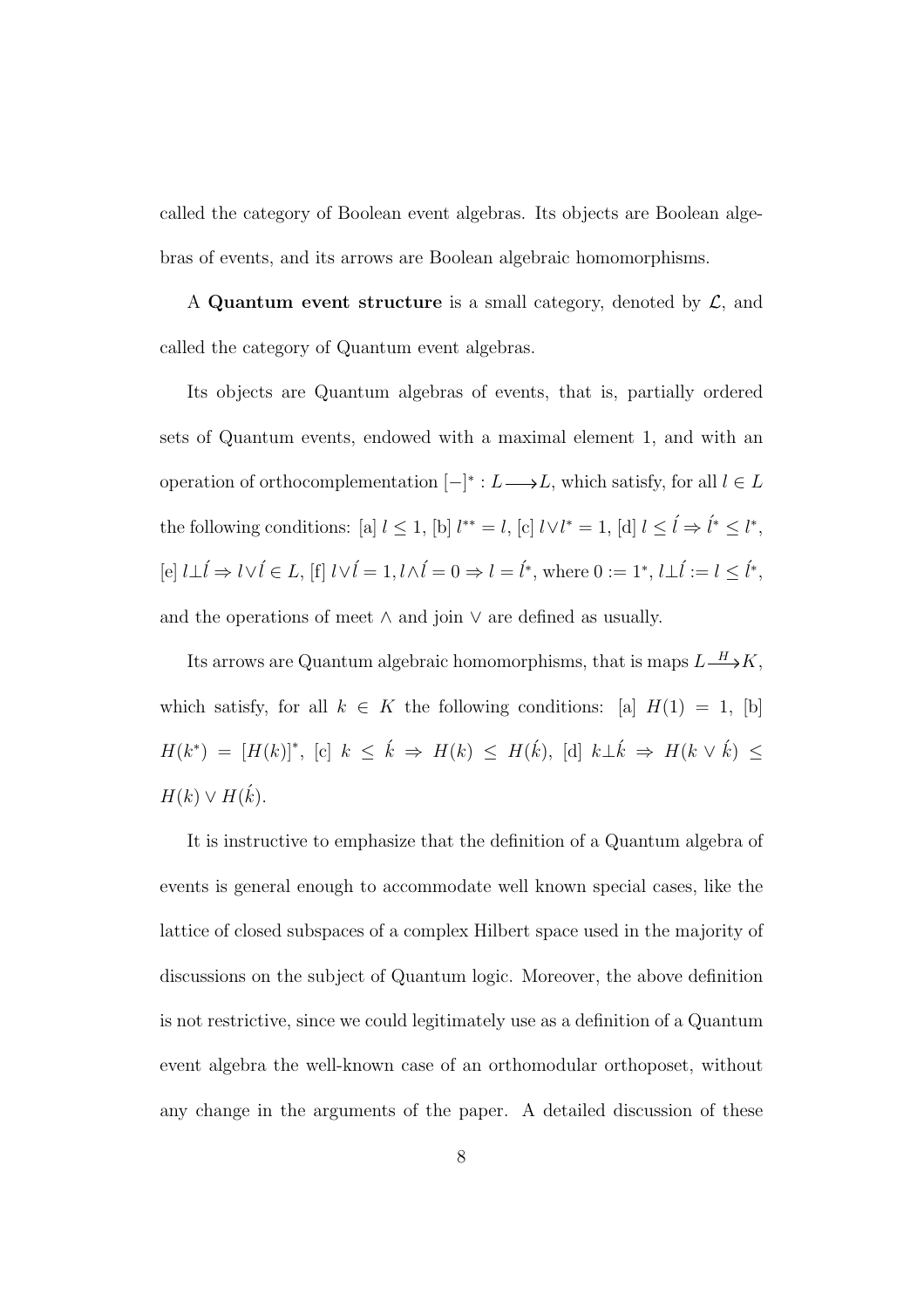issues is contained in the Appendix (A.1).

We note parenthetically, that both the categories  $\beta$  and  $\beta$  are algebraic categories, and have arbitrary colimits [5].

## 2.2 BOOLEAN COEFFICIENT FUNCTORS AND FI-BRATIONS

We define a modeling or coordinatization functor,  $A : \mathcal{B} \longrightarrow \mathcal{L}$ , which assigns to Boolean event algebras in  $\mathcal{B}$ , that instantiates a model category, the underlying quantum event algebras from  $\mathcal{L}$ , and to Boolean homomorphisms the underlying quantum algebraic homomorphisms. Hence A acts as a forgetful functor, forgetting the extra Boolean structure of  $\beta$ .

If  $\mathcal{B}^{op}$  is the opposite category of  $\mathcal{B}$ , then  $\mathbf{Sets}^{\mathcal{B}^{op}}$  denotes the functor category of presheaves on Boolean event algebras, with objects all functors  $P : B^{op} \longrightarrow$ **Sets**, and morphisms all natural transformations between such functors. Each object  $P$  in this category is a contravariant set-valued functor on  $\beta$ , called a presheaf on  $\beta$ . The functor category of presheaves on Boolean event algebras  $Sets^{\beta^{op}}$ , provides an instantiation of a structure known as topos. A topos exemplifies a well defined notion of variable set. It can be conceived as a local mathematical framework corresponding to a generalized model of set theory or as a generalized space.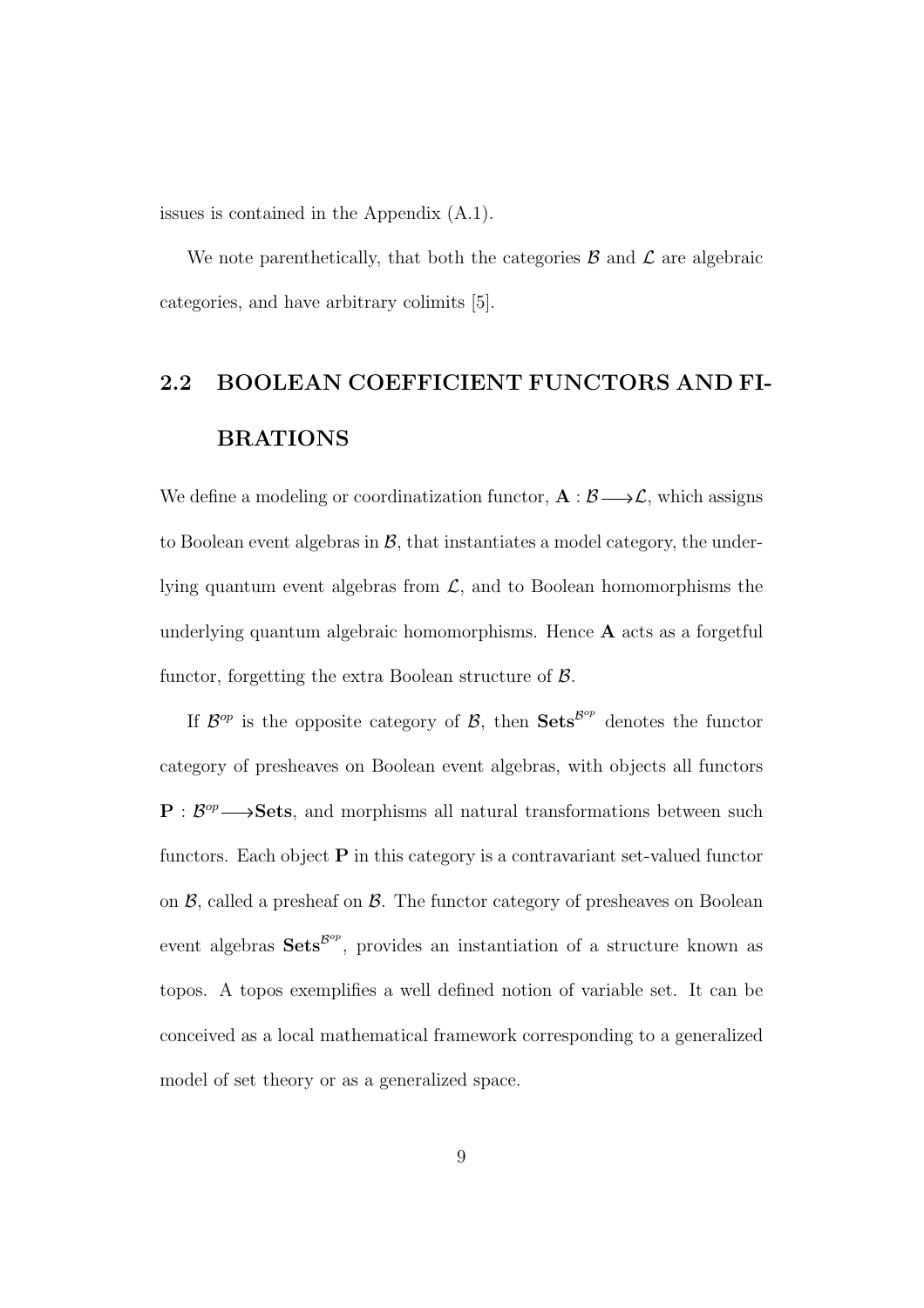For each Boolean algebra B of  $\mathcal{B}$ ,  $P(B)$  is a set, and for each arrow  $f: C \longrightarrow B$ ,  $P(f): P(B) \longrightarrow P(C)$  is a set function. If P is a presheaf on B and  $p \in \mathbf{P}(\mathbf{B})$ , the value  $\mathbf{P}(f)(p)$  for an arrow  $f: C \longrightarrow B$  in  $\mathcal B$  is called the restriction of x along f and is denoted by  $P(f)(p) = p \circ f$ .

Each object B of B gives rise to a contravariant Hom-functor  $y[B] :=$  $Hom_{\mathcal{B}}(-, B)$ . This functor defines a presheaf on  $\mathcal{B}$ . Its action on an object C of  $\beta$  is given by

$$
\mathbf{y}[B](C) := Hom_{\mathcal{B}}(C, B)
$$

whereas its action on a morphism  $D \longrightarrow C$ , for  $v : C \longrightarrow B$  is given by

$$
\mathbf{y}[B](x) : Hom_{\mathcal{B}}(C, B) \longrightarrow Hom_{\mathcal{B}}(D, B)
$$

$$
\mathbf{y}[B](x)(v) = v \circ x
$$

Furthermore  $y$  can be made into a functor from  $\beta$  to the contravariant functors on  $\beta$ 

$$
\text{y}: \mathcal{B}{\longrightarrow} \text{Sets}^{\mathcal{B}^{op}}
$$

such that  $B\rightarrow Hom_{\mathcal{B}}(-, B)$ . This is called the Yoneda embedding and it is a full and faithful functor.

Next we construct the category of elements of **P**, denoted by  $G(P, \mathcal{B})$ . Its objects are all pairs  $(B, p)$ , and its morphisms  $(\acute{B}, \acute{p}) \rightarrow (B, p)$  are those morphisms  $u : \acute{B} \rightarrow B$  of  $\mathcal{B}$  for which  $pu = \acute{p}$ . Projection on the second coordinate of  $\mathbf{G}(\mathbf{P}, \mathcal{B})$ , defines a functor  $\mathbf{G}(\mathbf{P}) : \mathbf{G}(\mathbf{P}, \mathcal{B}) \rightarrow \mathcal{B}$ .  $\mathbf{G}(\mathbf{P}, \mathcal{B})$  together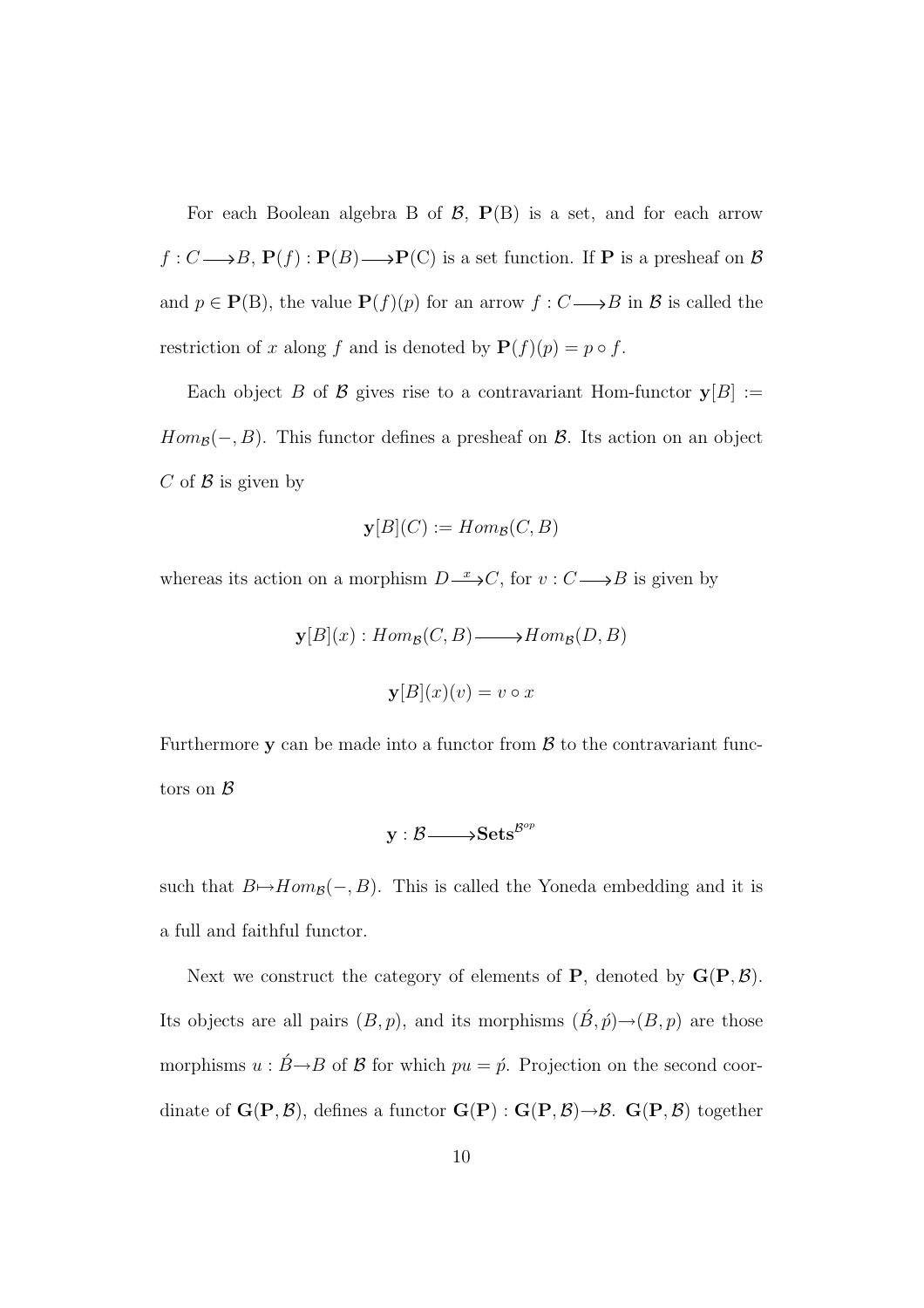with the projection functor  $\mathbf{G}(\mathbf{P})$  is called the split discrete fibration induced by  $P$ , and  $\beta$  is the base category of the fibration as in the Diagram below. We note that the fibers are categories in which the only arrows are identity arrows. If B is an object of B, the inverse image under  $\mathbf{G}(\mathbf{P})$  of B is simply the set  $P(B)$ , although its elements are written as pairs so as to form a disjoint union. The construction of the fibration induced by P, is called the Grothendieck construction [13].



## 2.3 ADJUNCTIVE CORRESPONDENCE OF BOOLEAN PRESHEAVES WITH QUANTUM ALGEBRAS

The adjunctive correspondence, which will be proved in what follows, provides the conceptual ground, concerning the representation of quantum event algebras in terms of sheaves of structured families of Boolean event algebras, and is based on the categorical construction of colimits over the category of elements of a presheaf of Boolean algebras P.

If we consider the category of quantum event algebras  $\mathcal L$  and the coefficient functor  $\mathbf{A}$ , we can define the functor  $\mathbf{R}$  from  $\mathcal{L}$  to the category of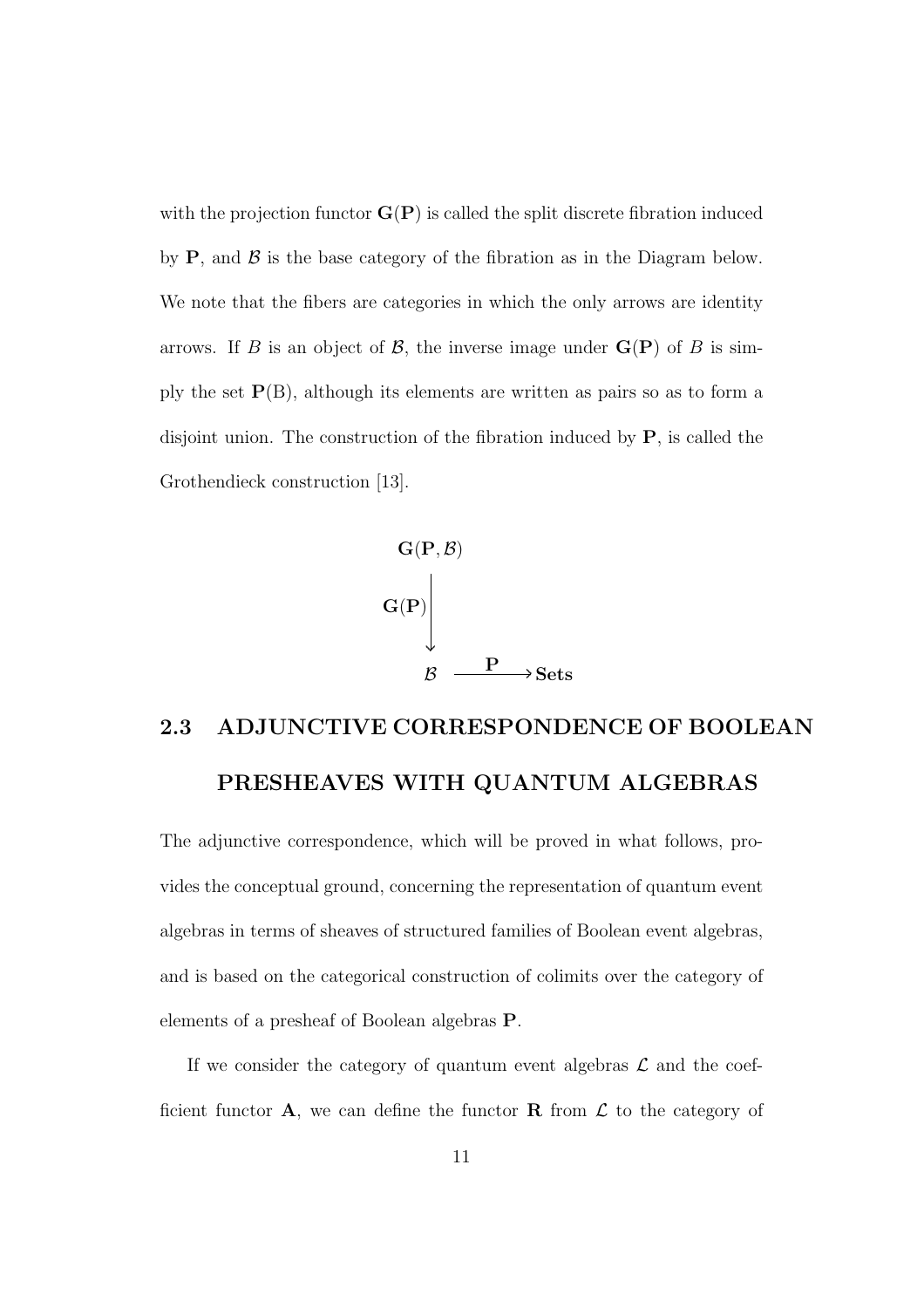presheaves of Boolean event algebras given by:

$$
\mathbf{R}(L): B \mapsto Hom_{\mathcal{L}}(\mathbf{A}(B), L)
$$

A natural transformation  $\tau$  between the presheaves on the category of Boolean algebras **P** and  $\mathbf{R}(L)$ ,  $\tau : \mathbf{P} \longrightarrow \mathbf{R}(L)$  is a family  $\tau_B$  indexed by Boolean algebras B of  $\beta$  for which each  $\tau_B$  is a map of sets,

$$
\tau_B: \mathbf{P}(B) {\rightarrow} Hom_{\mathcal{L}}(\mathbf{A}(B), L)
$$

such that the diagram of sets below commutes for each Boolean homomorphism  $u : \acute{B} \rightarrow B$  of  $\mathcal{B}$ .

$$
\mathbf{P}(B) \xrightarrow{\tau_B} Hom_{\mathcal{L}}(\mathbf{A}(B), L)
$$
\n
$$
\mathbf{P}(u) \qquad \qquad \downarrow \mathbf{A}(u)
$$
\n
$$
\mathbf{P}(\acute{B}) \xrightarrow{\tau_B} Hom_{\mathcal{L}}(\mathbf{A}(\acute{B}), L)
$$

From the perspective of the category of elements of the Boolean algebrasvariable set P the map  $\tau_B$ , defined above, is identical with the map:

$$
\tau_B : (B, p) {\rightarrow} Hom_{\mathcal{L}}(\mathbf{A} \circ G_{\mathbf{P}}(B, p), L)
$$

Subsequently such a  $\tau$  may be represented as a family of arrows of  $\mathcal L$  which is being indexed by objects  $(B, p)$  of the category of elements of the presheaf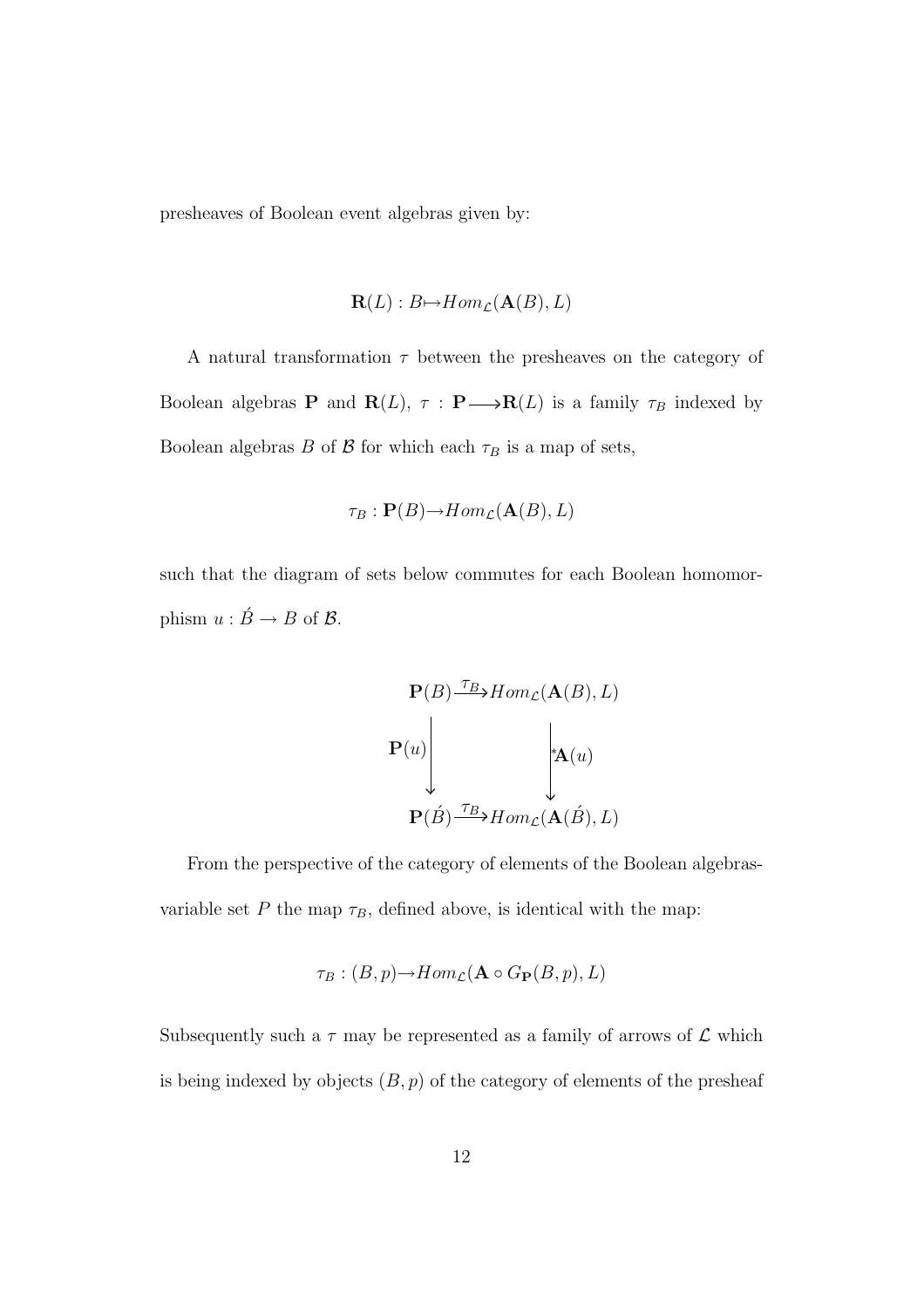of Boolean algebras P, namely

$$
\{\tau_B(p): \mathbf{A}(B) \to L\}_{(B,p)}
$$

Thus, according to the point of view provided by the category of elements of P, the condition of the commutativity of the diagram on the top, is equivalent to the condition that for each arrow u the following diagram commutes.



Consequently, according to the diagram above, the arrows  $\tau_B(p)$  form a cocone from the functor  $\mathbf{A} \circ G_{\mathbf{P}}$  to the quantum event algebra L. The categorical definition of colimit, points to the conclusion that each such cocone emerges by the composition of the colimiting cocone with a unique arrow from the colimit  $\mathbf{LP}$  to the quantum event algebra object L. Equivalently, we conclude that there is a bijection, natural in  $P$  and  $L$  as follows:

$$
Nat(\mathbf{P}, \mathbf{R}(L)) \cong Hom_{\mathcal{L}}(\mathbf{LP}, L)
$$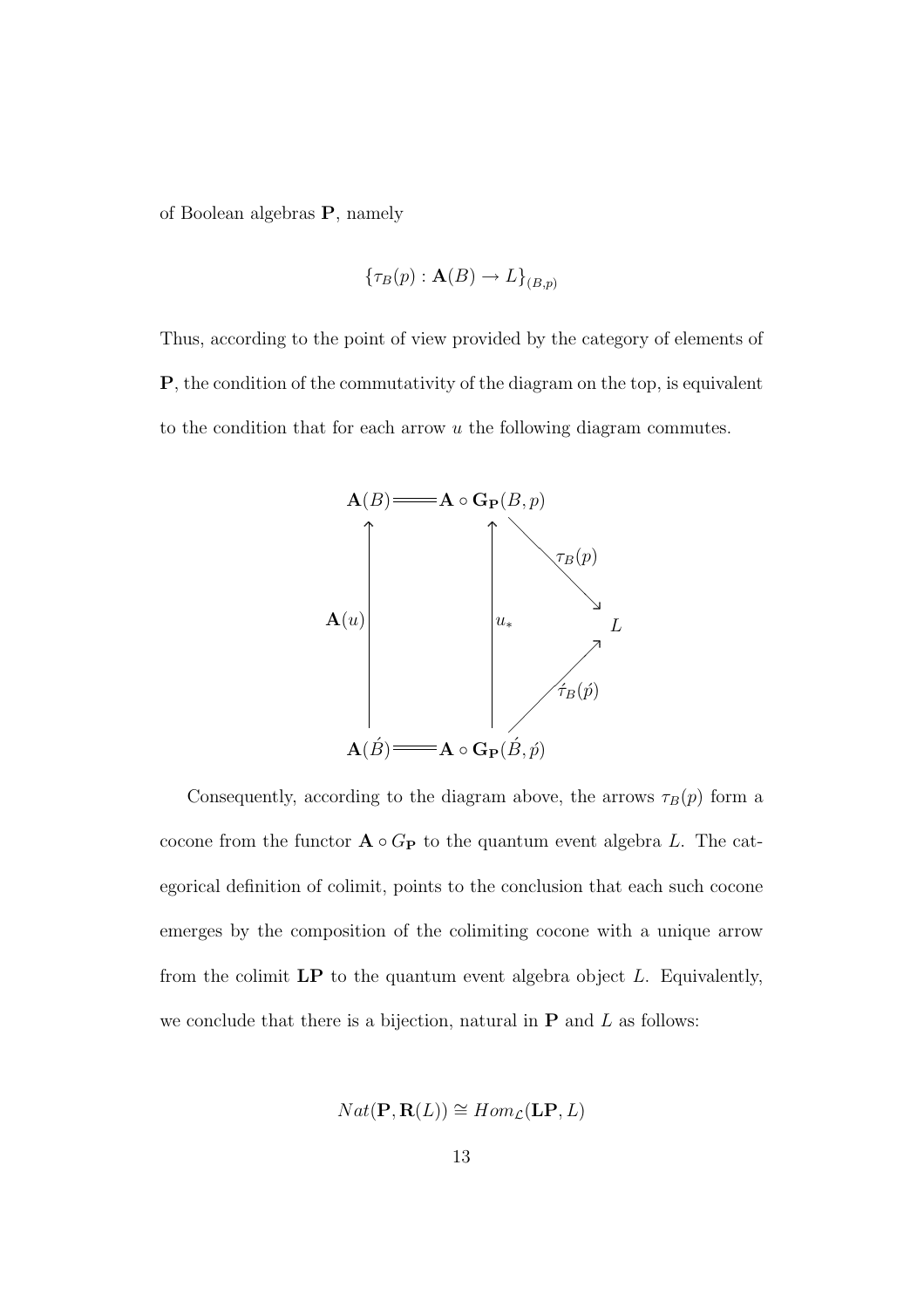The established bijective correspondence, interpreted functorially, says that the functor  $\bf{R}$  from  $\cal{L}$  to presheaves given by

$$
\mathbf{R}(L): B \mapsto Hom_{\mathcal{L}}(\mathbf{A}(B), L)
$$

has a left adjoint  $\mathbf{L}$ :  $\mathbf{Sets}^{\mathcal{B}^{op}} \to \mathcal{L}$ , which is defined for each presheaf of Boolean algebras **P** in  $\textbf{Sets}^{\mathcal{B}^{op}}$  as the colimit

$$
\mathbf{L}(\mathbf{P}) = \mathit{Colim}\{\mathbf{G}(\mathbf{P},\mathcal{B})\xrightarrow{\mathbf{G}_{\mathbf{P}}}\mathcal{B}\xrightarrow{\mathbf{A}}\mathcal{L}\}
$$

An explicit construction of colimits of the above form is presented in detail in the Appendix (A.2).

Consequently there is a pair of adjoint functors  $L \dashv R$  as follows:

$$
L:Sets^{\mathcal{B}^{op}}\overline{\xrightarrow{\hspace*{1.5cm}}\hspace*{1.5cm}}\mathcal{L}:R
$$

Thus we have constructed an adjunction which consists of the functors L and R, called left and right adjoints with respect to each other respectively, as well as the natural bijection



$$
Nat(\mathbf{P}, \mathbf{R}(L)) \cong Hom_{\mathcal{L}}(\mathbf{LP}, L)
$$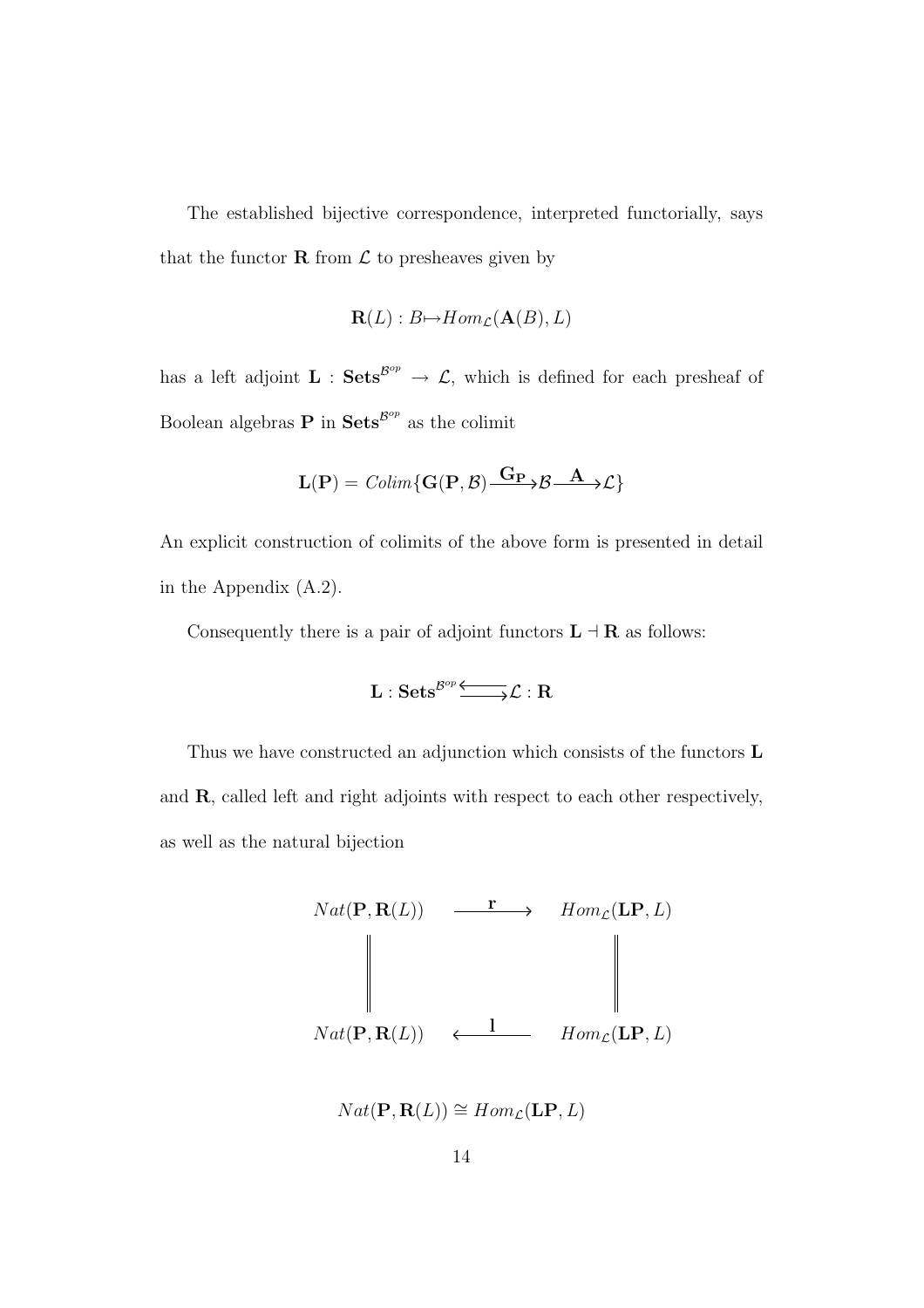Furthermore it has been shown [14] that the categorical construction of this colimit as a coequalizer of a coproduct reveals the fact that this left adjoint is like the tensor product  $-\otimes_{\mathcal{B}} A$ .

$$
\amalg_{v:\acute{B}\rightarrow B}\mathbf{A}(\acute{B})\xrightarrow{\zeta}\amalg_{(B,p)}\mathbf{A}(B)\xrightarrow{\chi}\mathbf{P}\otimes_{\mathcal{B}}\mathbf{A}
$$

In the diagram above the second coproduct is over all the objects  $(B, p)$ with  $p \in \mathbf{P}(B)$  of the category of elements, while the first coproduct is over all the maps  $v : (\acute{B}, \acute{p}) \longrightarrow (B, p)$  of that category, so that  $v : \acute{B} \longrightarrow B$  and the condition  $pv = \acute{p}$  is satisfied. We conclude that the colimit  $\mathbf{L}_{A}(P)$  can be equivalently presented as the coequalizer of the diagram above.

The physical meaning of the adjunction between presheaves of Boolean event algebras and Quantum event algebras is crystallized if we consider that the adjointly related functors are associated with the process of encoding information relevant to the structural form of their domain and codomain categories. Let us consider that  $\textbf{Sets}^{\mathcal{B}^{op}}$  is the universe of Boolean event structures modelled in Sets by observers, and  $\mathcal L$  that of Quantum event structures. In the proposed interpretation the functor  $L : \mathbf{Sets}^{\mathcal{B}^{op}} \longrightarrow \mathcal{L}$  can be comprehended as a translational code from Boolean windows to the Quantum species of event structure, whereas the functor  $\mathbf{R}: \mathcal{L} \longrightarrow \mathbf{Sets}^{\mathcal{B}^{op}}$  as a translational code in the inverse direction. In general, the content of the information is not possible to remain completely invariant translating from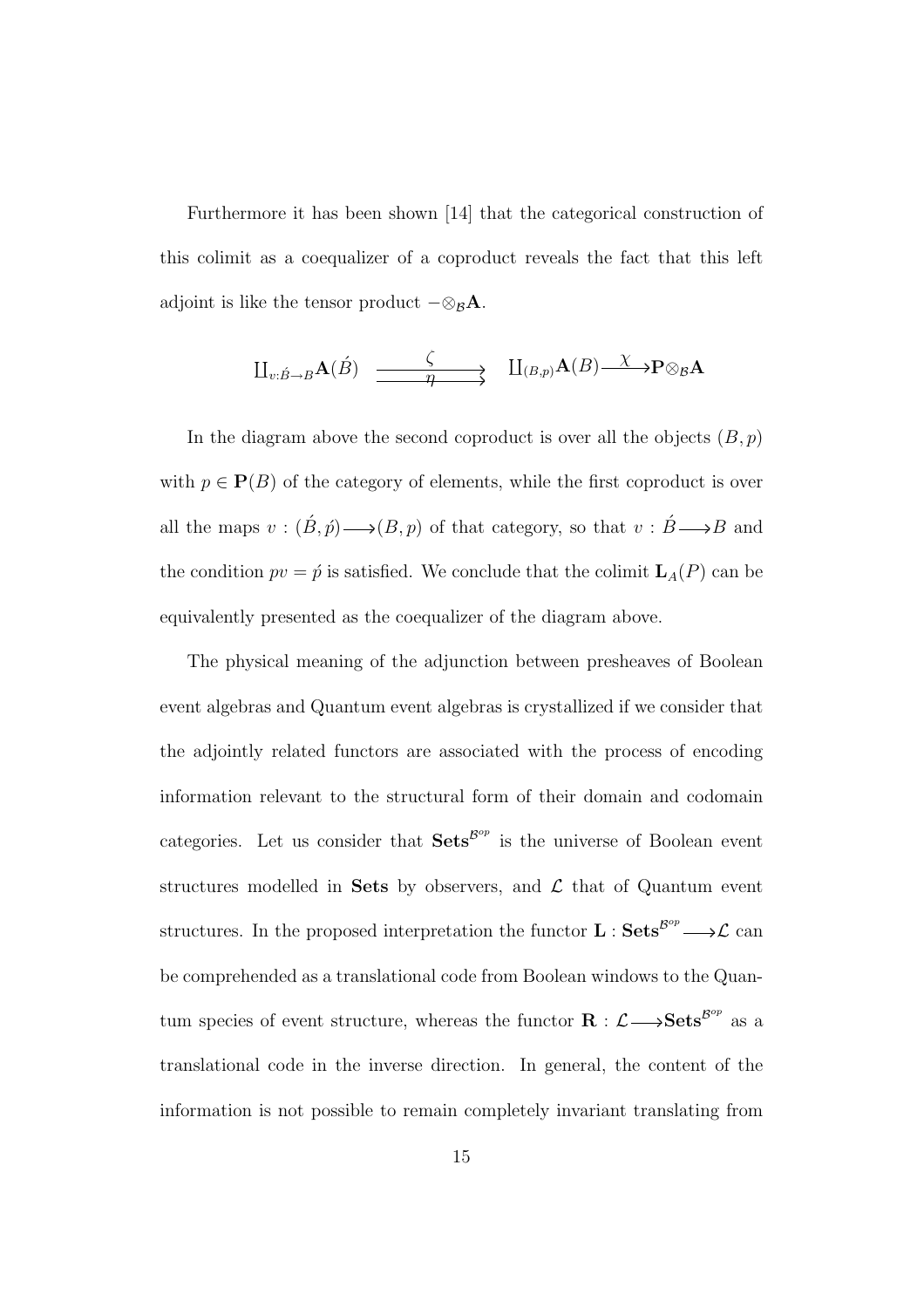one language to another and back. However, there remain two ways for a Boolean-event algebra variable set P, or else Boolean window to communicate a message to a quantum event algebra L. Either the information is given in Quantum terms with P translating, which we can be represented as the quantum homomorphism  $\mathbf{LP}\longrightarrow L$ , or the information is given in Boolean terms with L translating, that, in turn, can be represented as the natural transformation  $\mathbf{P}\longrightarrow \mathbf{R}(L)$ . In the first case, from the perspective of L information is being received in quantum terms, while in the second, from the perspective of P information is being sent in Boolean terms. The natural bijection then corresponds to the assertion that these two distinct ways of communicating are equivalent. Thus, the fact that these two functors are adjoint, expresses a relation of variation regulated by two poles, with respect to the meaning of the information related to observation. In this sense, the adjunction provides the tool for relating relations, by specifying the conditions for a consistent notion of mutually dependent variation, in association to the interpretation of the information content shared by the Boolean and Quantum species of structure. We argue that the totality of the content of information included in the quantum species of event structure remains invariant under Boolean encodings, corresponding to local Boolean modeling algebras, if and only if the adjunctive correspondence can be appropriately restricted to an equivalence of the functorially correlated categories. In the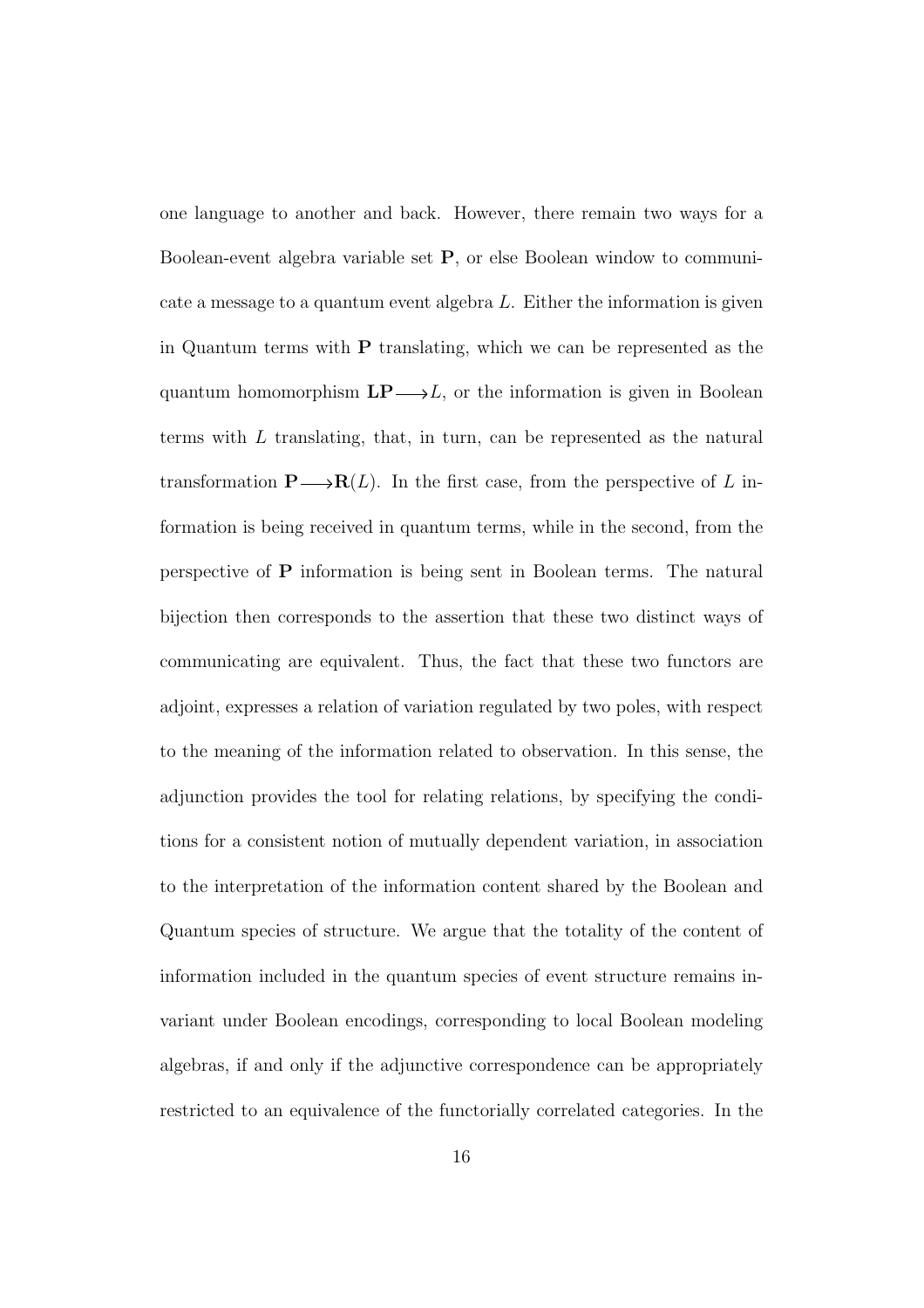following sections we will show that this task can be accomplished by defining a suitable Grothendieck topology on the category of Boolean event algebras, that, essentially permits the comprehension of a quantum event structure as a sheaf for the specified covering system of the base Boolean category introducing variation, or equivalently as a Grothendieck topos. Subsequently the categorical equivalence will signify an invariance in the translational code of communication between Boolean windows and Quantum systems.

# 3 MOTIVATING TOPOLOGIES ON CAT-EGORIES

Our purpose is to show that the functor **R** from  $\mathcal L$  to presheaves given by

$$
\mathbf{R}(L): B \rightarrow Hom_{\mathcal{L}}(\mathbf{A}(B), L)
$$

sends quantum event algebras  $L$  in  $\mathcal L$  not just into presheaves, but into sheaves for a suitable Grothendieck topology J on the category of Boolean event algebras  $\beta$ , so that the fundamental adjunction will restrict to an equivalence of categories  $\mathbf{Sh}(\mathcal{B}, \mathbf{J}) \cong \mathcal{L}$ .

We note at this point that the usual notion of sheaf, in terms of coverings, restrictions, and collation, can be defined and used not just in the spatial sense, namely on the usual topological spaces, but in a generalized spatial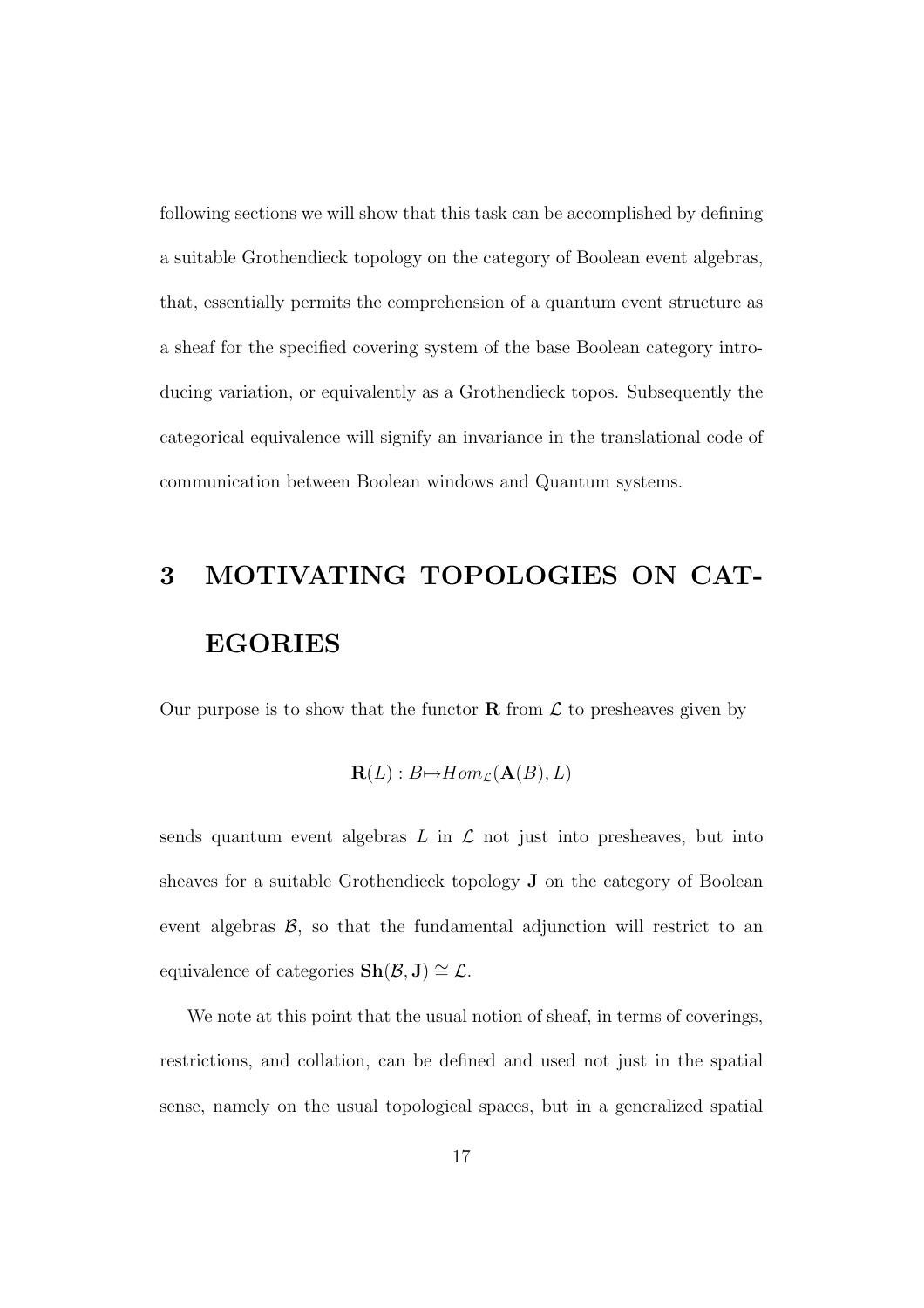sense, on more general topologies (Grothendieck topologies). In the usual definition of a sheaf on a topological space we use the open neighborhoods  $U$ of a point in a space  $X$ ; such neighborhoods are actually monic topological maps  $U \to X$ . The neighborhoods U in topological spaces can be replaced by maps  $V \to X$  not necessarily monic, and this can be done in any category with pullbacks. In effect a covering by open sets can be replaced by a new notion of covering provided by a family of maps satisfying certain conditions.

For an object  $B$  of  $\mathcal{B}$ , we consider indexed families

$$
\mathbf{S} = \{ \psi_i : B_i \to B, i \in I \}
$$

of maps to B, and we assume that for each object B of B we have a set  $\Lambda(B)$ of certain such families satisfying conditions to be specified later. These families play the role of coverings of B under those conditions. For the coverings provided, it is possible to construct the analogue of the topological definition of a sheaf, where as presheaves on  $\beta$  we consider the functors  $P : \mathcal{B}^{op} \to \mathbf{Sets}.$  According to the topological definition of a sheaf on a space we demand that for each open cover  $\{U_i, i \in I\}$  of some U, every family of elements  $\{p_i \in \mathbf{P}(U_i)\}\$  that satisfy the compatibility condition on the intersections  $U_i \cap U_j$ ,  $\forall i, j$ , are pasted together as a unique element  $p \in \mathbf{P}(U)$ . Imitating the above procedure for any covering **S** of an object B, and replacing the intersection  $U_i \cap U_j$  by the pullback  $B_i \times_B B_j$  in the general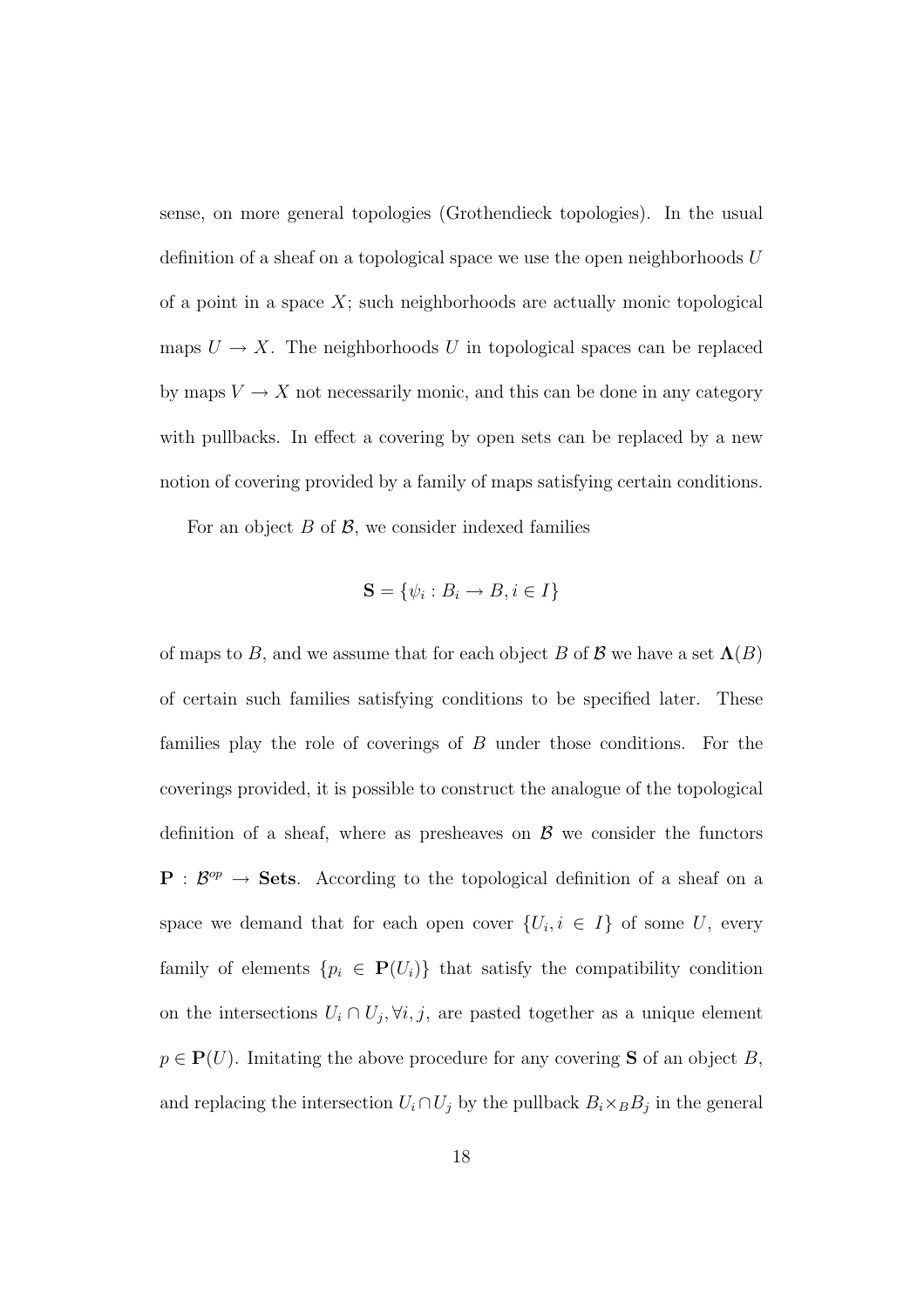case, according to the diagram

$$
B_i \times_B B_j \xrightarrow{g_{ij}} B_j
$$
\n
$$
h_{ij} \qquad \qquad \downarrow \qquad \downarrow \qquad \downarrow \downarrow \downarrow
$$
\n
$$
B_i \xrightarrow{\psi_i} B_j
$$

we effectively obtain for a given presheaf  $P : \mathcal{B}^{op} \to \mathbf{Sets}$  a diagram of sets as follows

$$
\mathbf{P}(B_i \times_B B_j) \frac{\mathbf{P}(g_{ij})}{\mathbf{P}(B_j)}
$$
\n
$$
\mathbf{P}(h_{ij}) \begin{bmatrix} \vdots \\ \mathbf{P}(\psi_j) \end{bmatrix}
$$
\n
$$
\mathbf{P}(\mathbf{B}_i) \frac{\mathbf{P}(\psi_i)}{\mathbf{P}(B_j)} \rightarrow \mathbf{P}(B)
$$

In this case the compatibility condition for a sheaf takes the form: if  $\{p_i \in$  $\mathbf{P}_i, i \in I$  is a family of compatible elements, namely satisfy  $p_i h_{ij} = p_j g_{ij}, \forall i, j$ , then a unique element  $p \in \mathbf{P}(B)$  is being determined by the family such that  $p \cdot \psi_i = p_i, \forall i \in I$ , where the notational convention  $p \cdot \psi_i = \mathbf{P}(\psi_i)(p)$  has been used . Equivalently this condition can be expressed in the categorical terminology by the requirement that in the diagram

$$
\prod_{i,j} \mathbf{P}(B_i \times_B B_j) \quad \Longleftrightarrow \qquad \qquad \prod_i \mathbf{P}(B_i) \qquad \Longleftarrow \qquad \qquad \mathbf{P}(B)
$$

the arrow e, where  $e(p) = (p \cdot \psi_i, i \in I)$  is an equalizer of the maps  $(p_i, i \in I)$  $I) \to (p_i h_{ij}; i, j \in I \times I)$  and  $(p_i, i \in I) \to (p_i g_{ij}; i, j \in I \times I)$  correspondingly.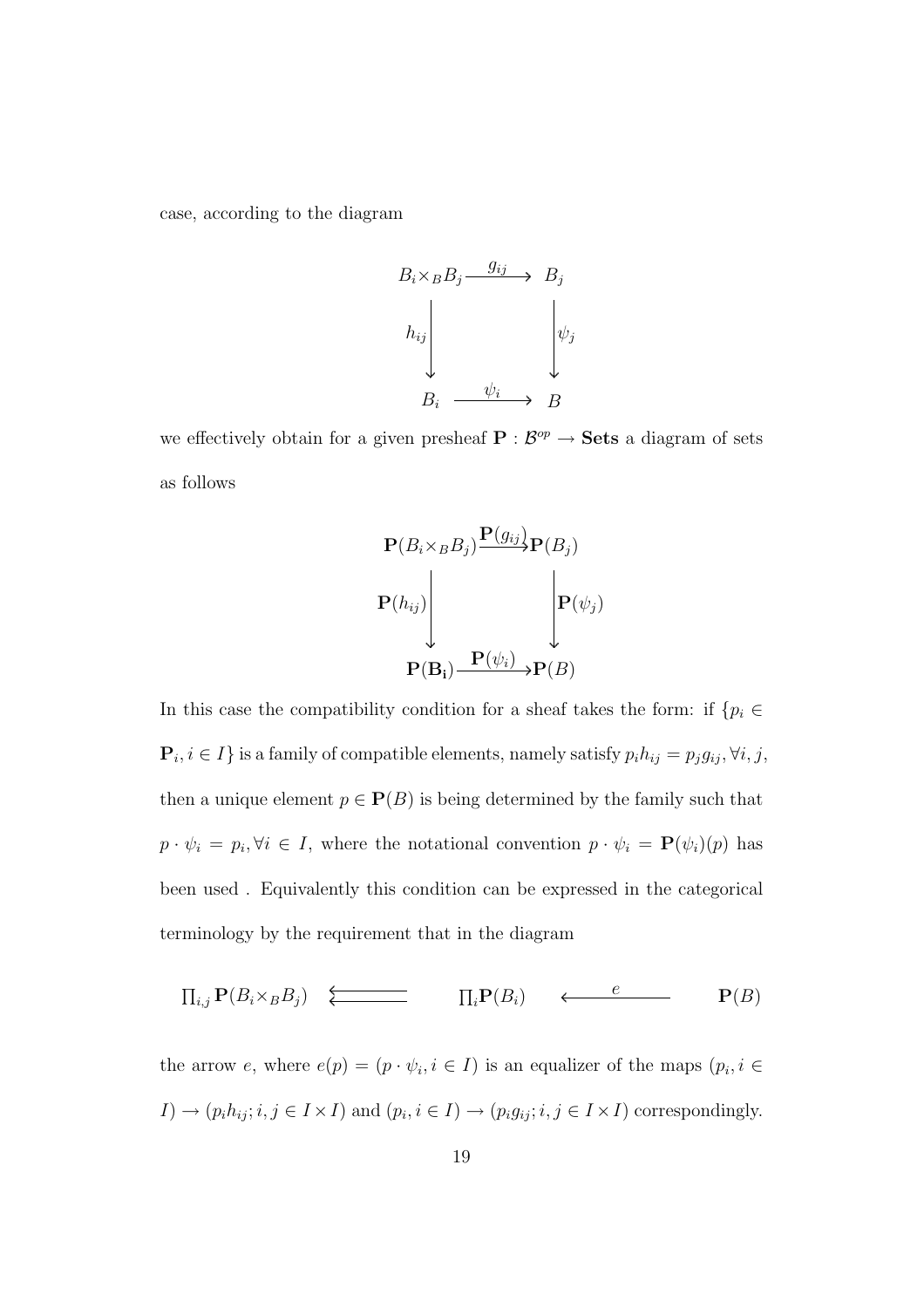The specific conditions that the elements of the set  $\Lambda(B)$ , or else the coverings of B, have to satisfy naturally lead to the notion of a Grothendieck topology on the category  $\beta$ .

#### 4 GROTHENDIECK TOPOLOGIES

We start our discussion by explicating the notion of a pretopology on the category of Boolean event algebras  $\mathcal B$ . A pretopology on B is a system  $\Lambda$ where for each onject B there is a set  $\Lambda(B)$ . Each  $\Lambda(B)$  contains indexed families of  $\beta$ -morphisms

$$
\mathbf{S} = \{ \psi_i : B_i \to B, i \in I \}
$$

of maps to  $B$  such that the following conditions are satisfied:

(1) For each B in  $\mathcal{B}, \{id_B\} \in \Lambda(\mathbf{B})$ ;

(2) If  $C \to B$  in  $\mathcal{B}$  and  $\mathbf{S} = \{\psi_i : B_i \to B, i \in I\} \in \Lambda(B)$  then  $\{\psi_1 :$  $C\times_B B_i \to B, i \in I$   $\in \Lambda(C)$ . Note that  $\psi_1$  is the pullback in  $\mathcal B$  of  $\psi_i$  along  $C \rightarrow B;$ 

(3) If  $S = {\psi_i : B_i \to B, i \in I} \in \Lambda(B)$ , and for each  $i \in I$ ,  ${\psi_{ik}}^i : C_{ik} \to$  $B_i, k \in K_i\} \in \Lambda(B_i)$ , then  $\{\psi_{ik}^i \circ \psi_i : C_{ik} \to B_i \to B, i \in I; k \in K_i\} \in \Lambda(B)$ . Note that  $C_{ik}$  is an example of a double indexed object rather than the intersection of  $C_i$  and  $C_k$ .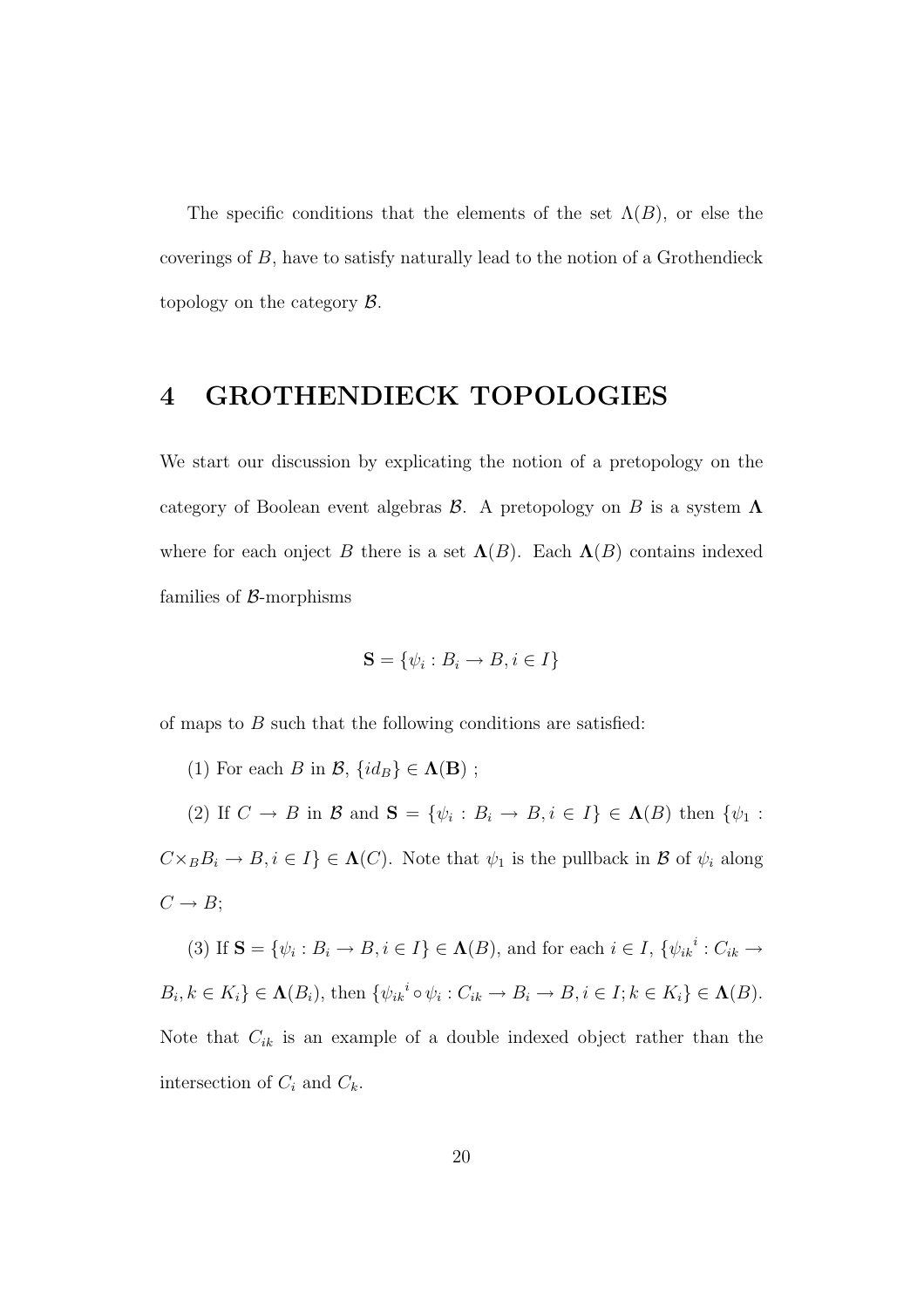The notion of a pretopology on the category of Boolean algebras  $\mathcal{B}$  is a categorical generalization of a system of set-theoretical covers on a topology **T**, where a cover for  $U \in \mathbf{T}$  is a set  $\{U_i : U_i \in \mathbf{T}, i \in I\}$  such that  $\cup U_i =$ U. The generalization is achieved by noting that the topology ordered by inclusion is a poset category and that any cover corresponds to a collection of inclusion arrows  $U_i \rightarrow U$ . Given this fact, any family of arrows contained in  $\Lambda(B)$  of a pretopology is a cover as well.

The passage from a pretopology to a categorial or Grothendieck topology on the category of Boolean algebras takes place through the introduction of appropriate covering devices, called covering sieves. For an object B in  $\mathcal{B}$ , a B-sieve is a family R of B-morphisms with codomain B, such that if  $C \rightarrow B$  belongs to  $R$  and  $D \rightarrow C$  is any  ${\mathcal B} \textrm{-morphism}$  , then the composite  $D \to C \to B$  belongs to R.

A Grothendieck topology on the category of Boolean algebras  $\mathcal{B}$ , is a system J of sets,  $J(B)$  for each B in B, where each  $J(B)$  consists of a set of B-sieves, (called the covering sieves), that satisfy the following conditions:

1. For any B in B the maximal sieve  $\{g : cod(g) = B\}$  belongs to  $J(B)$ (maximality condition).

2. If R belongs to  $J(B)$  and  $f: C \to B$  is a B-morphism, then  $f^*(R) =$  $\{h: C \to B, f \cdot h \in R\}$  belongs to  $J(C)$  (stability condition).

3. If R belongs to  $J(B)$  and S is a sieve on C, where for each  $f: C \to B$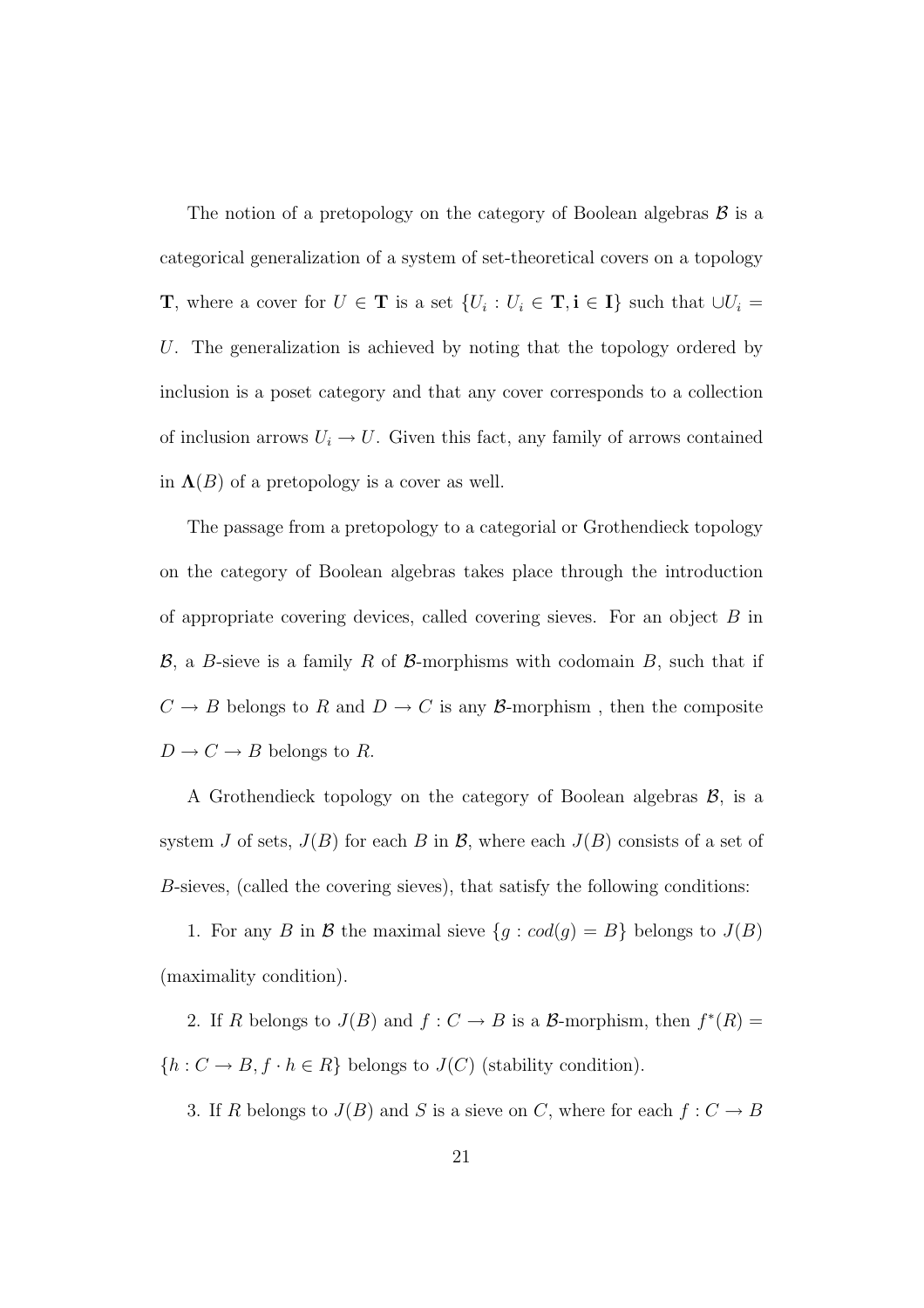belonging to R, we have  $f^*(S)$  in  $J(C)$ , then S belongs to  $J(B)$  (transitivity condition).

The small category  $\beta$  together with a Grothendieck topology  $J$ , is called a site. A sheaf on a site  $(\mathcal{B}, \mathbf{J})$  is defined to be any contravariant functor  $P : \mathcal{B}^{op} \to \mathbf{Sets}$ , satisfying the equalizer condition expressed in terms of covering sieves  $S$  for  $B$ , as in the following diagram in **Sets**:

$$
\prod_{f:g\in S} \mathbf{P}(domg) \quad \Longleftrightarrow \qquad \prod_{f\in S} \mathbf{P}(domf) \quad \Longleftarrow \qquad \qquad \mathbf{P}(B)
$$

If the above diagram is an equalizer for a particular covering sieve  $S$ , we obtain that P satisfies the sheaf condition with respect to the covering sieve S.

A Grothendieck topos over the small category  $\beta$  is a category which is equivalent to the category of sheaves  $\text{Sh}(\mathcal{B}, J)$  on a site  $(\mathcal{B}, J)$ . We note that a category of sheaves  $\text{Sh}(\mathcal{B}, J)$  on a site  $(\mathcal{B}, J)$  is a full sucategory of the functor category of presheaves  $\textbf{Sets}^{\mathcal{B}^{op}}$ .

# 5 CONSTRUCTION OF A GROTHENDIECK TOPOLOGY ON  $\beta$

We remind that our purpose is to show that the functor  $\bf{R}$  from  $\bf{\cal{L}}$  to presheaves,  $\mathbf{R}(L): B \rightarrow Hom_{\mathcal{L}}(\mathbf{A}(B), L)$ , transforms quantum event algebras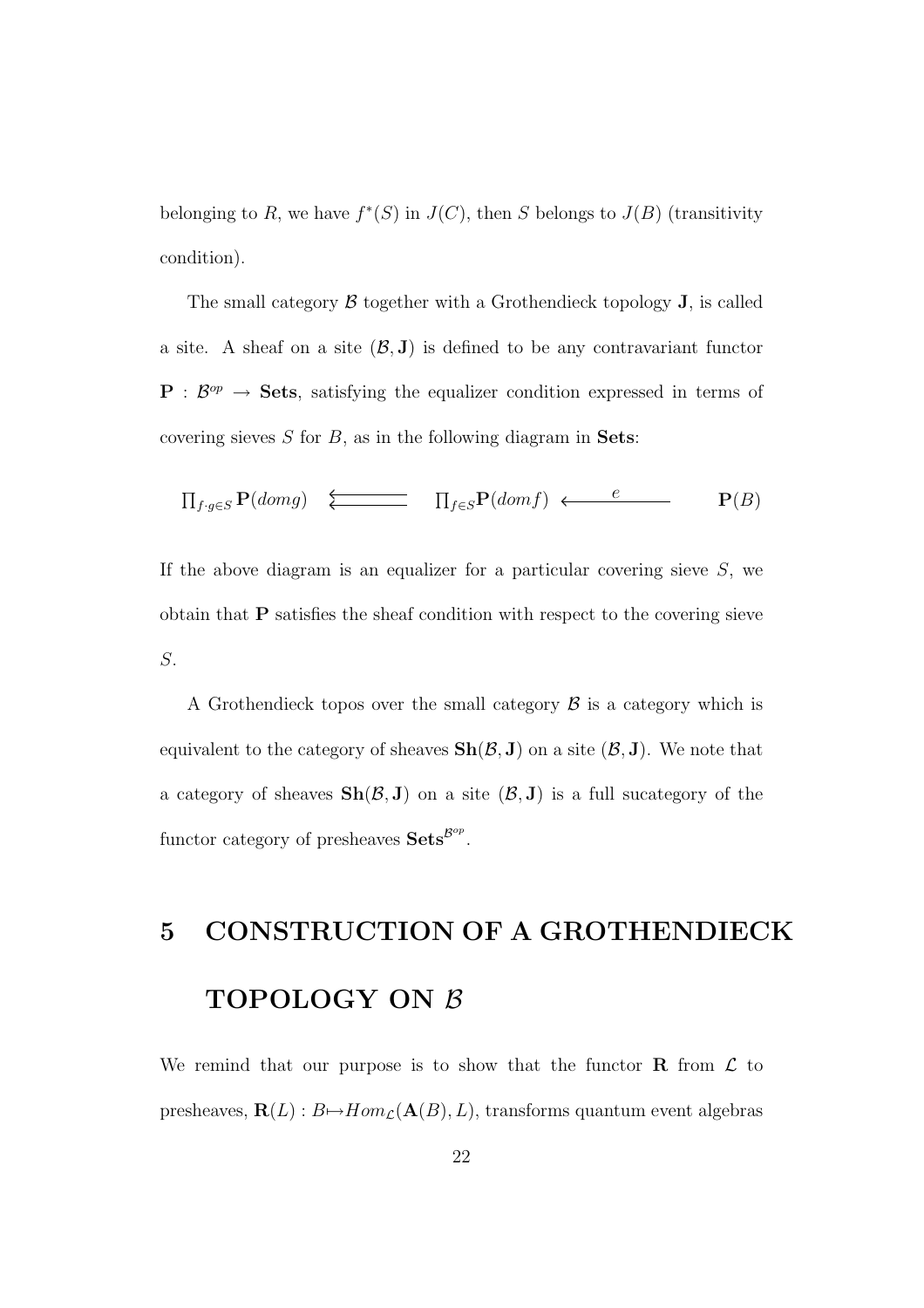$L$  in  $\mathcal L$  not just into presheaves, but into sheaves for a suitable Grothendieck topology  $J$  on the category of Boolean event algebras  $\beta$ . Under these circumstances, the fundamental adjunction will restrict to an equivalence of categories  $\text{Sh}(\mathcal{B}, J) \cong \mathcal{L}$ .

#### 5.1  $\beta$  AS A GENERATING SUBCATEGORY OF  $\mathcal L$

We consider B as a full subcategory of L, whose set of objects  $\{B_i/i \in I\}$ , *I*: index set, generate  $\mathcal{L}$ , in the sense that,

$$
B_i \xrightarrow{w} L \xrightarrow{v} X
$$

the identity  $w \cdot v = w \cdot u$ , for every arrow  $w : B_i \to L$ , and every  $B_i$ , implies that  $v = u$ . Equivalently we can say that the set of all arrows  $w : B_i \to L$ , constitute an epimorphic family. We may verify this claim if we take into account the adjunction and observe that objects of  $\mathcal L$  are being constructed as colimits over the category of elements of presheaves over  $\beta$ . Since objects of  $\mathcal L$  are constructed as colimits of this form, whenever two parallel arrows



are different, there is an arrow  $w : B_i \to L$  from some  $B_i$  in  $\mathcal{B}$ , such that  $vw \neq uw.$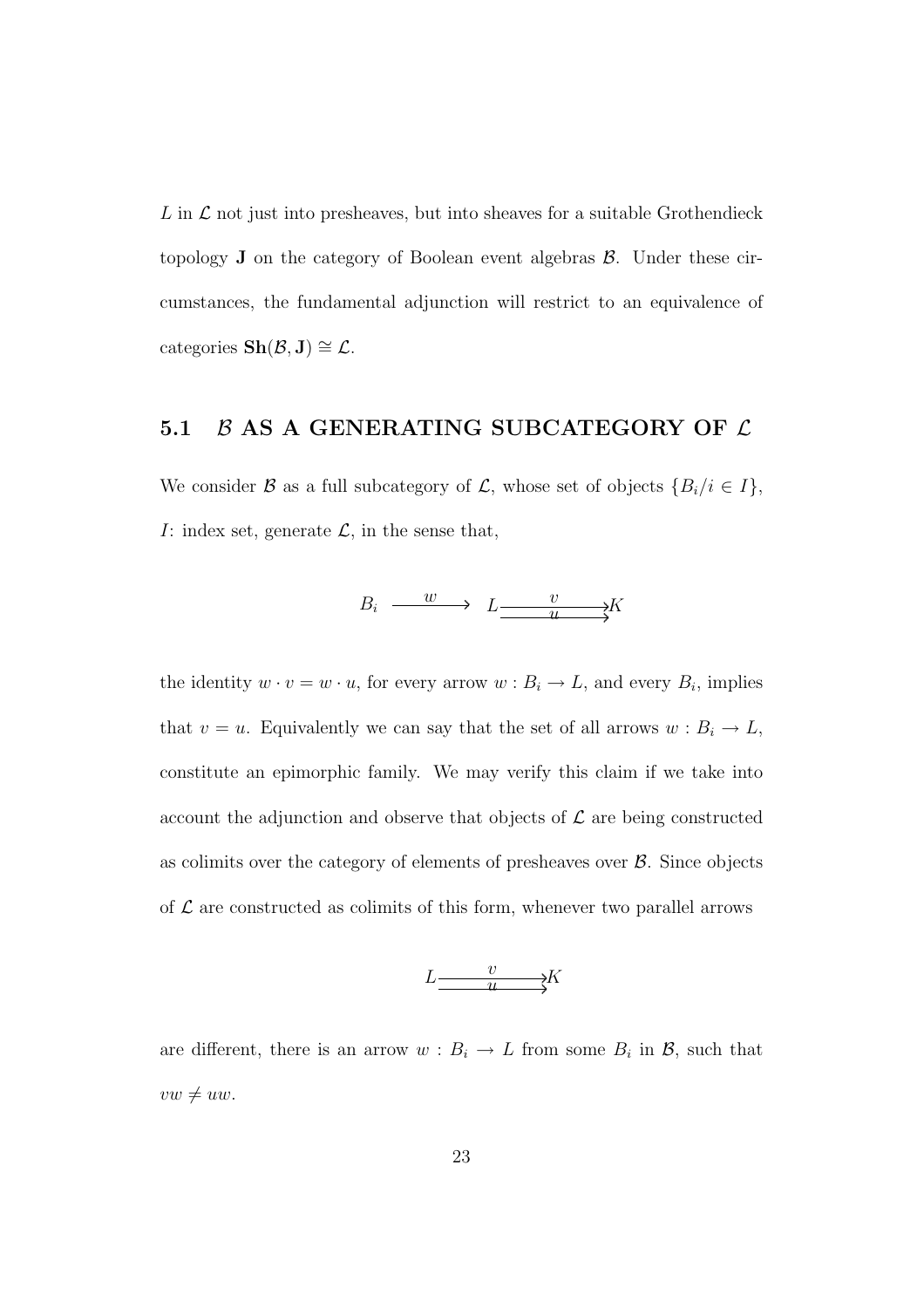Since we assume that  $\beta$  is a full subcategory of  $\mathcal L$  we omit the explicit presence of the coordinatization functor A in the subsequent discussion.

The consideration that  $\mathcal{B}$  is a generating subcategory of  $\mathcal{L}$  points exactly to the depiction of the appropriate Grothendieck topology on  $\mathcal{B}$ , that accomplishes our purpose of comprehending quantum event algebras as sheaves on  $\mathcal{B}$ .

We assert that a sieve S on a Boolean algebra B in  $\beta$  is to be a covering sieve of B, when the arrows  $s: C \to B$  belonging to the sieve S together form an epimorphic family in  $\mathcal{L}$ . This requirement may be equivalently expressed in terms of a map

$$
G_S: \coprod_{(s:C \to B) \in S} C \to B
$$

being an epi in  $\mathcal{L}$ .

## 5.2 THE GROTHENDIECK TOPOLOGY OF EPI-MORPHIC FAMILIES

We will show that the choice of covering sieves on Boolean algebras  $B$  in  $\mathcal{B}$ , as being epimorphic families in  $\mathcal{L}$ , does indeed define a Grothendieck topology on B.

First of all we notice that the maximal sieve on each Boolean algebra B, includes the identity  $B \to B$ , thus it is a covering sieve. Next, the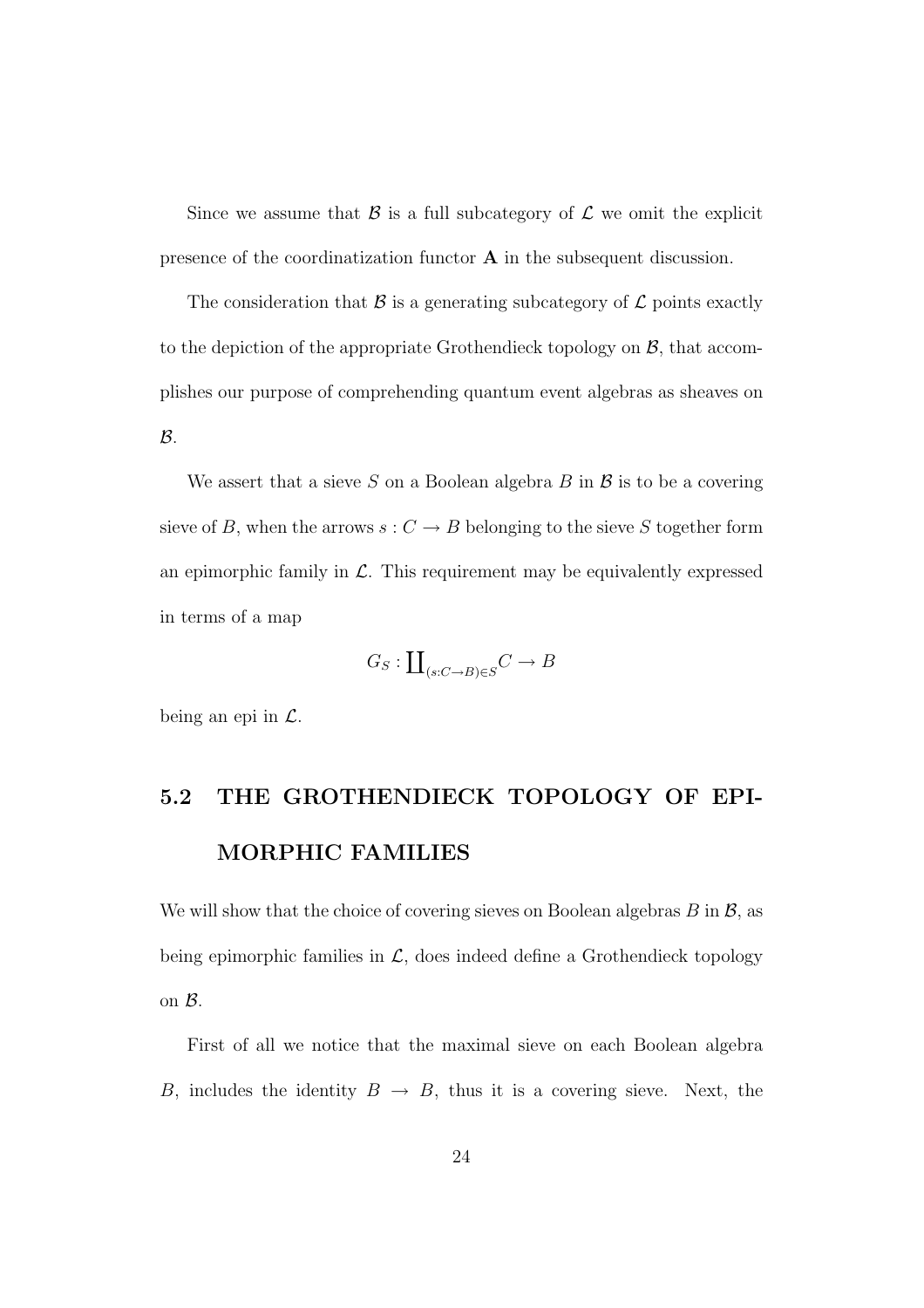transitivity property of the depicted covering sieves is obvious. It remains to demonstrate that the covering sieves remain stable under pullback. For this purpose we consider the pullback of such a covering sieve  $S$  on  $B$  along any arrow  $h : B' \to B$  in  $\mathcal{B}$ 



The Boolean algebras  $B$  in  $\mathcal B$  generate the category of quantum event algebras  $\mathcal{L}$ , hence, there exists for each arrow  $s: D \to B$  in S, an epimorphic family of arrows  $\coprod [B]^s \to D \times_B \check{B}$ , or equivalently  $\{[B]^s_j \to D \times_B \check{B}\}_j$ , with each domain  $[B]$ <sup>s</sup> a Boolean algebra.

Consequently the collection of all the composites:

$$
[B]^{s}_{j} \to D \times_{B} \acute{B} \to \acute{B}
$$

for all  $s: D \to B$  in S, and all indices j together form an epimorphic family in  $\mathcal{L}$ , that is contained in the sieve  $h^*(S)$ , being the pullback of S along  $h: B \to \hat{B}$ . Therefore the sieve  $h^*(S)$  is a covering sieve.

It is important to construct the representation of covering sieves within the category of Boolean event algebras  $\mathcal{B}$ . This is possible, if we first observe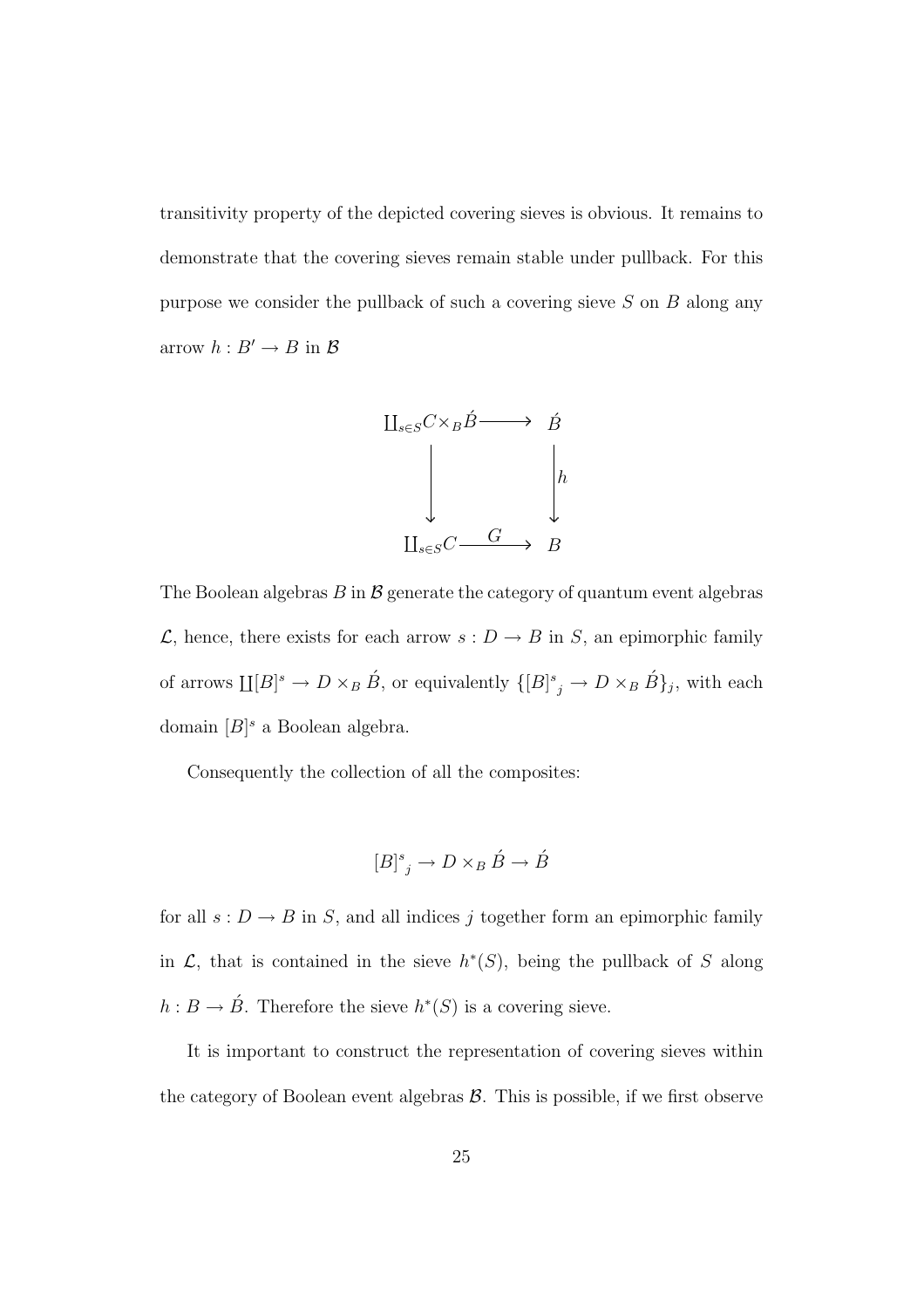that for an object  $C$  of  $\mathcal{B}$ , and a covering sieve for the defined Grothendieck topology on  $\mathcal{B}$ , the map

$$
G_S: \coprod_{(s:C \to B) \in S} C \to B
$$

being an epi in  $\mathcal{L}$ , can be equivalently presented as the coequalizer of its kernel pair, or else the pullback of  $G_S$  along itself



Furthermore, using the fact that pullbacks in  $\mathcal L$  preserve coproducts, the epimorhic family associated with a covering sieve on  $C$ , admits the following coequalizer presentation

$$
\begin{array}{ccc}\n\coprod_{\delta,s}\acute{D}\times_{C}D & \xrightarrow{\quad q_{1}\quad} & \coprod_{s}D \xrightarrow{\quad G\quad} & C\n\end{array}
$$

Moreover, since the the category  $\beta$  is a generating subcategory of  $\mathcal{L}$ , for each pair of arrows  $s: D \to C$  and  $\acute{s}: \acute{D} \to C$  in the covering sieve S on the Boolean algebra C, there exists an epimorphic family  $\{B \to \acute{D} \times_C D\}$ , such that each domain  $B$  is a Boolean algebra object in  $\mathcal{B}$ .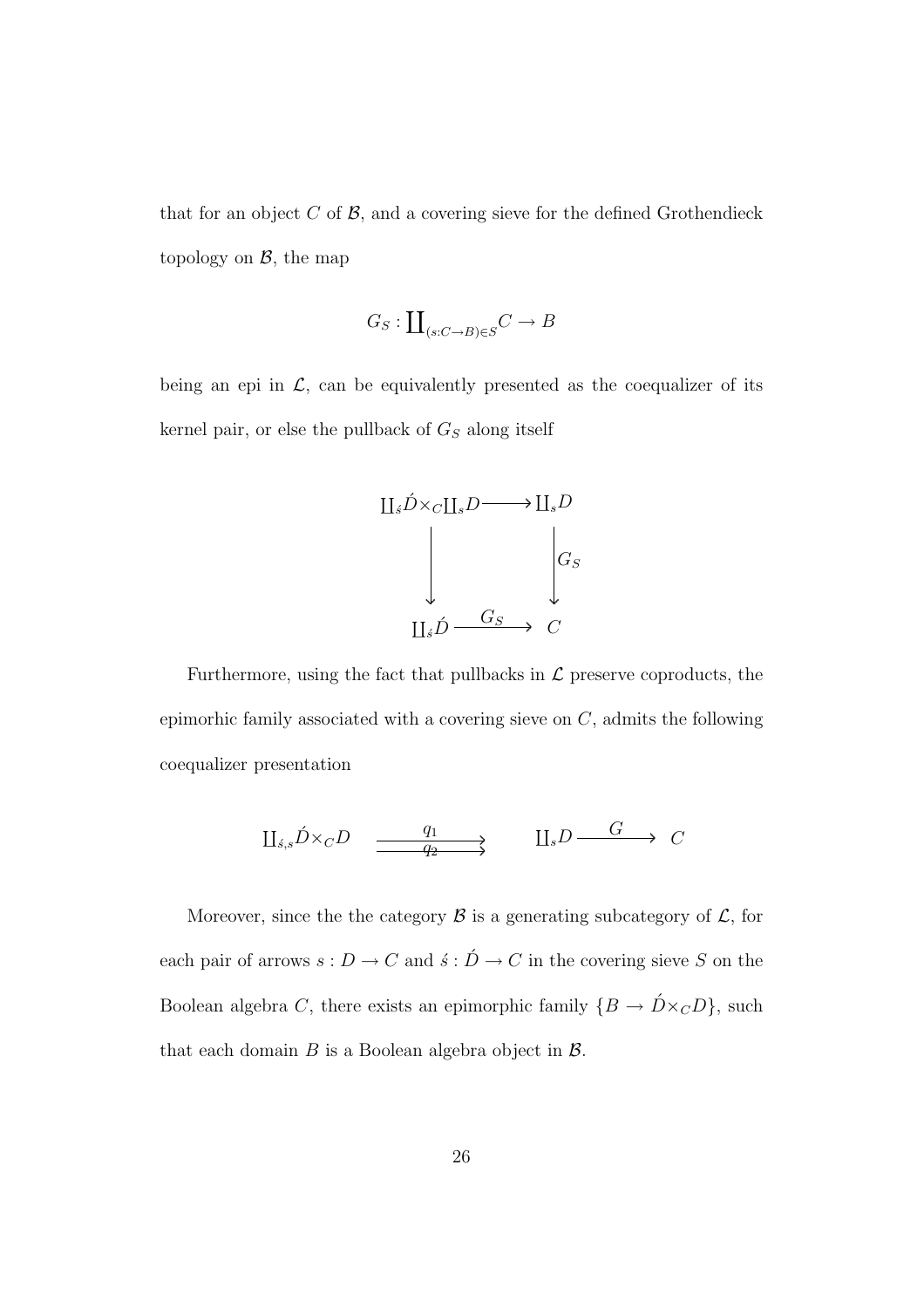Consequently, each element of the epimorphic family associated with a covering sieve  $S$  on a Boolean algebra  $C$  is represented by a commutative diagram in  $\beta$  of the following form



At a further step we may compose the representation of epimorphic families by commutative squares in  $\mathcal{B}$ , obtained previously, with the coequalizer presentation of the same epimorphic families. The composition results in a new coequalizer diagram in  $\beta$  of the following form:

$$
\downarrow \hspace{-0.1cm} \downarrow B \longrightarrow
$$
\n
$$
\xrightarrow{\quad y_1 \quad \quad y_2 \quad \quad} \downarrow \qquad \downarrow
$$
\n
$$
\downarrow
$$
\n
$$
\downarrow
$$
\n
$$
D \longrightarrow C
$$

where the first coproduct is indexed by all  $B$  in the commutative diagrams in  $\beta$ , representing elements of epimorphic families.

#### 5.3  $R(L)$  AS A J-Sheaf

For each quantum event algebra L in  $\mathcal{L}$ , we consider the contravariant Homfunctor  $\mathbf{R}(L) = Hom_{\mathcal{L}}(-, L)$  in **Sets**<sup>*B*°</sup><sup>*n*</sup>. If we apply this representable functor to the latter coequalizer diagram we obtain an equalizer diagram in Sets as follows: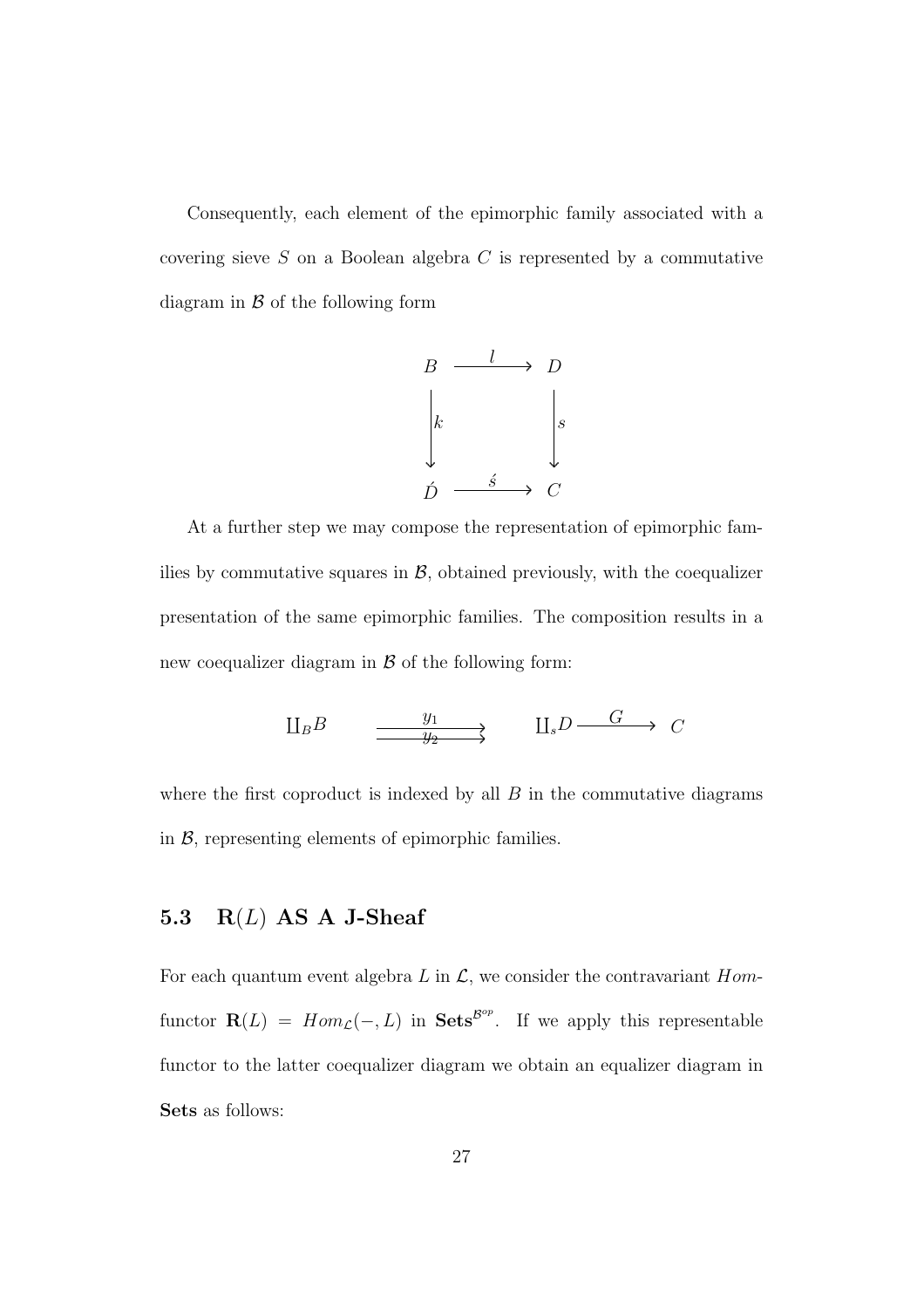$$
\prod_B Hom_{\mathcal{L}}(B, L) \xleftarrow{\longleftarrow} \prod_{s \in S} Hom_{\mathcal{L}}(D, L) \longleftarrow Hom_{\mathcal{L}}(C, L)
$$

where the first product is indexed by all  $B$  in the commutative diagrams in B, representing elements of epimorphic families.

The equalizer in Sets, thus obtained, says explicitly that the contravariant Hom-functor  $\mathbf{R}(L) = Hom_{\mathcal{L}}(-, L)$  in  $\mathbf{Sets}^{\mathcal{B}^{op}}$ , satisfies the sheaf condition for the covering sieve S. Moreover, the equalizer condition holds for every covering sieve in the Grothendieck topology of epimorphic families. By rephrasing the above, we conclude that the representable  $Hom$ -functor  $\mathbf{R}(L)$ is a sheaf for the Grothendieck topology of epimorphic families defined on the category of Boolean event algebras.

# 6 EQUIVALENCE OF GROTHENDIECK TOPOS  $\text{Sh}(\mathcal{B},J)$  WITH  $\mathcal L$

We claim, that if the functor  $\mathbf R$  from  $\mathcal L$  to presheaves  $\mathbf R(L): B {\mapsto} Hom_\mathcal L(\mathbf A(B), L)$ sends quantum event algebras  $L$  in  $\mathcal L$  not just into presheaves, but into sheaves for the Grothendieck topology of epimorphic families, J, on the category of Boolean event algebras  $\mathcal{B}$ , the fundamental adjunction restricts to an equivalence of categories  $\text{Sh}(\mathcal{B}, J) \cong \mathcal{L}$ . The proof of this claim is presented in detail below and occupies the remainder of Section 6.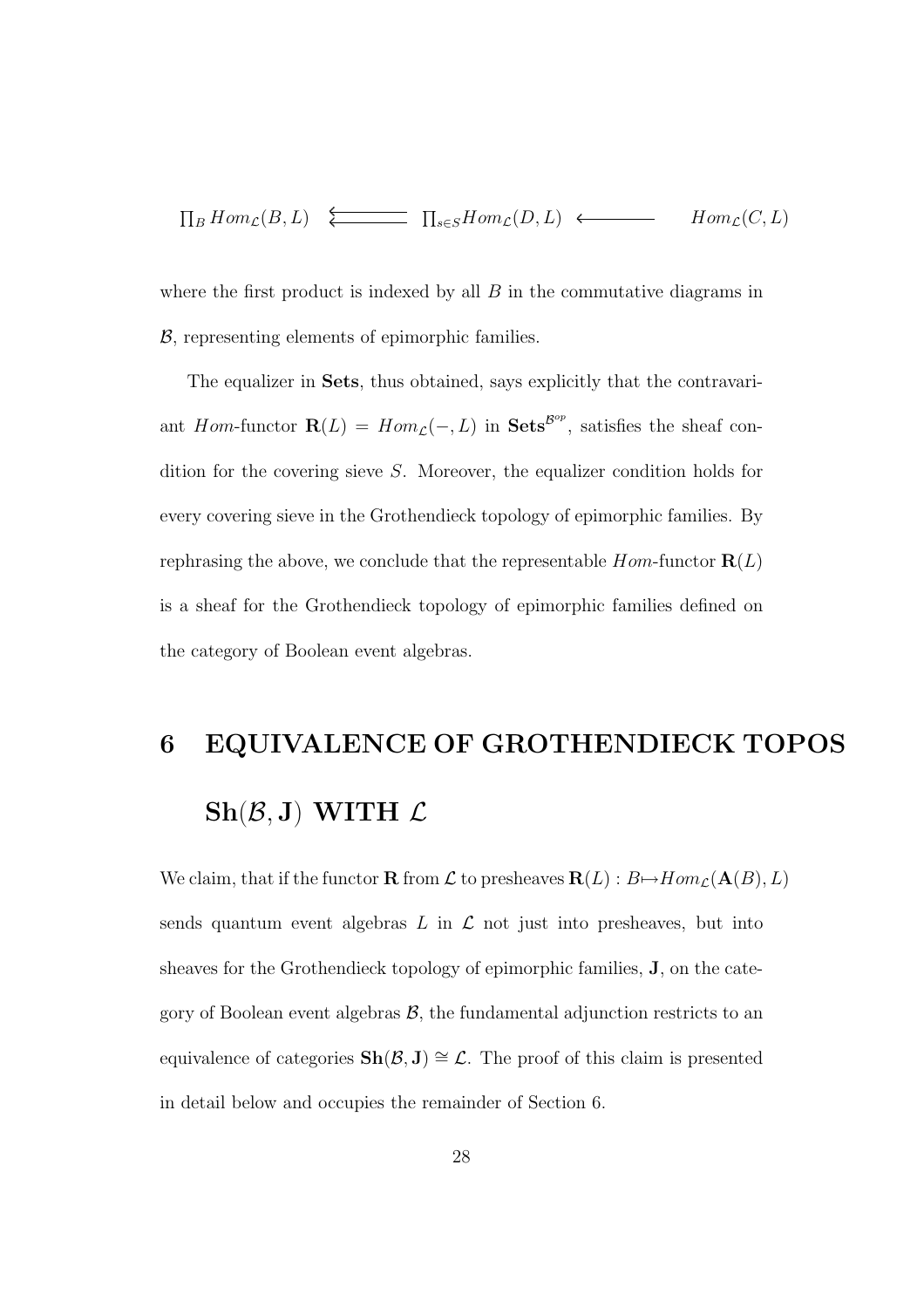# 6.1 COVERING SIEVES ON QUANTUM EVENT ALGEBRAS

If we consider a quantum event algebra  $L$ , and all quantum algebraic homomorphisms of the form  $\psi : E \to L$ , with domains E, in the generating subcategory of Boolean algebras  $\mathcal{B}$ , then the family of all these maps  $\psi$ , constitute an epimorphism:

$$
T: \coprod_{(E \in \mathcal{B}, \psi : E \to L)} E \to L
$$

We notice that the quantum algebraic epimorphism  $t$  is actually the same as the map

$$
T:\coprod\nolimits_{(E\in\mathcal{B},\psi:\mathbf{A}(E)\to L)}\mathbf{A}(E)\to L
$$

since the coordinatization functor  $\bf{A}$ , is, by the fact that  $\bf{B}$  is a full subcategory of  $\mathcal{L}$ , just the inclusion functor  $\mathbf{A} : \mathcal{B} \hookrightarrow \mathcal{L}$ .

Subsequently, we may use the same arguments as in the discussion of the Grothendieck topology of epimorphic families of the previous section, in order to assert that the epimorphism  $T$  can be presented in the form of a coequalizer diagram in  $\mathcal L$  as follows:

$$
\mathcal{L}^{B} \longrightarrow \mathcal{L}^{y_1} \longrightarrow \mathcal{L}^{y_2} \longrightarrow \mathcal{L}^{y_3} \longrightarrow \mathcal{L}^{y_4} \longrightarrow \mathcal{L}^{y_5} \longrightarrow \mathcal{L}^{y_6}
$$

where the first coproduct is indexed by all  $\nu$ , representing commutative diagrams in  $\mathcal{L}$ , of the form [DI]: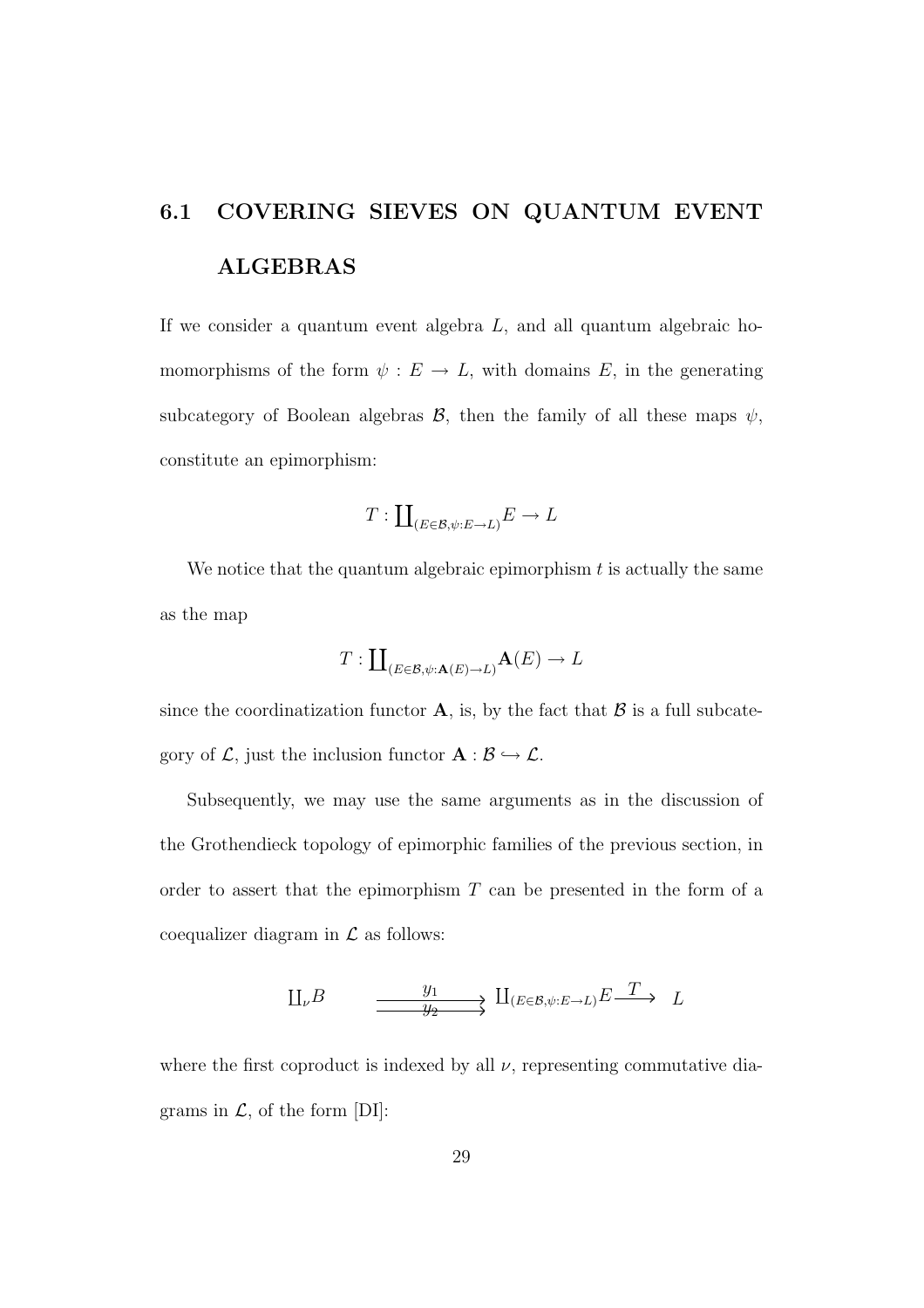

where  $B, E, \acute{E}$  are objects in the generating subcategory  $B$  of  $\mathcal{L}$ .

We say that a sieve on a quantum event algebra defines a covering sieve by objects of its generating subcategory  $\mathcal{B}$ , when the quantum algebraic homomorphisms belonging to the sieve define an epimorphism

$$
T: \coprod_{(E \in \mathcal{B}, \psi: \mathbf{A}(E) \to L)} \mathbf{A}(E) \to L
$$

In this case the epimorphic families of quantum algebraic homomorphisms constituting covering sieves of quantum event algebras fit into coequalizer diagrams of the latter form [DI].

From the physical point of view covering sieves by Boolean algebras, are equivalent with Boolean localization systems of quantum event algebras [14, 15]. These localization systems filter the information of the quantum species of structure through Boolean domains, associated with procedures of measurement of observables. The key idea behind the notion of a system of localizations for a quantum event algebra amounts to coordinatizing the information contained in a quantum event algebra  $L$  in  $\mathcal L$  by means of structure preserving morphisms  $B {\longrightarrow} L$  having as their domains, locally defined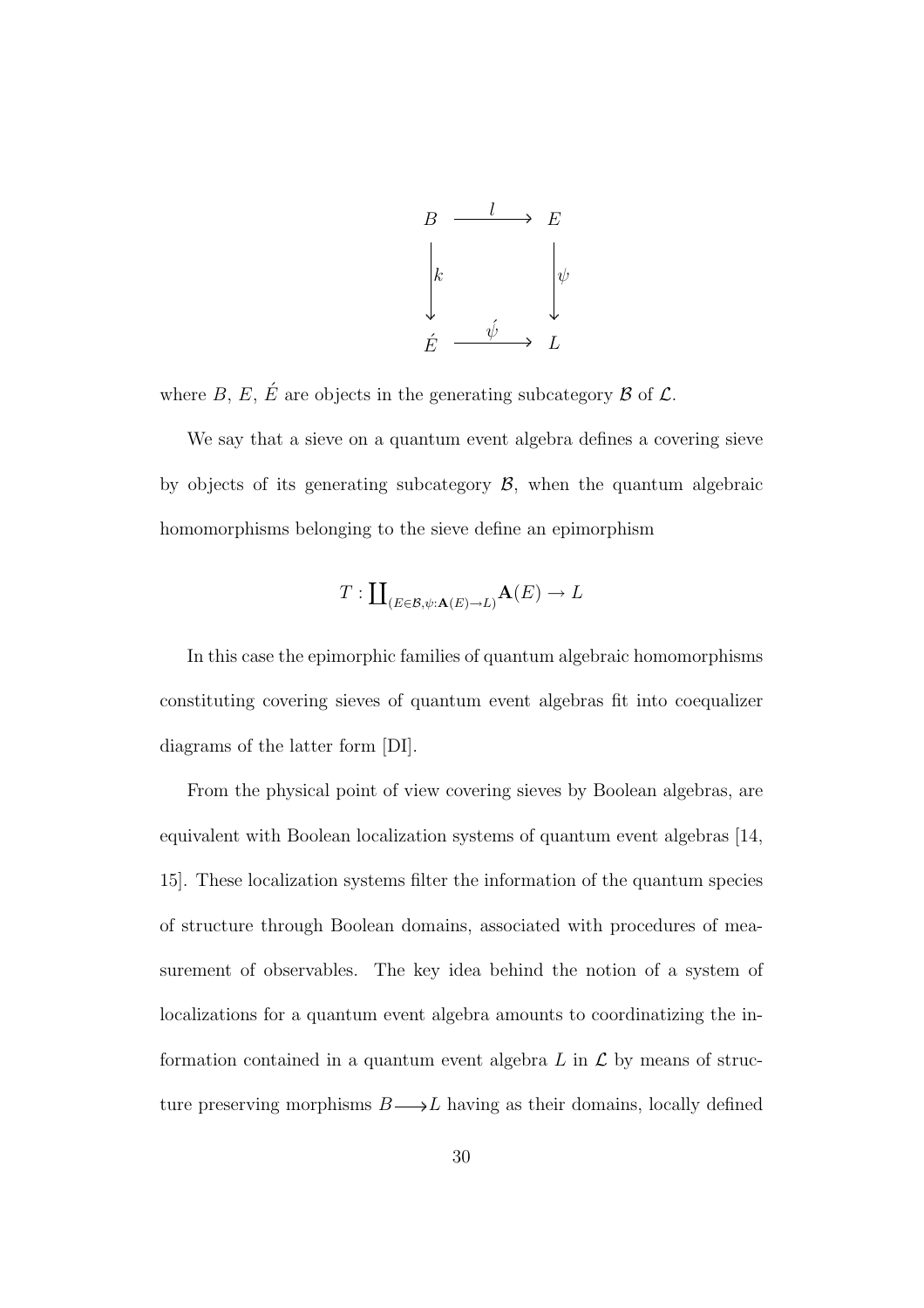Boolean event algebras  $B$  in  $\beta$  for measurement of observables. Any single map from a Boolean domain to a quantum event algebra is not enough for a complete determination of its information content, and hence, it contains only a limited amount of information about it. This problem is tackled by employing a sufficient amount of maps, organized in terms of covering sieves, from the coordinatizing Boolean domains to a quantum event algebra simultaneously, so as to cover it completely. These maps play exactly the role of covers for the filtration of the information associated with a quantum event structure, in terms of Boolean coefficients, associated with measurement situations. The introduction of covering sieves, is furthermore, motivated by the consequences of Kochen-Specker theorem, according to which, it is not possible to characterize completely a quantum system in terms of observable attributes by employing a single Boolean experimental device globally. On the other side, in every concrete experimental context, the set of events that have been actualized in this context forms a Boolean algebra. Consequently, any Boolean domain cover in a covering sieve for quantum event algebra, corresponds to a set of Boolean events that become actualized in the experimental context of B. Moreover, the organization of covering sieves in terms of the requirements characterizing a categorical topology, physically correspond to conditions for the compatibility of the information content gathered in different Boolean filtering mechanisms associated with measurement of observ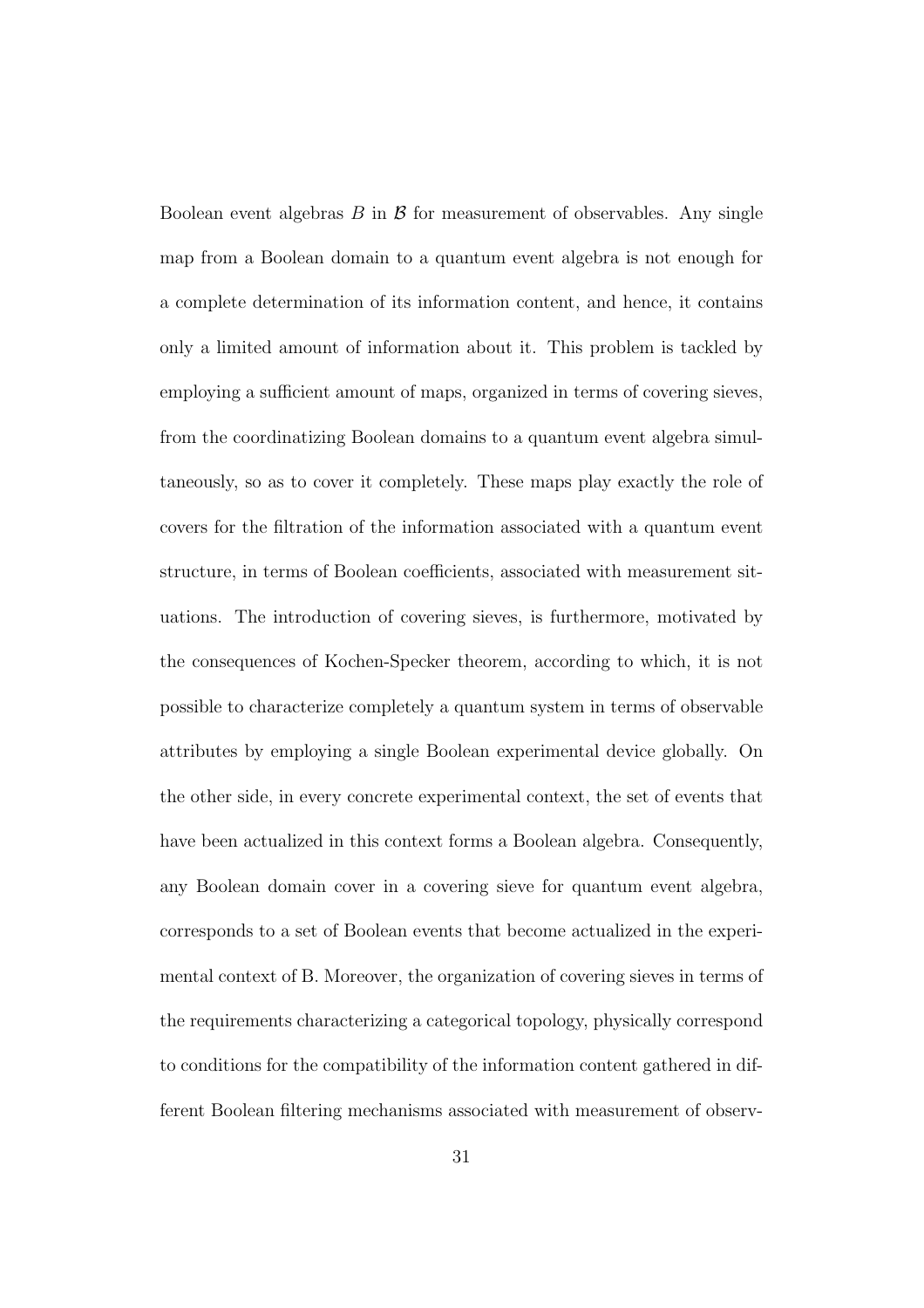ables. In this manner, covering sieves of quantum event algebras incorporate all the necessary conditions for the analysis of the information content of a quantum event structure in terms of a sheaf of Boolean coefficients, for the Grothendieck topology specified, associated with measurement localization contexts. The sheaf concept is introduced to express precisely the pasting conditions that the locally defined Boolean covers have to satisfy on their overlapping regions, or else, the specification by which local data, providing Boolean coefficients obtained in measurement situations, can be collated.

## 6.2 UNIT AND COUNIT OF THE ADJUNCTIVE CORRESPONDENCE

We focus again our attention in the fundamental adjunction and investigate the unit and the counit of it. For any presheaf  $P \in \mathbf{Sets}^{B^{op}}$ , we deduce that the unit  $\delta_P : P \longrightarrow Hom_{\mathcal{L}}(\mathbf{A}(\mathcal{L}), P \otimes_{\mathcal{B}} A)$  has components:

$$
\delta_{\mathbf{P}}(B) : \mathbf{P}(B) \longrightarrow Hom_{\mathcal{L}}(\mathbf{A}(B), \mathbf{P} \otimes_{\mathcal{B}} \mathbf{A})
$$

for each Boolean algebra object  $B$  of  $\beta$ .

If we make use of the representable presheaf  $y[B]$  we obtain

$$
\delta_{\mathbf{y}[B]} : \mathbf{y}[B] \to Hom_{\mathcal{L}}(\mathbf{A}(.), \mathbf{y}[B] \otimes_{\mathcal{B}} \mathbf{A})
$$

Hence for each object  $B$  of  $\beta$  the unit, in the case considered, corresponds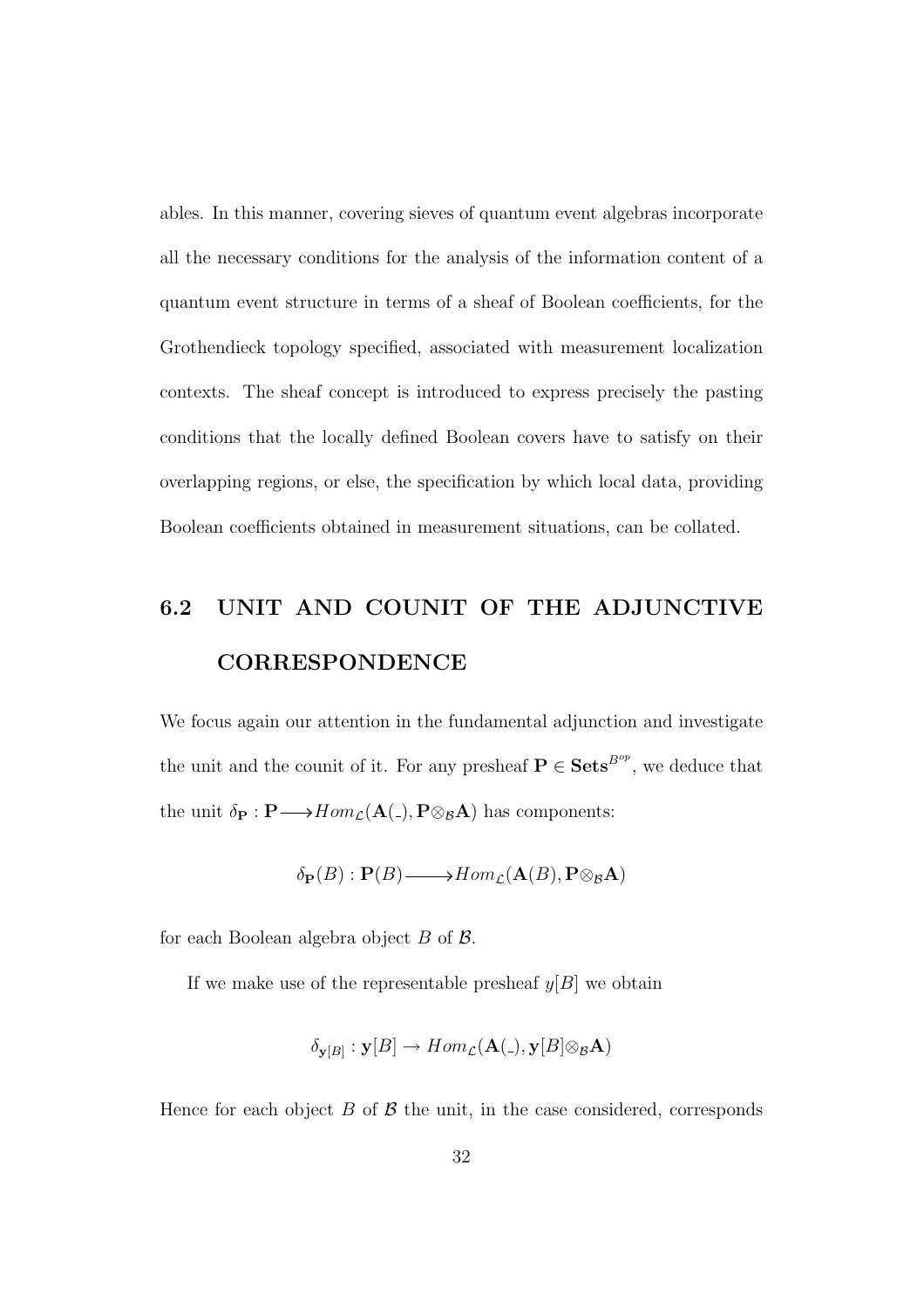to a map

$$
\mathbf{A}(B) \to \mathbf{y}[B] \otimes_{\mathcal{B}} \mathbf{A}
$$

But, since

$$
\mathbf{y}[B]\otimes_{\mathcal{B}} \mathbf{A} = \mathbf{L}_{A}\mathbf{y}[B](B) \cong \mathbf{A} \circ \mathbf{G}_{\mathbf{y}[B]}(B, 1_{B}) = \mathbf{A}(B)
$$

the unit for the representable presheaf of Boolean algebras, which is a sheaf for the Grothendieck topology of epimorphic families, is clearly an isomorphism. By the preceding discussion we can see that the diagram commutes



Thus the unit of the fundamental adjunction referring to the representable sheaf  $y[B]$  of the category of Boolean event algebras provides a map (quantum algebraic homomorphism)  $\mathbf{A}(B) \longrightarrow \mathbf{y}[B] \otimes_B \mathbf{A}$  which is an isomorphism.

On the other side, for each quantum event algebra object  $L$  of  $\mathcal L$  the counit is

$$
\epsilon_L: Hom_{\mathcal{L}}(\mathbf{A}(.), L) \otimes_{\mathcal{B}} \mathbf{A} \longrightarrow L
$$

The counit corresponds to the vertical map in the following coequalizer diagram [DII]: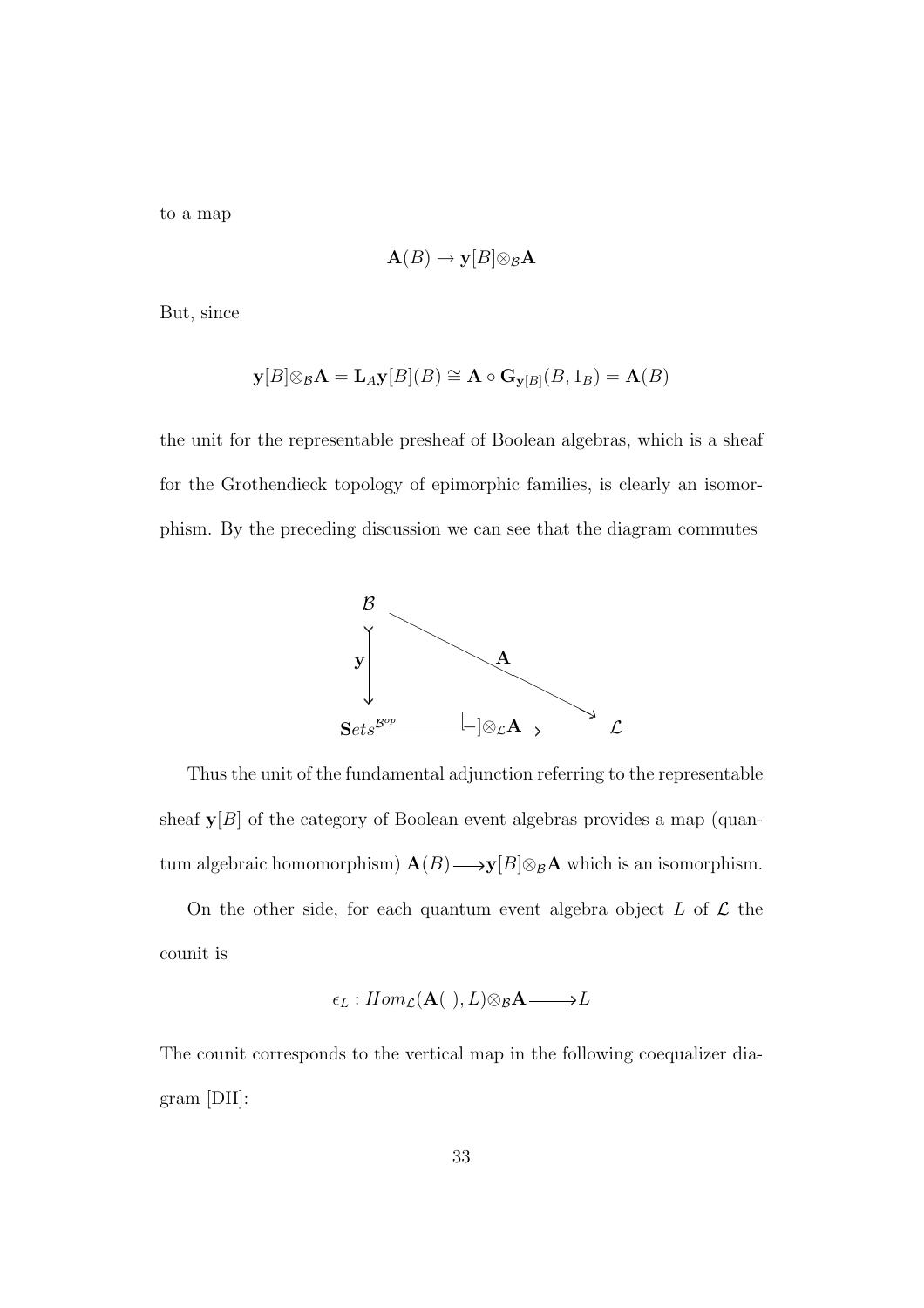$$
\begin{array}{ccc}\n\coprod_{v:B\to E} A(B) & \xrightarrow{\zeta} & \coprod_{(E,\psi)} A(E) \to [\mathbf{R}(L)](-) \otimes_{\mathcal{B}} A \\
& & \vdots \\
& & \downarrow_{\mathcal{E}} \\
& & \downarrow_{\mathcal{E}} \\
& & \downarrow_{\mathcal{E}} \\
& & \downarrow_{\mathcal{E}} \\
& & \downarrow_{\mathcal{E}} \\
& & \downarrow_{\mathcal{E}} \\
& & \downarrow_{\mathcal{E}} \\
& & \downarrow_{\mathcal{E}} \\
& & \downarrow_{\mathcal{E}} \\
& & \downarrow_{\mathcal{E}} \\
& & \downarrow_{\mathcal{E}} \\
& & \downarrow_{\mathcal{E}} \\
& & \downarrow_{\mathcal{E}} \\
& & \downarrow_{\mathcal{E}} \\
& & \downarrow_{\mathcal{E}} \\
& & \downarrow_{\mathcal{E}} \\
& & \downarrow_{\mathcal{E}} \\
& & \downarrow_{\mathcal{E}} \\
& & \downarrow_{\mathcal{E}} \\
& & \downarrow_{\mathcal{E}} \\
& & \downarrow_{\mathcal{E}} \\
& & \downarrow_{\mathcal{E}} \\
& & \downarrow_{\mathcal{E}} \\
& & \downarrow_{\mathcal{E}} \\
& & \downarrow_{\mathcal{E}} \\
& & \downarrow_{\mathcal{E}} \\
& & \downarrow_{\mathcal{E}} \\
& & \downarrow_{\mathcal{E}} \\
& & \downarrow_{\mathcal{E}} \\
& & \downarrow_{\mathcal{E}} \\
& & \downarrow_{\mathcal{E}} \\
& & \downarrow_{\mathcal{E}} \\
& & \downarrow_{\mathcal{E}} \\
& & \downarrow_{\mathcal{E}} \\
& & \downarrow_{\mathcal{E}} \\
& & \downarrow_{\mathcal{E}} \\
& & \downarrow_{\mathcal{E}} \\
& & \downarrow_{\mathcal{E}} \\
& & \downarrow_{\mathcal{E}} \\
& & \downarrow_{\mathcal{E}} \\
& & \downarrow_{\mathcal{E}} \\
& & \downarrow_{\mathcal{E}} \\
& & \downarrow_{
$$

where the first coproduct is indexed by all arrows  $v : B \to E$ , with B, E objects of  $\mathcal{B}$ , whereas the second coproduct is indexed by all objects  $B$  in  $\mathcal{B}$ and arrows  $\psi : \mathbf{A}(E) \to L$ , belonging to a covering sieve of L by objects of its generating subcategory.

It is important to notice the similarity in form of diagrams [DI] and [DII]. Based on this observation it is possible to prove that if the domain of the counit of the adjunction is restricted to sheaves for the Grothendieck topology of epimorphic families on  $\mathcal{B}$ , then the counit defines a quantum algebraic isomorphism

$$
\epsilon_L: Hom_{\mathcal{L}}(\mathbf{A}(.), L) \otimes_{\mathcal{B}} \mathbf{A} \simeq L
$$

In order to substantiate our thesis we inspect diagrams [DI], and [DII], observing that it is enough to prove that the pairs of arrows  $(\zeta, \eta)$  and  $(y_1, y_2)$ have isomorphic coequalizers, since, then, the counit is obviously an isomorphism. Thus, we wish to show that a covering sieve of a quantum event algebra

$$
T: \coprod_{(E \in \mathcal{B}, \psi: \mathbf{A}(E) \to L)} \mathbf{A}(E) \to L
$$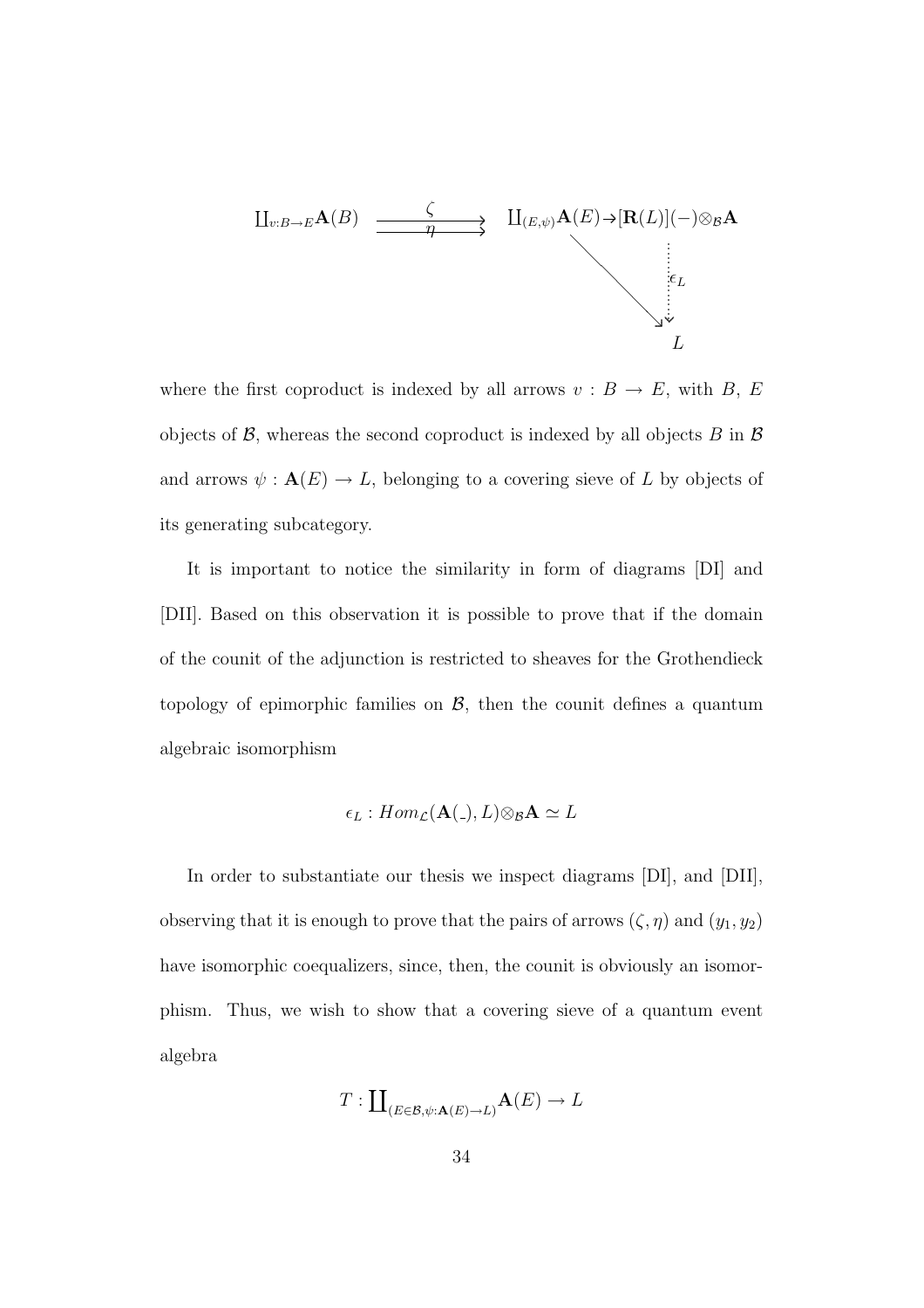is the coequalizer of  $(y_1, y_2)$  iff it is the coequalizer of  $(\zeta, \eta)$ . In the following discussion, we may omit the explicit presence of the inclusion functor  $\mathbf{A}$ , for the same reasons stated previously.

We consider a covering sieve of quantum event algebra  $L$ , consisting of quantum algebraic homomorhisms  $T_{(E,\psi)}$ , that together constitute an epimorphic family in  $\mathcal{L}$ . We observe that the condition  $T \cdot y_1 = T \cdot y_2$  is equivalent to the condition [CI]

$$
T_{(E,\psi)} \cdot l = T_{(\acute{E},\acute{\psi})} \cdot k
$$

for each commutative square  $\nu$ . Furthermore, the condition  $T \cdot \zeta = T \cdot \eta$  is equivalent to the condition [CII]

$$
T_{(E,\psi)} \cdot u = T_{(\acute{E},\psi \cdot u)}
$$

for every Boolean homomorphism  $u : \acute{E} \rightarrow E$ , with B, E objects of B and  $\psi: E \to L$ , belonging to a covering sieve of L by objects of its generating subcategory. Therefore our thesis is proved if we show that  $[CI] \Leftrightarrow [CII]$ .

On the one hand,  $T\cdot\zeta=T\cdot\eta,$  implies for every commutative diagram of the form  $\nu$ :

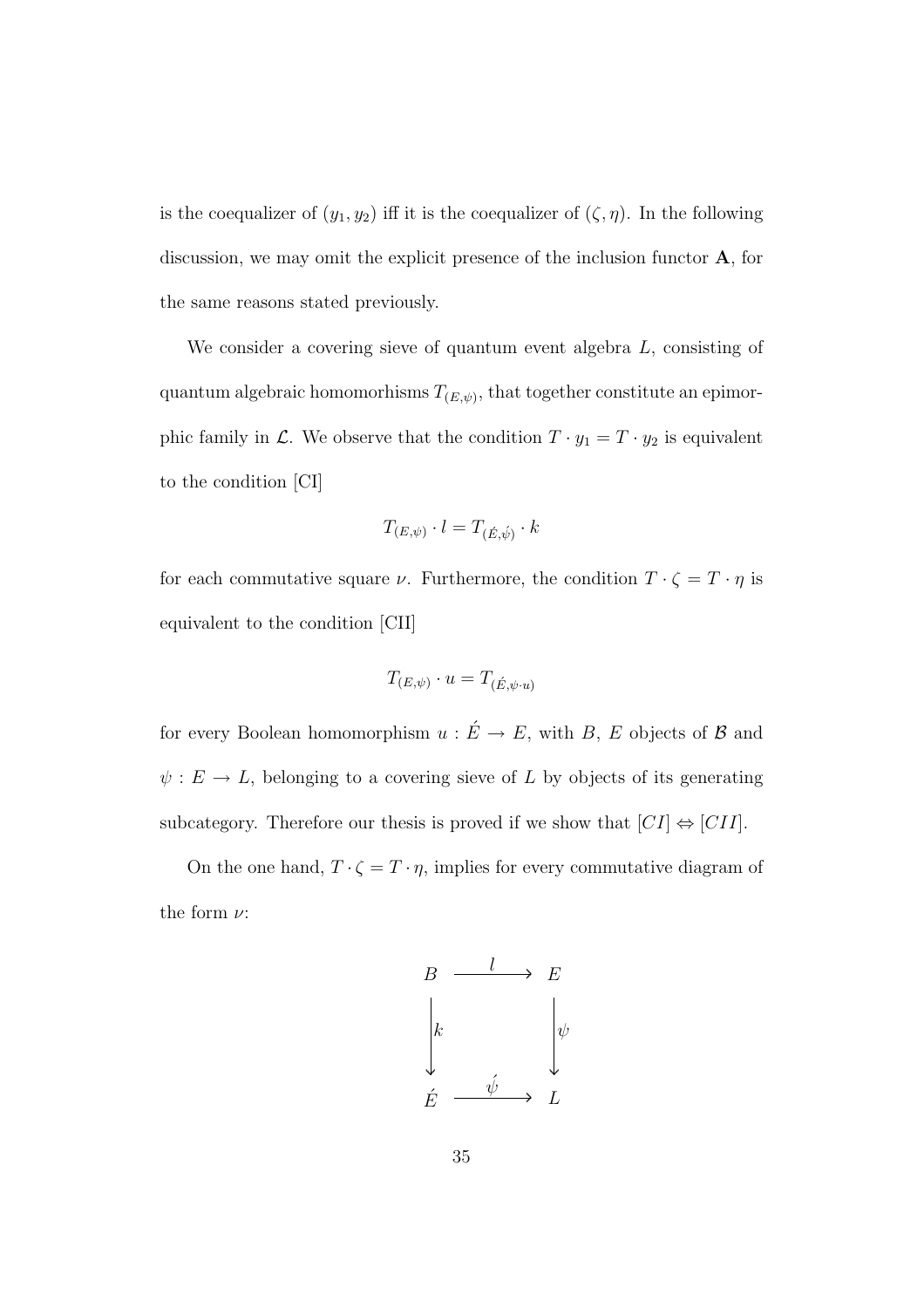the following relations:

$$
T_{(E,\psi)} \cdot l = T_{(B,\psi \cdot l)} = T_{(B,\psi \cdot k)} = T_{(\hat{E},\hat{\psi})} \cdot k
$$

Thus  $[CI] \Rightarrow [CII]$ 

On the other hand,  $T \cdot y_1 = T \cdot y_2$ , implies that for every Boolean homomorphism  $u : \acute{E} \to E$ , with B, E objects of B and  $\psi : E \to L$ , the diagram of the form  $\nu$ 



commutes and provides the condition

$$
T_{(E,\psi)} \cdot u = T_{(\acute{E},\psi \cdot u)}
$$

Thus  $[CI] \Leftarrow [CII]$ .

Consequently, the pairs of arrows  $(\zeta, \eta)$  and  $(y_1, y_2)$  have isomorphic coequalizers, proving that the counit of the fundamental adjunction restricted to sheaves for the Grothendieck topology of epimorphic families on  $\beta$  is an isomorphism.

$$
\epsilon_L: Hom_{\mathcal{L}}(\mathbf{A}(.), L) \otimes_{\mathcal{B}} \mathbf{A} \simeq L
$$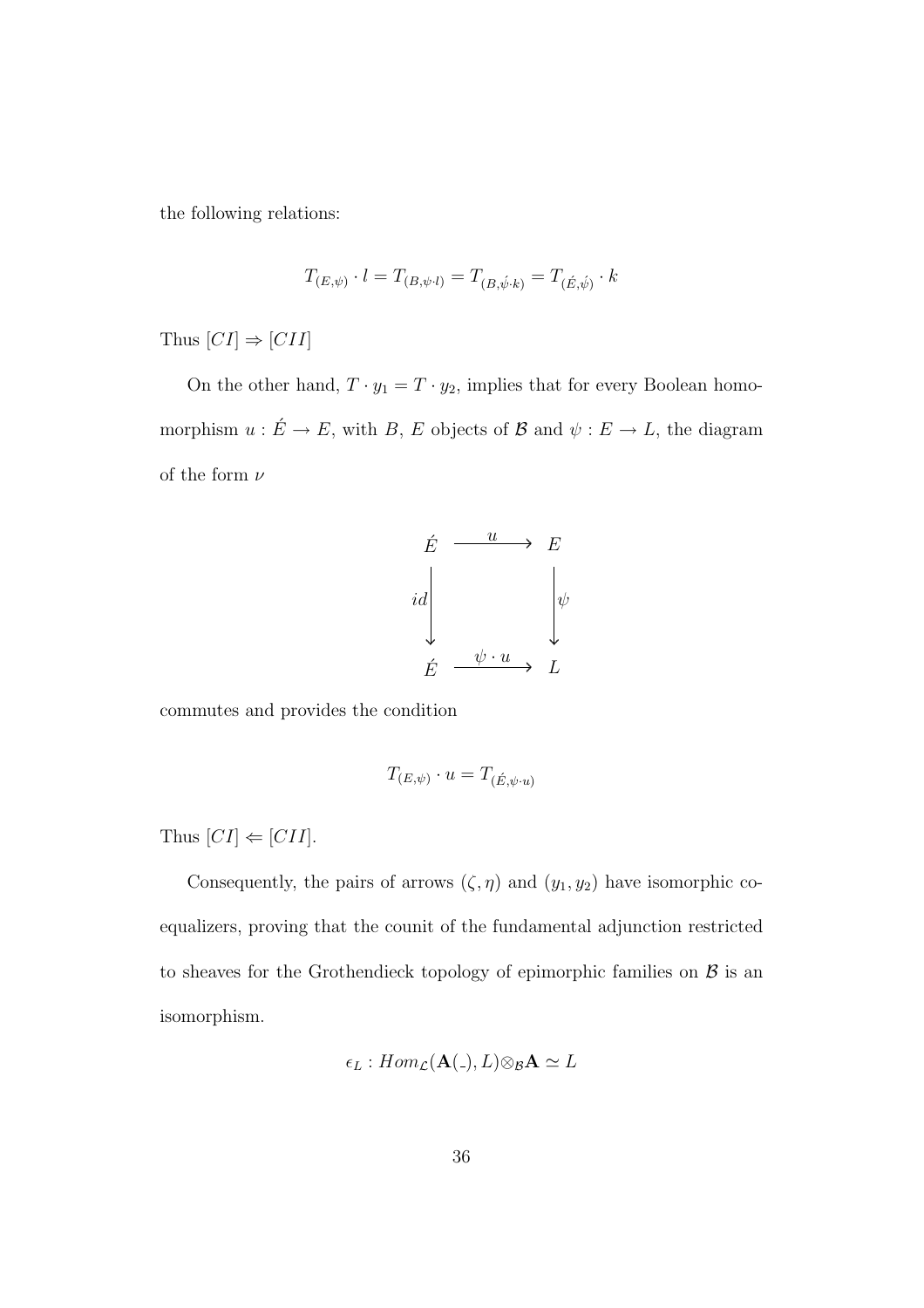### 7 CONCLUSIONS

The representation of quantum event algebras as sheaves for the Grothendieck topology of epimorphic families on  $\mathcal{B}$ , through the counit isomorphism, and subsequently the comprehension of the category of quantum event algebras as a Grothendieck topos is of remarkable physical significance. If we remind the discussion of the physical meaning of the adjunction, expressed in terms of the information content, communicated between Boolean windows and quantum event algebras, we arrive to the following conclusion: the totality of the content of information included in the quantum species of event structure remains invariant under Boolean encodings, corresponding to local Boolean modeling algebras for measurement of observables, in covering sieves of quantum event algebras, if and only if the counit of the fundamental adjunction is a quantum algebraic isomorphism. Phrased differently, in this case, the category of quantum event algebras is equivalent to a Grothendieck topos for the covering sieves of epimorphic families from the the base Boolean localization category, or else, the category of sheaves for the Grothendieck topology of epimorphic families on the modeling generating subcategory of Boolean algebras. We may, furthermore, argue that the sheaf theoretical representation of a quantum event algebra reveals that its deep conceptual significance is related not to its poset axiomatization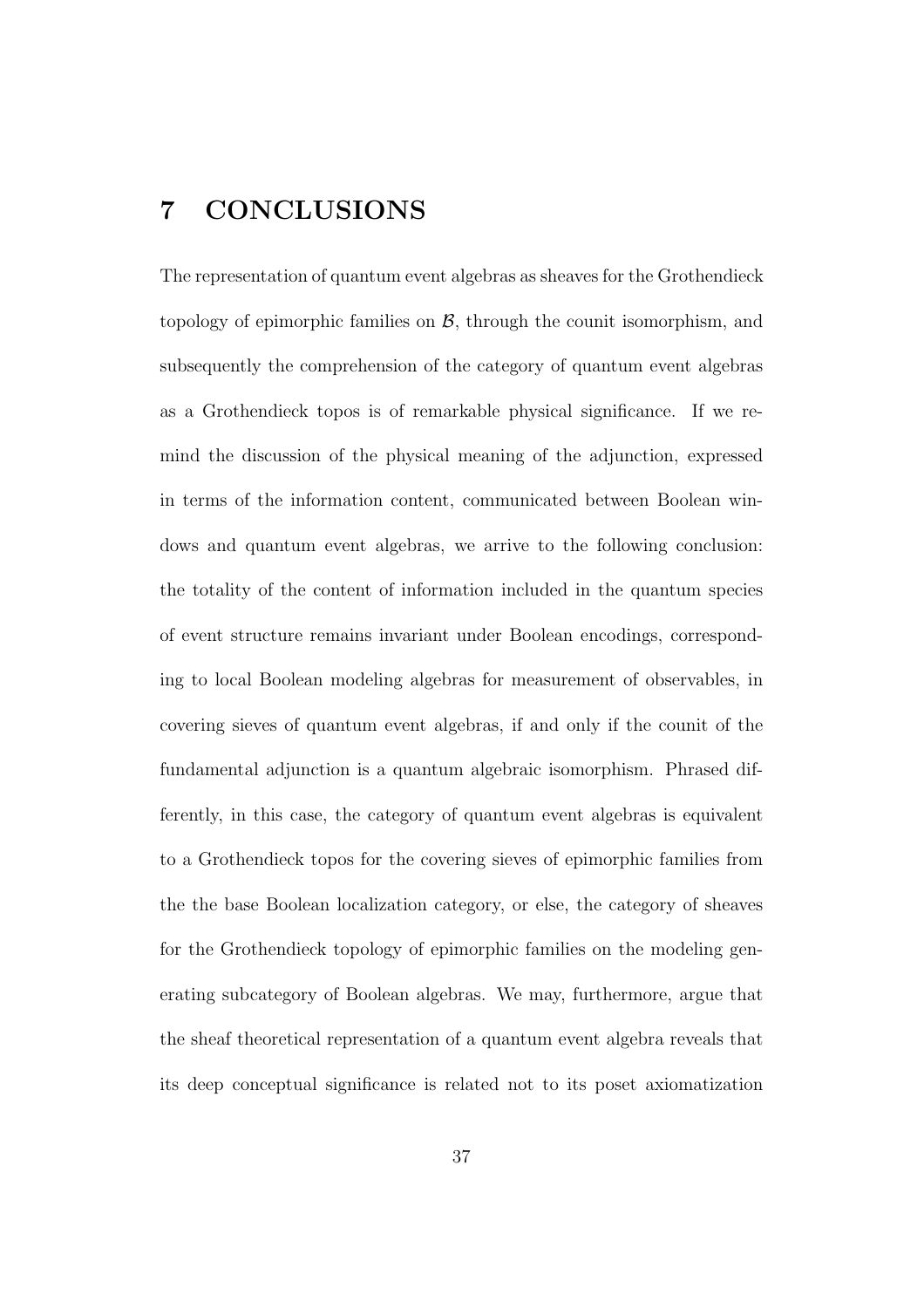(which has been the starting point of almost all subsequent discussions of quantum logics), but, on the precise manner that distinct Boolean local contexts of observation are interconnected, so as its informational content is preserved in the totality of its operational encodings. By the latter, we precisely mean contextual operational procedures for probing the quantum regime of structure, which categorically give rise to covering sieves, substantiated as interconnected epimorphic families of the objects of the category of elements of the sheafified  $Hom\text{-}functor \mathbf{R}(L)$ . From a logical point of view these objects are comprehended as unsharp Boolean algebras of events, in agreement with the interpretational framework put forward in [15], and also, introduced from a non-categorical viewpoint in [21,22]. The sheaf theoretical representation expresses exactly the compatibility of these unsharp Boolean algebras of events on their overlaps in such a way as to leave invariant the amount of information contained in a quantum system. We may adopt the term Boolean reference frames to refer to these local contexts of encoding the information related to a quantum system, emphasizing their prominent role in the organization of meaning associated with a quantum algebra of events, through the establishment of covering sieves, that, precisely, mediate in the subsequent equivalence of quantum event algebras with Boolean localization systems. Moreover this rerminology signifies the intrinsic contextuality of quantum events, as filtered through the base localizing category,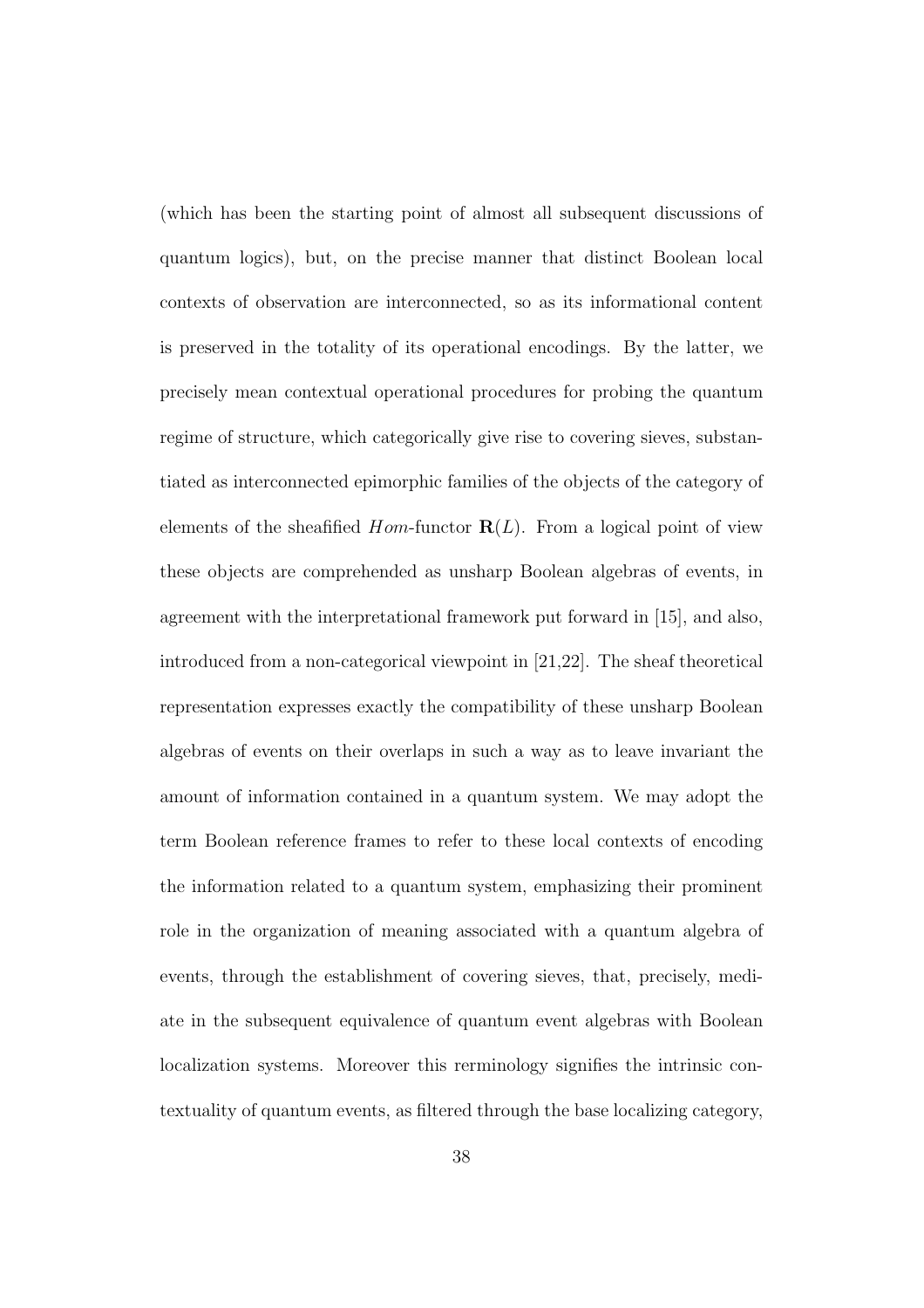and is suggestive of the introduction of a relativity principle in the quantum level of observable structure related with the invariance of the informational content with respect to Boolean reference frames contained in covering sieves of quantum event algebras. This is a crucial observation concerning the interpretation of quantum event algebras as quantum logics. It underlines the fact that the conceptual significance of a logic of propositions referring to the description of a quantum system is to be sought, not at the level of noncontextual propositions forming the original axiomatized poset structure, but on the level of propositions holding in distinct Boolean reference frames. The latter are endowed with different unsharp Boolean propositional languages, not always compatible with each other. The sheaf theoretical representation contains the necessary and sufficient conditions for the compatibility of these languages associated with Boolean reference frames in covering sieves, such that the content of information associated with a quantum system is preserved under its operational unfoldments, in Boolean localization systems. The above remarks constitute a basis for a consistent interpretation of the category of logics of quantum propositions from the sheaf theoretical perspective of the present paper. Most significantly, this task, which will be presented in detail in a future work, is facilitated by the fact that the category of sheaves on the Boolean localizing category, is a Grothendieck topos, and consequently comes naturally equipped with an object of generalized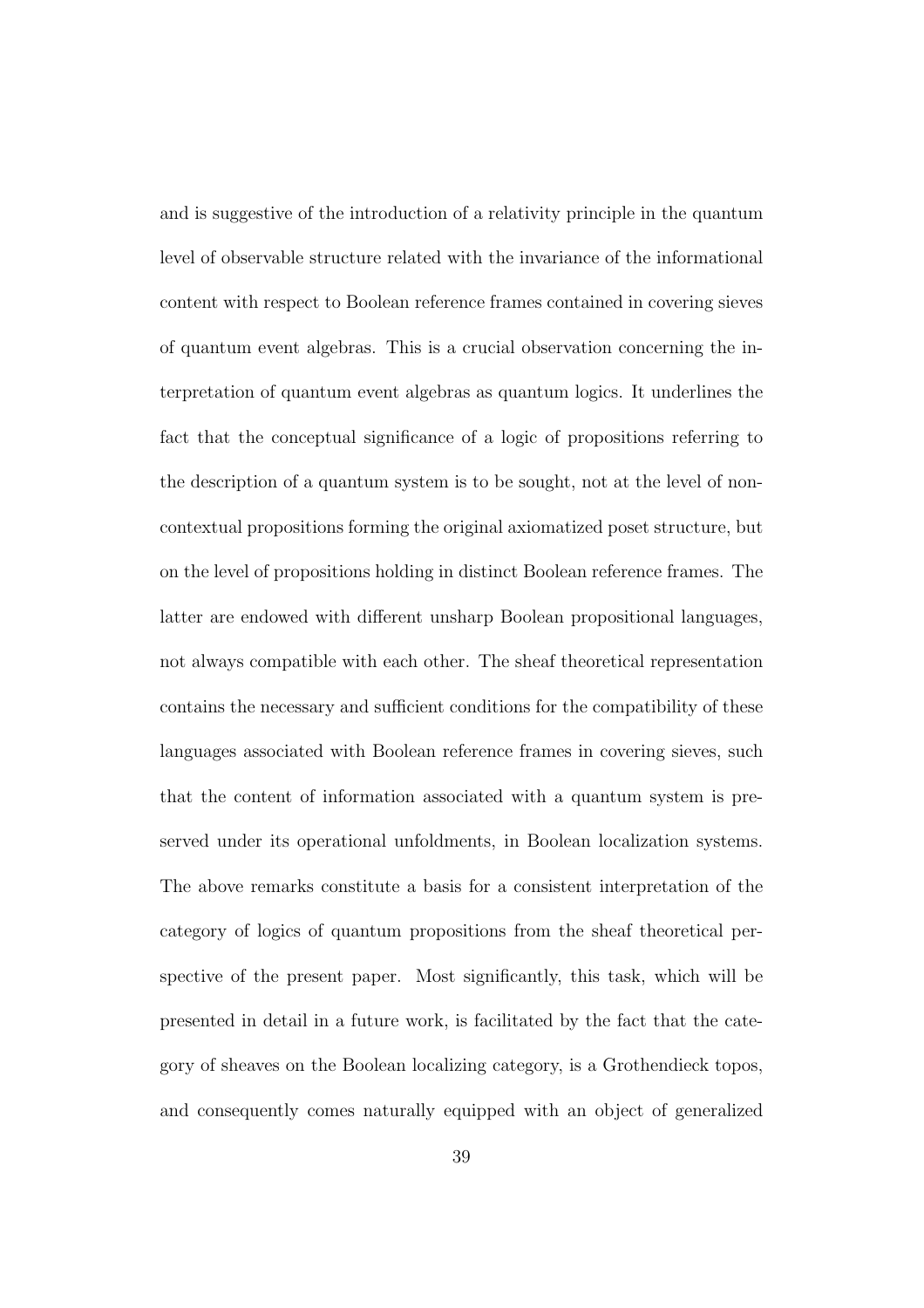truth values, called subobject classifier. This object of truth values, being remarkably a sheaf itself, namely an object of the Grothendieck topos, is the appropriate conceptual tool for the organization of the logical dimension of the information included in the category of quantum event algebras, as it is encoded in Boolean localization systems.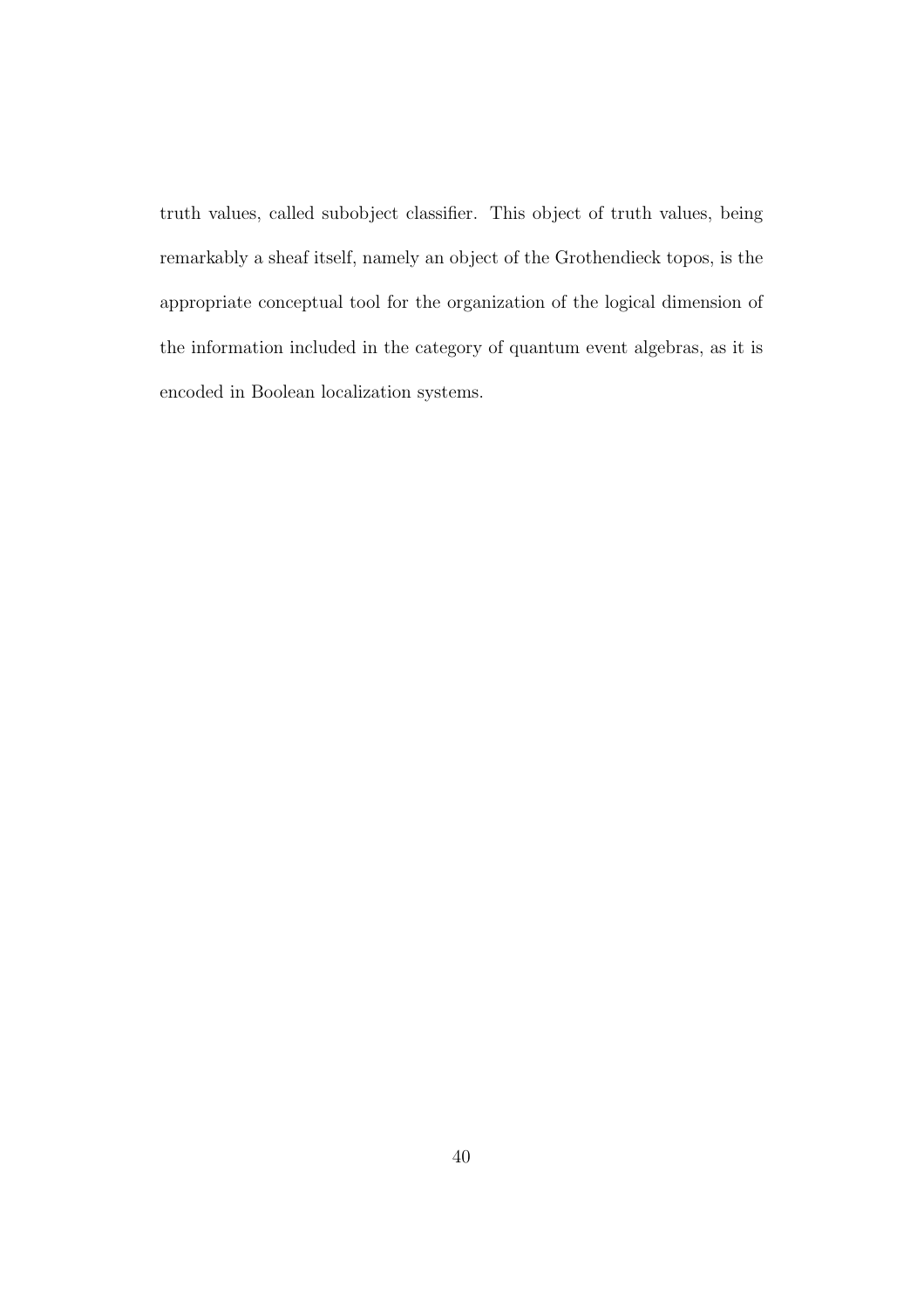### A APPENDIX

#### A.1 On the definition of a quantum event algebra

The definition used in the paper is the following: A quantum event algebra is a partially ordered set of Quantum events, endowed with a maximal element 1, and with an operation of orthocomplementation  $[-]^*$  : L → L, which satisfy, for all  $l \in L$  the following conditions: [a]  $l \leq 1$ , [b]  $l^{**} = l$ , [c]  $l \vee l^* = 1$ , [d]  $l \leq \hat{l} \Rightarrow \hat{l}^* \leq l^*$ , [e]  $l \perp \hat{l} \Rightarrow l \vee \hat{l} \in L$ , [f]  $l \vee \hat{l} = 1, l \wedge \hat{l} = 0 \Rightarrow l = \hat{l}^*$ , where  $0 := 1^*, l\bot \hat{l} := l \leq \hat{l}^*,$  and the operations of meet  $\wedge$  and join  $\vee$  are defined as usually.

We can check the following:

[1]. In the Hilbert space formalism of Quantum theory events are considered as closed subspaces of a seperable, complex Hilbert space corresponding to a physical system. Then the quantum event structure is identified with the lattice of closed subspaces of the Hilbert space, ordered by inclusion and carrying an orthocomplementation operation which is given by the orthogonal complement of the closed subspaces. For a seperable complex Hilbert space of dimension at least three, the lattice is also a quantum event algebra (the Hilbert space quantum event algebra).

[2]. Obviously every Boolean event algebra is also a quantum event algebra.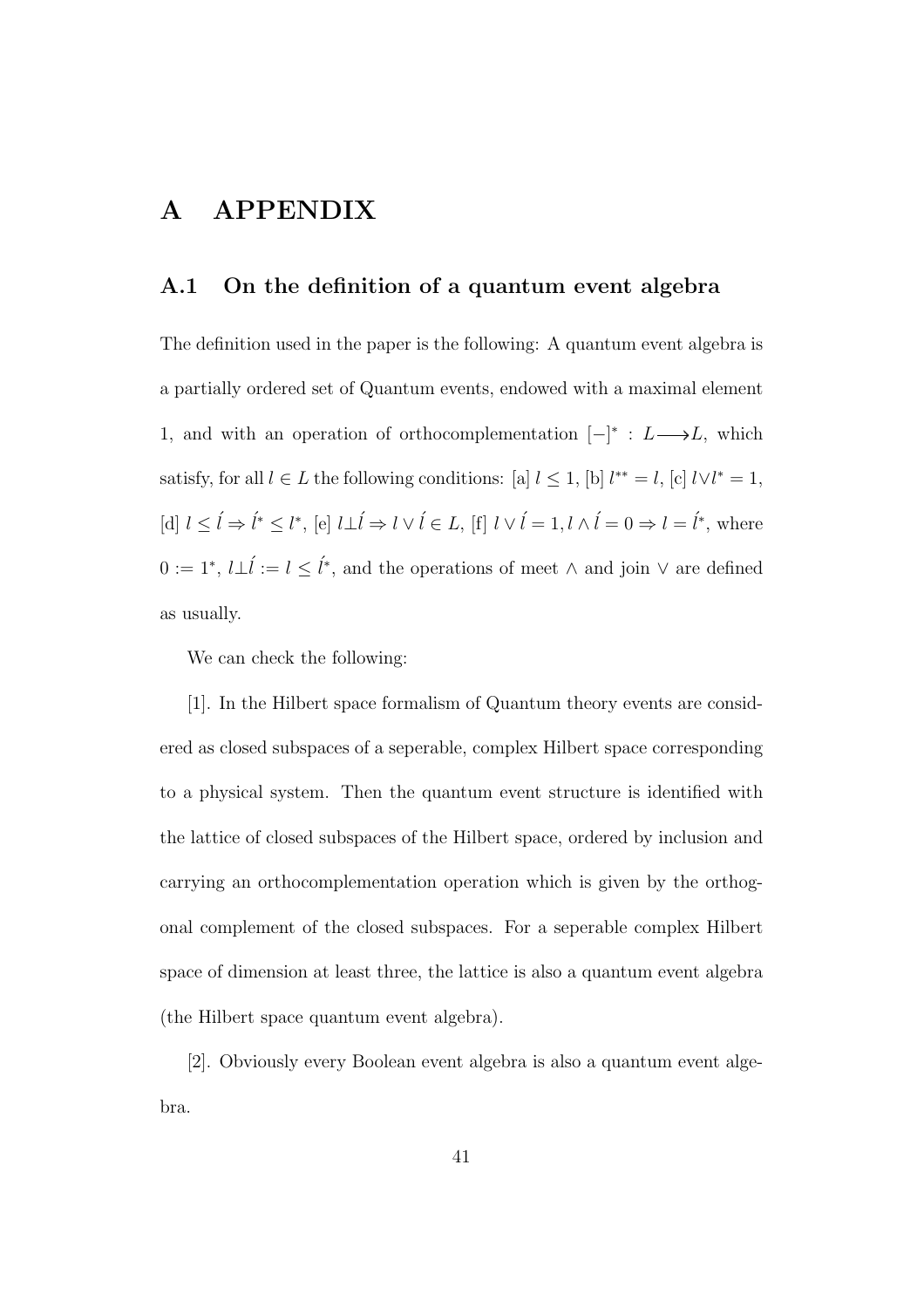[3]. The Lindenbaum algebra corresponding to propositions describing the behavior of a quantum system is also a quantum event algebra.

If the reader does not feel comfortable with the definition of a quantum event algebra as above, it is possible to modify the definition slightly, without any change in the arguments of the paper, as follows:

A quantum event algebra is an orthomodular orthoposet. More concretely, each object L in the category  $\mathcal{L}$ , is considered as a partially ordered set of Quantum events, endowed with a maximal element 1, and with an operation of orthocomplementation  $[-]^* : L \longrightarrow L$ , which satisfy, for all  $l \in L$ , the following conditions: [a]  $l \leq 1$ , [b]  $l^{**} = l$ , [c]  $l \vee l^* = 1$ , [d]  $l \leq \hat{l} \Rightarrow \hat{l}^* \leq l^*$ , [e]  $l\bot \acute{l} \Rightarrow l \vee \acute{l} \in L,$  [f] for  $l, \acute{l} \in L, l \leq \acute{l}$  implies that  $l$  and  $\acute{l}$  are compatible, where  $0 := 1^*, l\bot \hat{l} := l \leq \hat{l}^*,$  and the operations of meet  $\wedge$  and join  $\vee$  are defined as usually. We also recall that  $l, l \in L$  are compatible if the sublattice generated by  $\{l, l^*, \tilde{l}, \tilde{l}^*\}$  is a Boolean algebra, namely if it is a Boolean sublattice.

Furthermore it is obvious that if someone wishes may also impose a  $\sigma$ completeness condition, namely that the join of countable families of pairwise orthogonal events must exist, in order to have a well defined theory of observables over L.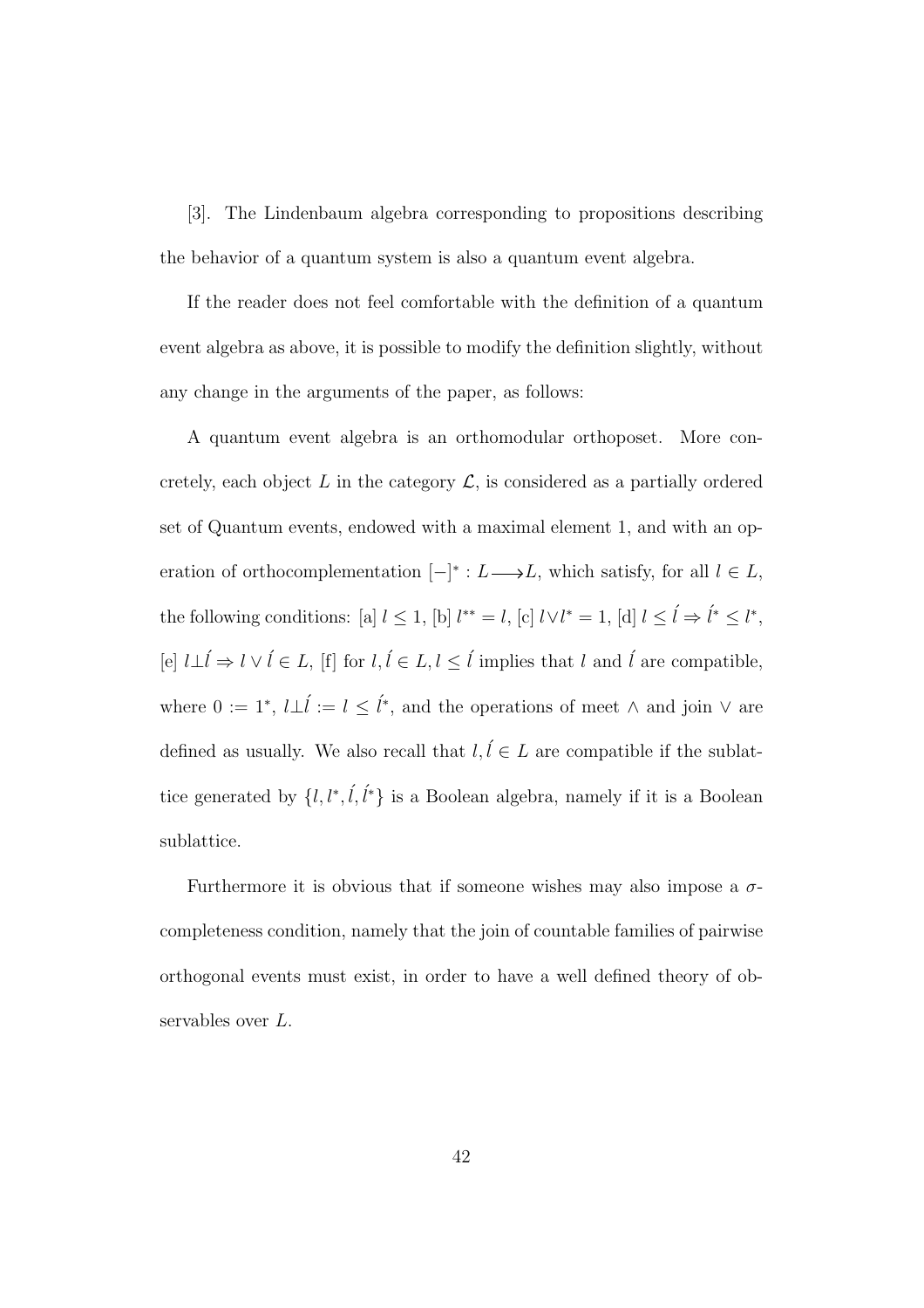#### A.2 On the explicit construction of colimits

It is important to notice that the key colimit is defined over the category of elements of the functor

$$
\mathbf{R}(L): B \rightarrow Hom_{\mathcal{L}}(\mathbf{A}(B), L)
$$

by the relation

$$
\mathbf{L}(\mathbf{P}) = \text{Colim}\{\mathbf{G}(\mathbf{P}, \mathcal{B}) \xrightarrow{\mathbf{G}_{\mathbf{P}}} \mathcal{B} \xrightarrow{\mathbf{A}} \mathcal{L}\}
$$

for the presheaf  $\mathbf{P} = \mathbf{R}(L)$ .

In order to cope with relevant ambiguities in the exposition of the arguments it is worthwhile to construct the colimit expicitly, and show that it is actually a quantum event algebra. For this purpose we consider the set:

$$
\mathbf{L}(\mathbf{R}(L)) = \{ (\psi_B, q) / (\psi_B : \mathbf{A}(B) \longrightarrow L) \in [\mathbf{G}(\mathbf{R}(L), \mathcal{B})]_0, q \in \mathbf{A}(B) \}
$$

We notice that if there exists  $u : \psi_B \to \psi_B$  such that:  $u(\hat{q}) = q$  and  $\psi_B \circ u =$  $\psi_{\vec{B}}$ , where  $[\mathbf{R}(L)u](\psi_B) := \psi_B \circ u$  as usual, then we may define a transitive and reflexive relation  $\Re$  on the set  $\mathbf{L}(\mathbf{R}(L))$ . Of course the inverse also holds true. We notice then that

$$
(\psi_B \circ u, q) \Re(\psi_B, u(\acute{q}))
$$

for any  $u : \mathbf{A}(\acute{B}) \to \mathbf{A}(B)$  in the category  $\mathcal{B}$ . The next step is to make this relation also symmetric by postulating that for  $\zeta$ ,  $\eta$  in  $\mathbf{L}(\mathbf{R}(L))$ , where  $\zeta$ ,  $\eta$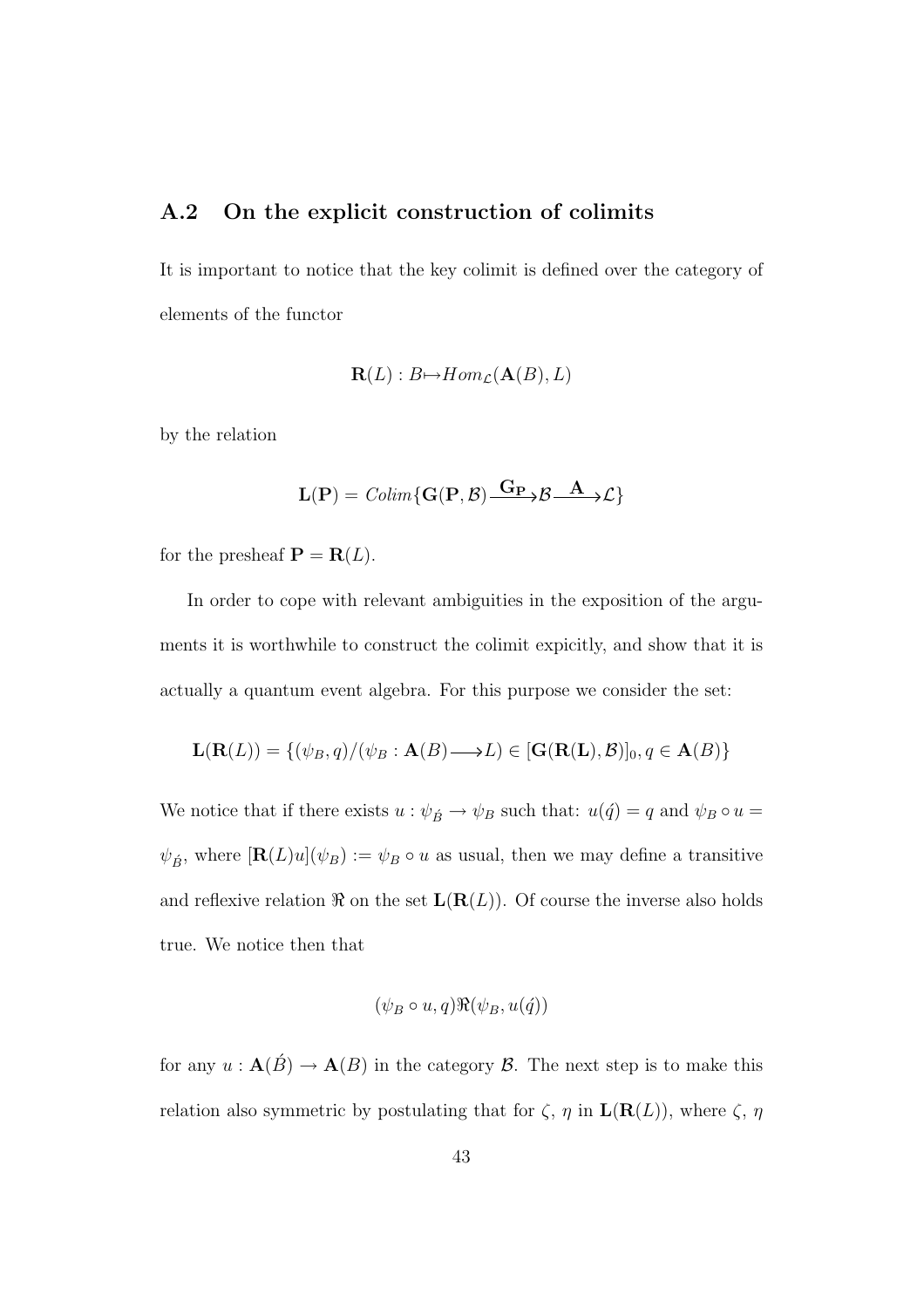denote pairs in the above set, we have:

$$
\zeta \sim \eta
$$

if and only if  $\zeta \Re \eta$  or  $\eta \Re \zeta$ . Finally by considering a sequence  $\xi_1, \xi_2, \ldots, \xi_k$  of elements of the set  $\mathbf{L}(\mathbf{R}(L))$  and also  $\zeta$ ,  $\eta$  such that:

$$
\zeta \sim \xi_1 \sim \xi_2 \sim \ldots \sim \xi_{k-1} \sim \xi_k \sim \eta
$$

we may define an equivalence relation on the set  $\mathbf{L}(\mathbf{R}(L))$  as follows:

$$
\zeta \bowtie \eta := \zeta \sim \xi_1 \sim \xi_2 \sim \ldots \sim \xi_{k-1} \sim \xi_k \sim \eta
$$

Then for each  $\zeta \in \mathbf{L}(\mathbf{R}(L))$  we define the quantum at  $\zeta$  as follows:

$$
Q_{\zeta} = \{ \iota \in \mathbf{L}(\mathbf{R}(L)) : \zeta \bowtie \iota \}
$$

We finally put

$$
\mathbf{L}(\mathbf{R}(L))/\bowtie := \{Q_{\zeta} : \zeta = (\psi_B, q) \in \mathbf{L}(\mathbf{R}(L))\}
$$

and use the notation  $Q_{\zeta} = ||(\psi_B, q)||$ . The set  $\mathbf{L}(\mathbf{R}(L))/\infty$  is naturally endowed with a quantum algebra structure if we are careful to notice that:

- [1]. The orthocomplementation is defined as:  $Q_{\zeta}^* = ||(\psi_B, q)||^* = ||(\psi_B, q^*)||$ .
- [2]. The unit element is defined as:  $\mathbf{1} = ||(\psi_B, 1)||$ .
- [3]. The partial order structure on the set  $\mathbf{L}(\mathbf{R}(L))/\bowtie$  is defined as:

 $\|(\psi_B, q)\| \preceq \|(\psi_C, r)\|$  if and only if  $d_1 \preceq d_2$  where we have made the following identifications:  $\|(\psi_B, q)\| = \|(\psi_D, d_1)\|$  and  $\|(\psi_C, r)\| = \|(\psi_D, d_2)\|$ , with  $d_1, d_2 \in \mathbf{A}(D)$  according to the pullback diagram of event algebras: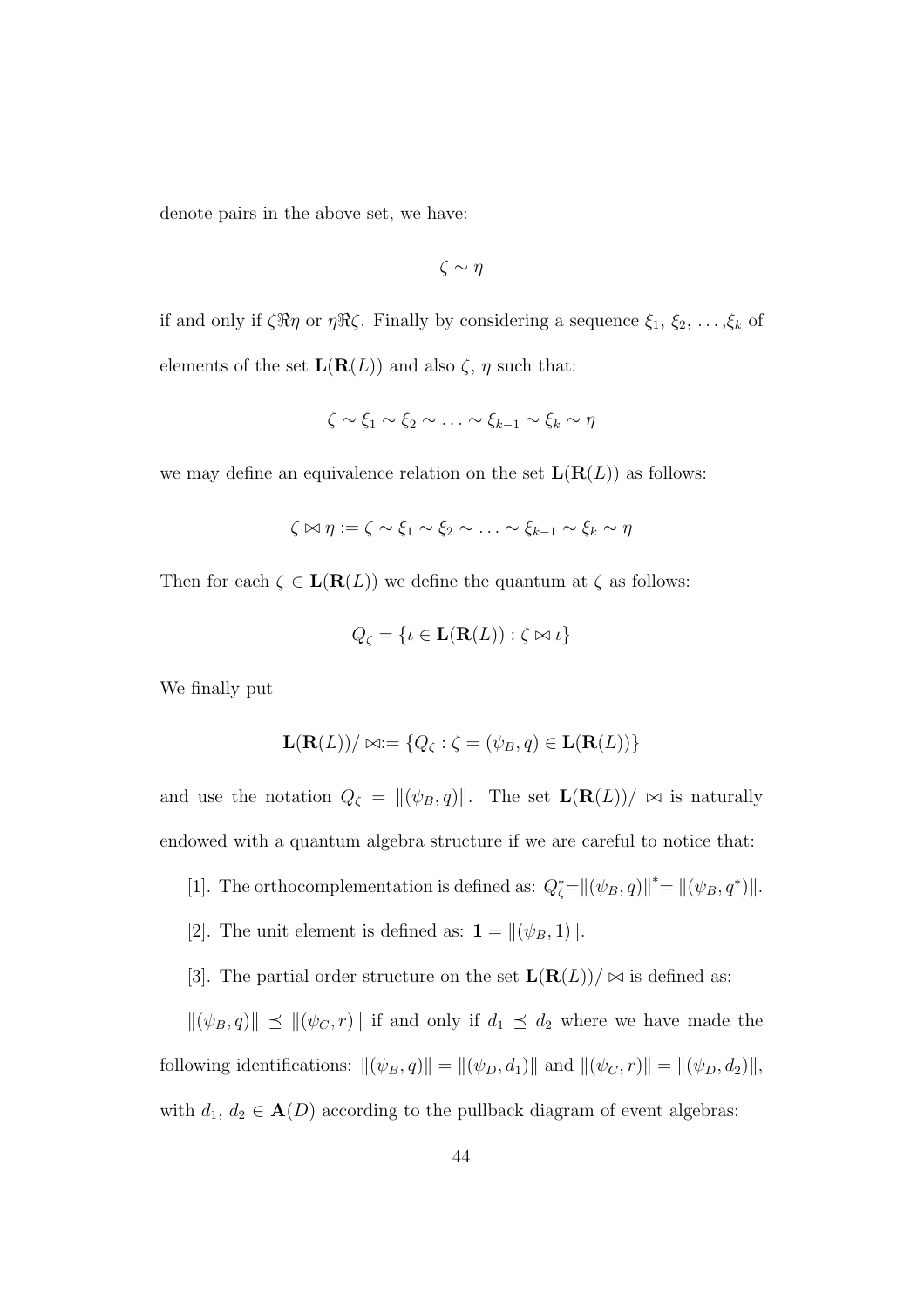

such that  $\beta(d_1) = q, \gamma(d_2) = r$ . The rest of the requirements such that  $\mathbf{L}(\mathbf{R}(L))/\bowtie$ , namely the colimit in question, actually carries the structure of a quantum event algebra are obvious.

Acknowledgments: The author is member of the EDGE Research Training Network HPRN-CT-2000-00101, supported by the European Human Potential Programme.

#### References

- 1. V. S. Varadarajan, Geometry of Quantum Mechanics, Vol. 1 (Van Nostrand, Princeton, New Jersey, 1968).
- 2. G. Birkhoff and J. von Neumann, "The logic of Quantum Mechanics," Ann. Math. 37, 823 (1936).
- 3. S. Kochen and E. Specker, "The problem of hidden variables in Quantum Mechanics," J. Math. and Mech. 17, 59 (1967).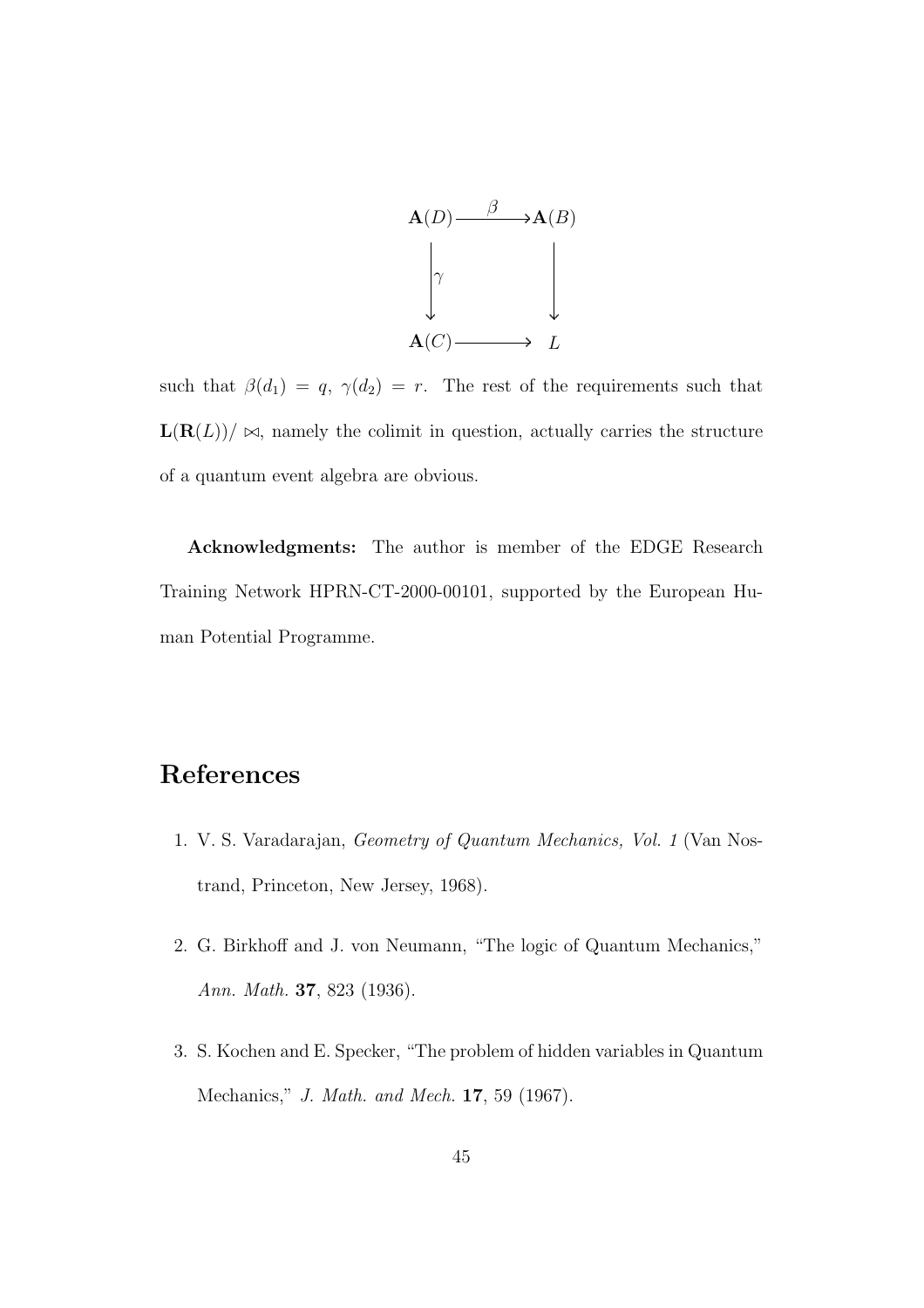- 4. F. W. Lawvere and S. H. Schanuel, Conceptual Mathematics (University Press, Cambridge, 1997).
- 5. S. MacLane, Categories for the Working Mathematician (Springer, New York, 1971).
- 6. F. Borceaux, Handbook of Categorical Algebra, Vols. 1-3 (University Press, Cambridge, 1994).
- 7. G. M. Kelly, "Basic Concepts of Enriched Category Theory," London Math. Soc. Lecture Notes Series 64 (1971).
- 8. J. L. Bell, "Observations on Category Theory," Axiomathes 12 (2001).
- 9. J. L. Bell, "From Absolute to Local Mathematics," Synthese 69 (1986).
- 10. J. L. Bell, "Categories, Toposes and Sets," Synthese 51(3) (1982).
- 11. S. MacLane and I. Moerdijk, Sheaves in Geometry and Logic (Springer, New York, 1992).
- 12. J. L. Bell, Toposes and Local Set Theories (University Press, Oxford, 1988).
- 13. M. Artin, A. Grothendieck, and J. L. Verdier, Theorie de topos et cohomologie etale des schemas, (Springer LNM 269 and 270) (Springer, Berlin, 1972).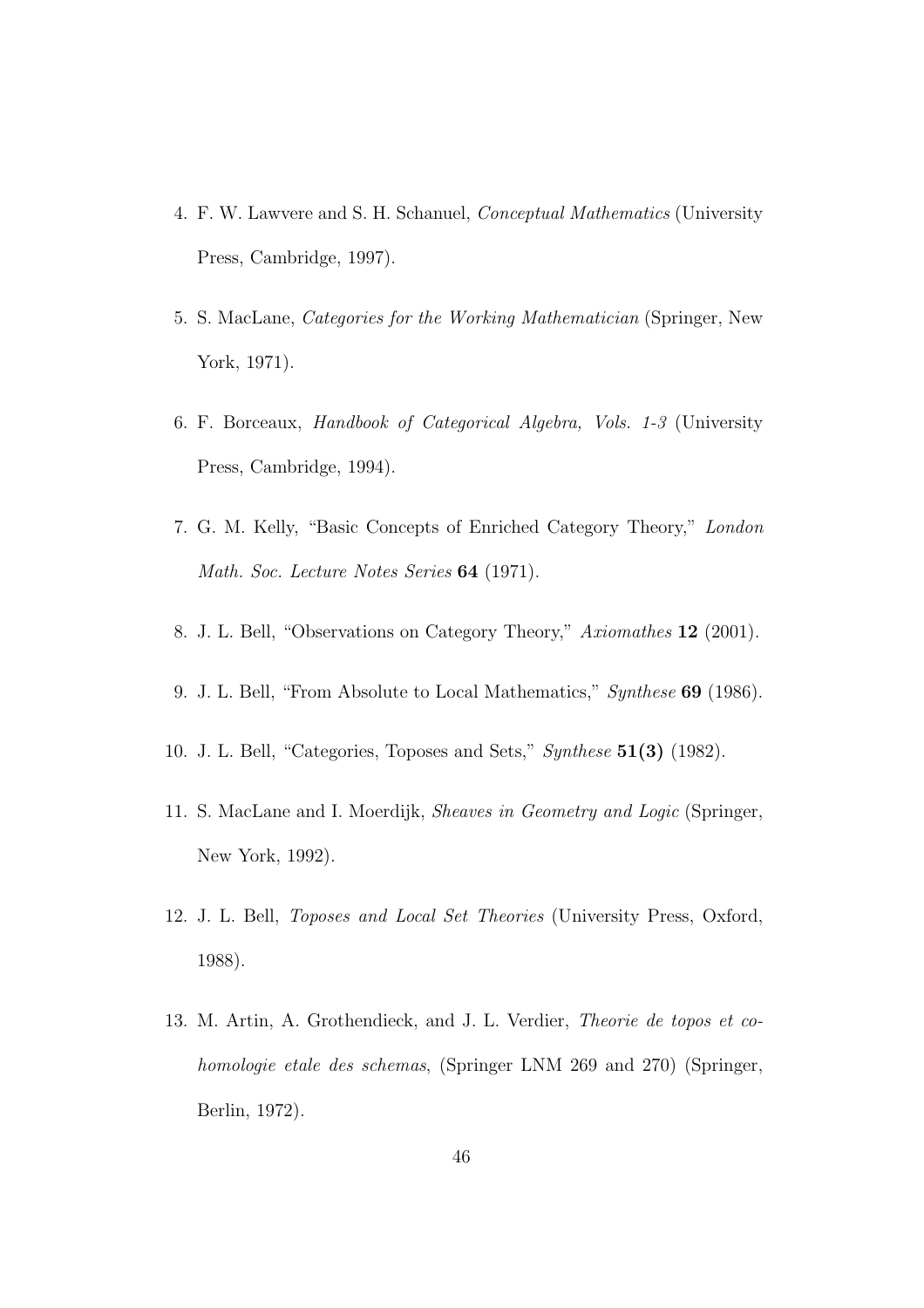- 14. E. Zafiris, "On Quantum Event Structures. Part I: The Categorical Scheme," Found. Phys. Lett. 14(2), 147 (2001).
- 15. E. Zafiris, "On Quantum Event Structures. Part II: Interpretational Aspects," Found. Phys. Lett. 14(2), 167 (2001).
- 16. J. Butterfield and C. J. Isham, "A Topos Perspective on the Kochen-Specker Theorem: I. Quantum States as Generalized Valuations," International Journal of Theoretical Physics 37, 2669 (1998).
- 17. J. Butterfield and C. J. Isham, "A Topos Perspective on the Kochen-Specker Theorem: II. Conceptual Aspects and Classical Analogues," International Journal of Theoretical Physics 38, 827 (1999).
- 18. J. P. Rawling and S. A. Selesnick, "Orthologic and Quantum Logic. Models and Computational Elements," Journal of the Association for Computing Machinery 47, 721 (2000).
- 19. I. Raptis, "Presheaves, Sheaves, and their Topoi in Quantum Gravity and Quantum Logic", gr-qc/0110064.
- 20. J. Butterfield and C. J. Isham, "Some Possible Roles for Topos Theory in Quantum Theory and Quantum Gravity," Found. Phys. 30, 1707  $(2000).$